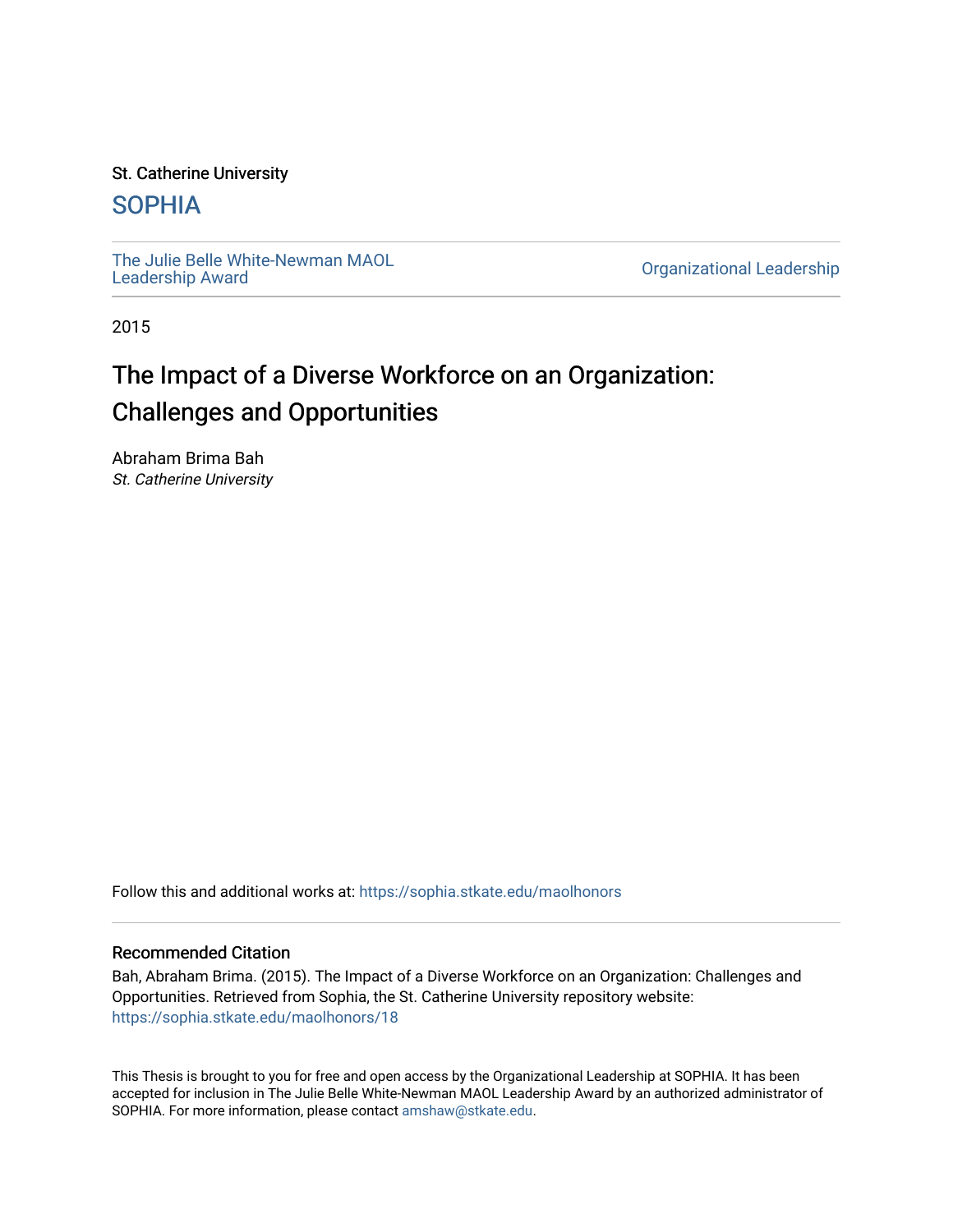The Impact of a Diverse Workforce on an Organization: Challenges and Opportunities

By

Abraham Brima Bah

An Action Research Submitted in Partial Fulfillment of the Requirements for the Degree of

**Master of Arts in Organizational Leadership St. Catherine University St. Paul, Minnesota**

December 2014

Sharon Radd, Ed. D

Date

Signature of Advisor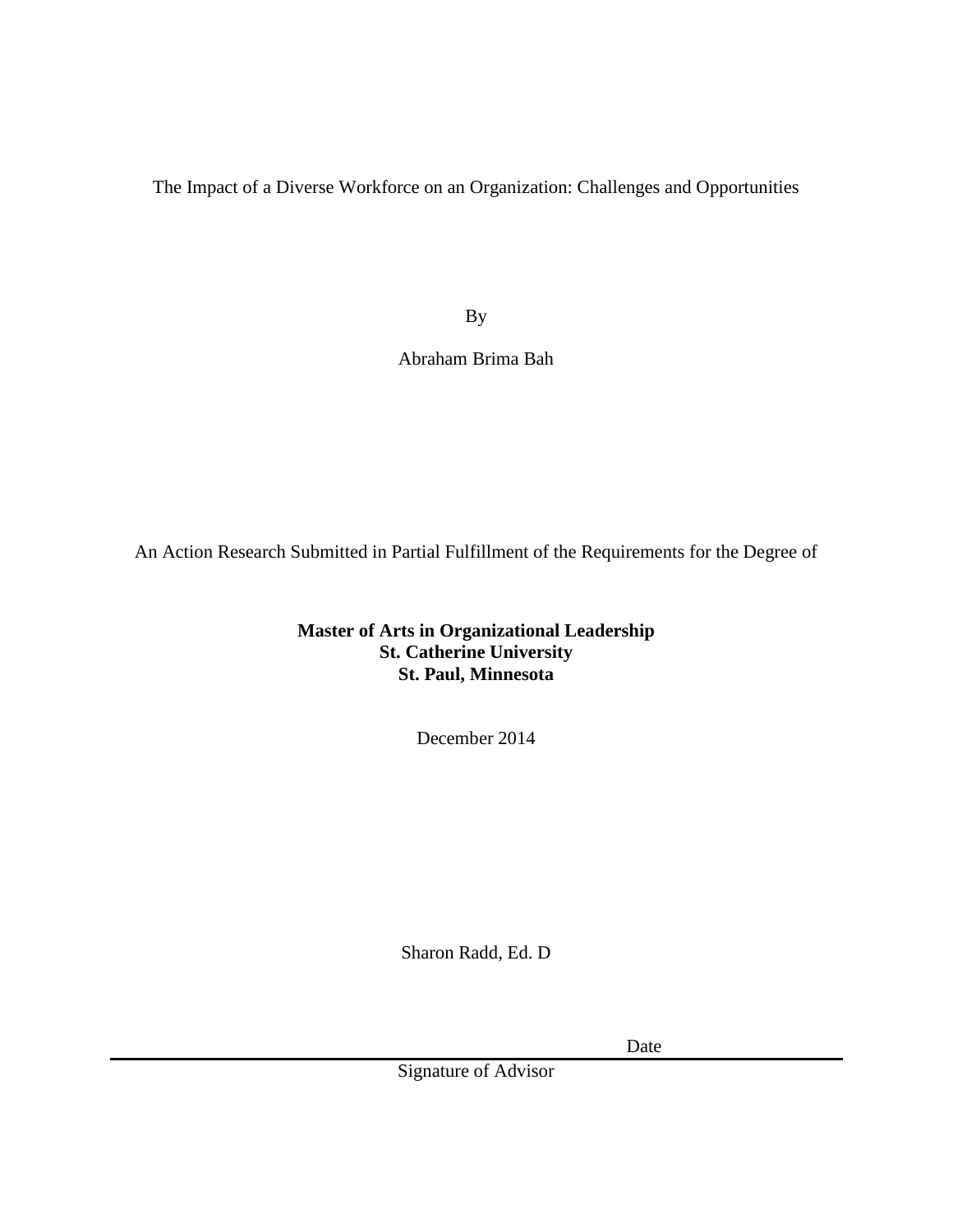

# **Master of Arts in Organizational Leadership**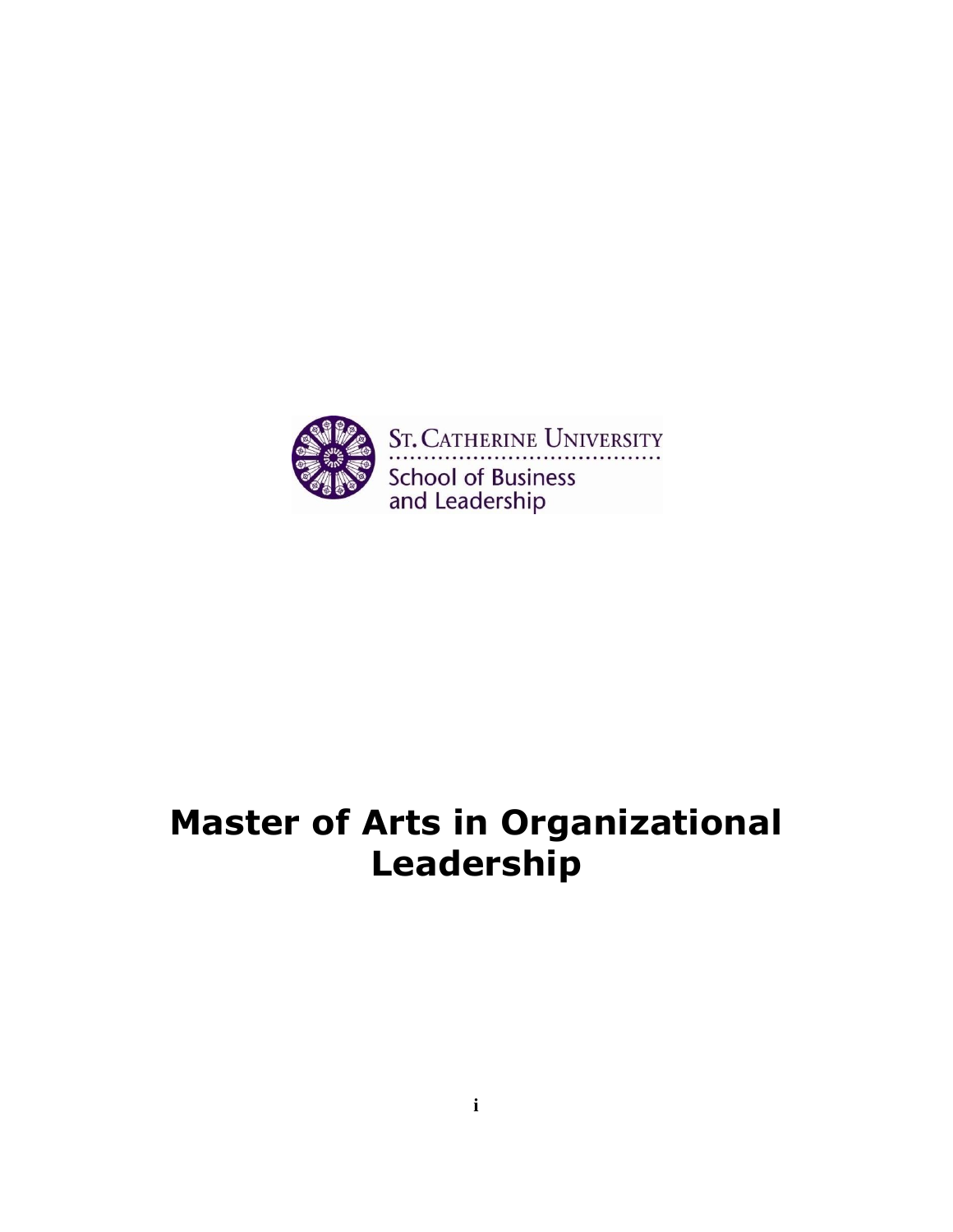This Action Research Project is dedicated to my late father,

who was always there for me and pushed me to learn.

LabaiMomodu Bah

(1919-1996)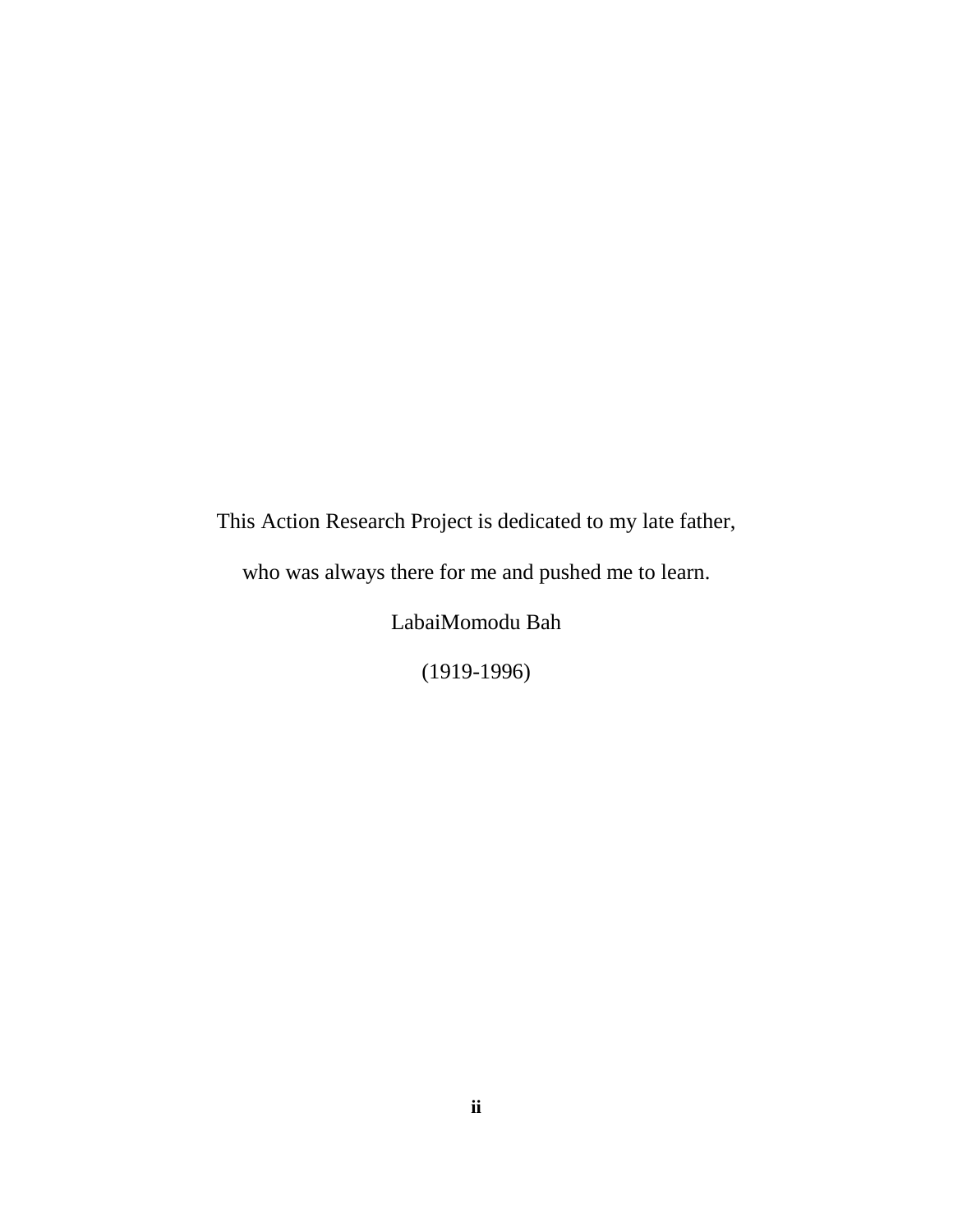#### **Acknowledgements**

I would like to thank Professor Sharon Radd, my action research advisor for her insight, her wise counsel and for all her support during my writing. I would like to acknowledge the assistance and encouragement of the Director of Master of Arts in Organizational Leadership (MAOL), Professor Rebecca Hawthorne, whose probing questions and insightful suggestions were invaluable. I would also like to give special thanks to Dr. Thelma Obah, Director of the O'Neill Center for Academic Development for all her support during my studies in the MAOL program and for her help with final editing of my research work. I would like to warmly thank Kathleen Rickert for her library research skills and expertise.

I would like to give my thanks and appreciations to the small Twin Cities non-profit organization that allowed me to use the organization to conduct my research. I offer special thanks to all the ten employees who so graciously agreed to be interviewed for this research and who provided useful and important information or data. Thanks for their time and patience. I would also like to thank all of my classmates and friends that I made during this journey. To all of them who have offered their support, I am very grateful.

On a personal level, I am forever indebted to my beloved wife, Ashley Bah, for her love, care and commitment during my studies. To my sons, Abraham and Yayah, thanks for your love and support. Special thanks to my mother-in-law and father-in-law for being there for us and supporting us during my studies. To my mother, I say bravo, thanks for everything. May the Lord continue to bless you. Thanks to my brother-in-law for his support. Finally, thanks to my brothers and sisters of the Bah, Sherif and Gray families in America, Guinea, Sierra Leone and Liberia. Thanks to all my Friends in the Minnesota Mandingo Association, I am grateful for all your supports. iii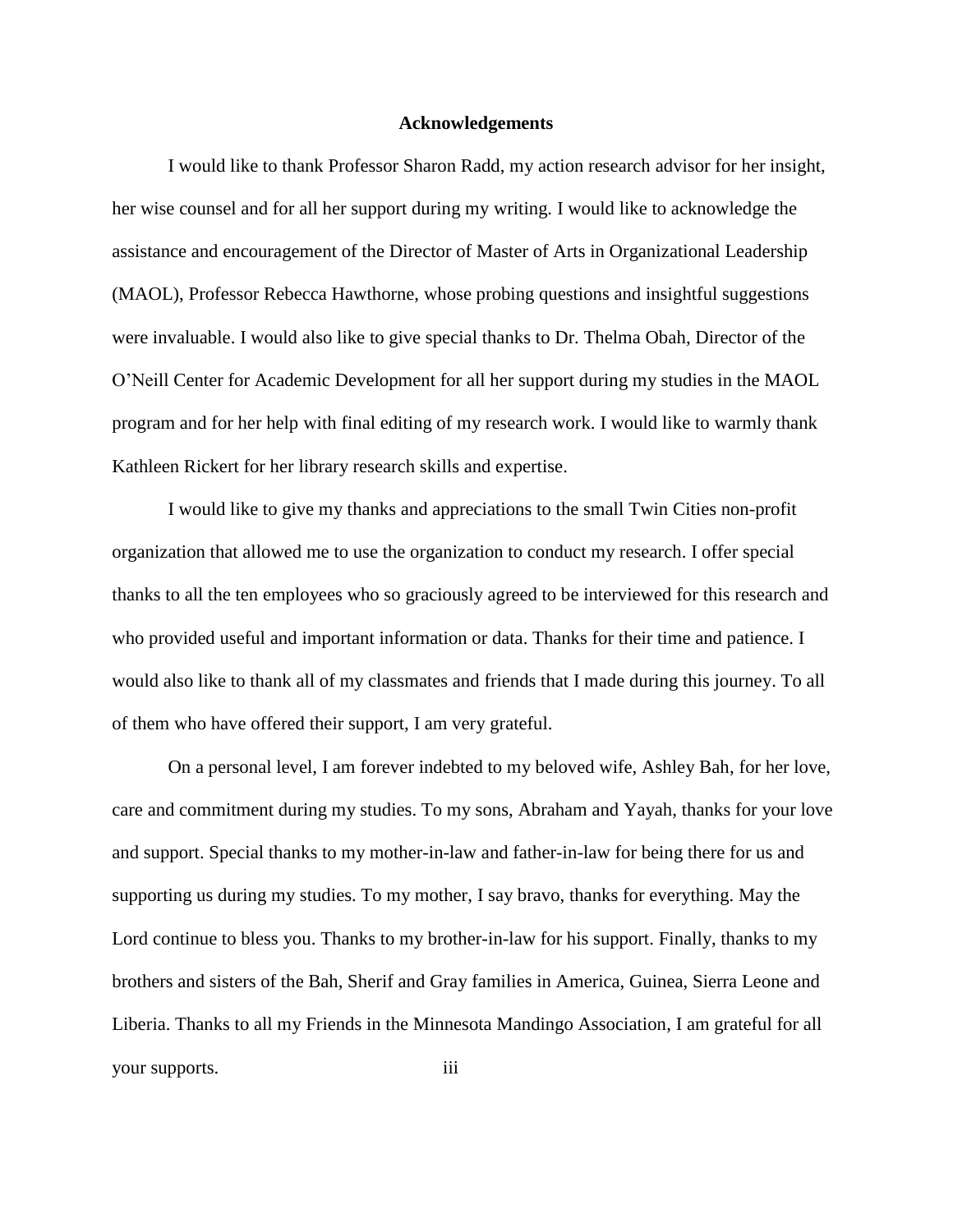## **Leadership Action Project Research**

## **Table of Contents**

| <b>Certification</b>                      | i   |
|-------------------------------------------|-----|
| <b>Dedication</b>                         | ii  |
| <b>Acknowledgements</b>                   | iii |
| <b>Table of Contents</b>                  | iv  |
| <b>Lists of Figures</b>                   | V   |
| <b>Abstract</b><br>vi                     |     |
| <b>Introduction</b>                       | 1   |
| <b>Analysis of Conceptual Context</b>     | 4   |
| <b>Definition of Diversity</b>            | 5   |
| <b>Performance</b>                        | 6   |
| <b>Satisfaction</b>                       | 7   |
| <b>Retention and turnover</b>             | 7   |
| <b>Challenges</b>                         | 8   |
| <b>Creating an Inclusive Environment</b>  | 9   |
| <b>Methodology</b>                        | 10  |
| <b>Research Question</b>                  | 10  |
| <b>Research Design</b>                    | 10  |
| Organization                              | 11  |
| <b>Data Collection</b>                    | 12  |
| <b>Data Analysis and Reporting</b>        | 14  |
| <b>Validity</b>                           | 15  |
| <b>Results</b>                            | 16  |
| <b>Effective Communication</b>            | 17  |
| <b>Trust Relationship</b>                 | 20  |
| <b>Hiring and Retaining</b>               | 24  |
| <b>Training</b>                           | 27  |
| <b>Discussion</b>                         | 31  |
| <b>Summary and Recommendations</b>        | 37  |
| <b>Recommendations</b>                    | 38  |
| <b>Limitations and Future Direction40</b> |     |
| <b>Conclusion</b>                         | 40  |
| <b>References</b>                         | 42  |
| <b>Appendices</b>                         |     |
| A. Information and Consent Form           | 46  |
| <b>B. Interview Questions</b>             | 49  |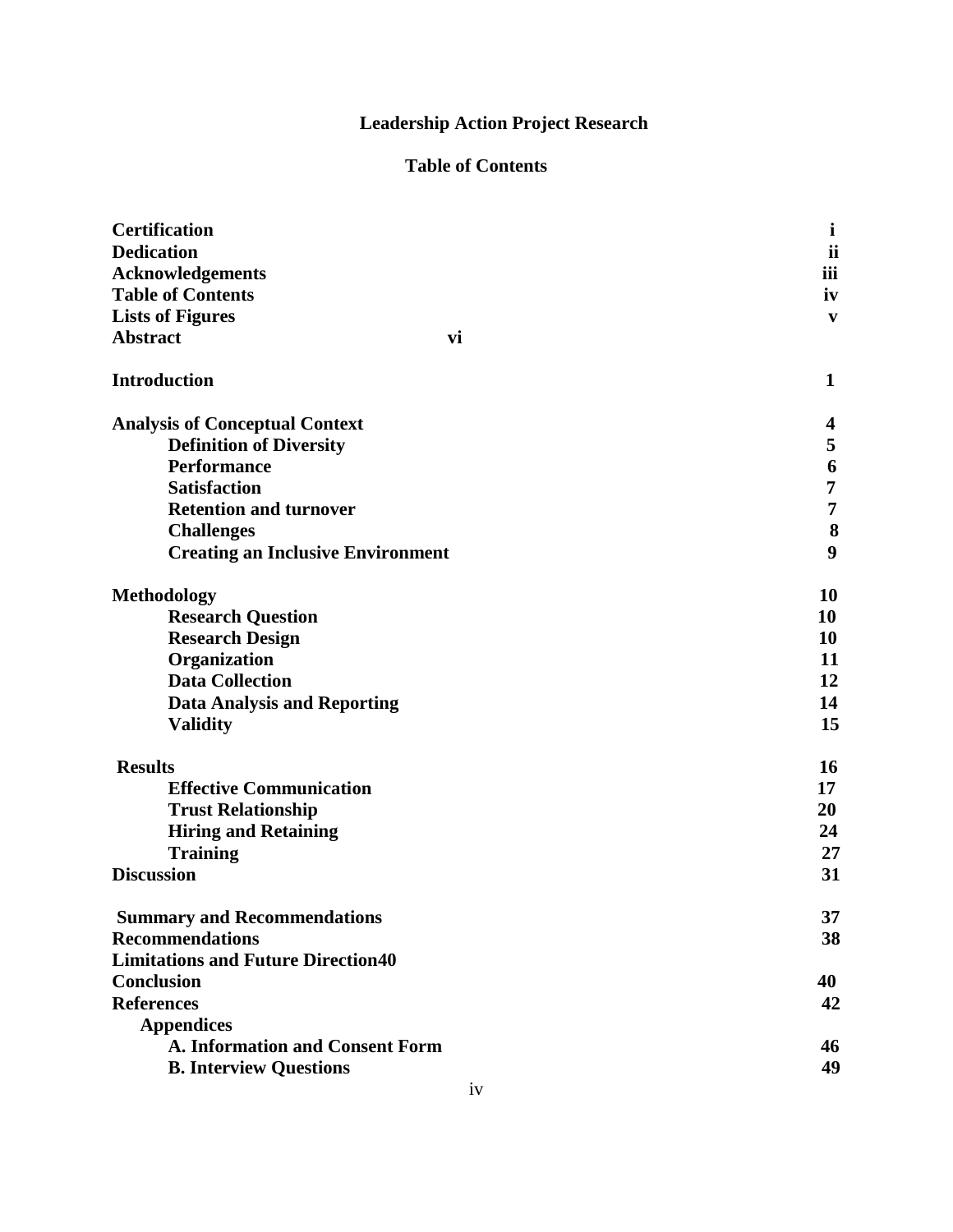## **Lists of Figures**

| Figure 1 Salient themes from the research findings |    |
|----------------------------------------------------|----|
| Figure 2 Integrated themes                         | 36 |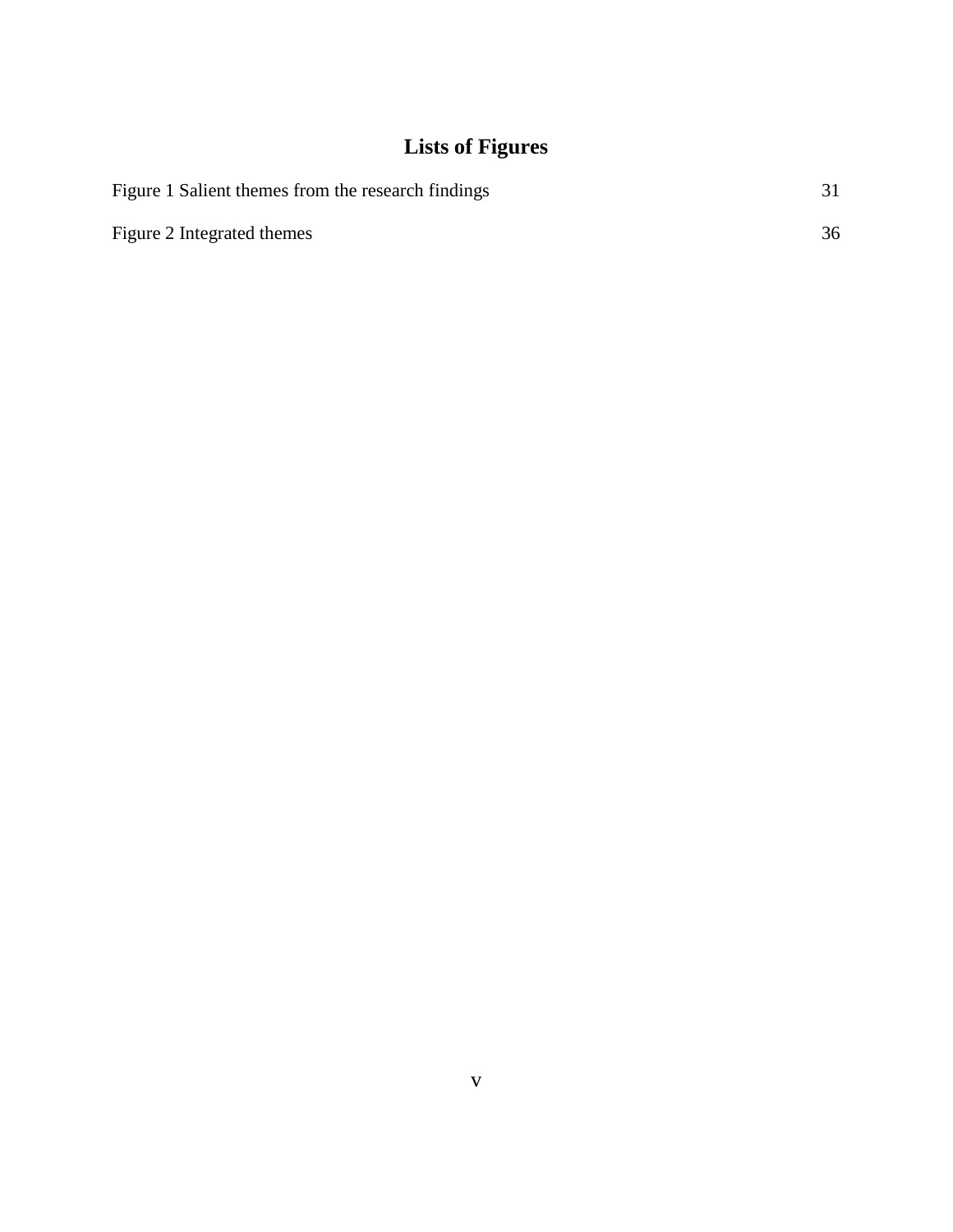#### **Abstract**

There are many factors that impact and influence the wellbeing of an organization. The nature of the workforce is one such factor. This research project focuses on the impact of a diverse workforce on an organization. Diversity in this study embraces all forms of diversity with special attention to cultural diversity in order to best understand the challenges and opportunities of a diverse workforce. The purpose of this study is to shed light on the current practices in organizations related to diversity, and to assess and evaluate current contributions of a diverse workforce to a given organization.

The research question is, "What are the challenges and benefits associated with a diverse workforce and how can managers use their leadership to maximize the potential of diversity in the organization?" The research methodology was a qualitative case study, including interviews and observations, using appreciative inquiry to learn more about the positive behaviors of employees in a diverse workforce. The salient themes that emerged from the research included the importance ofeffective communication, trust in relationship, hiring and retaining employees from different cultural backgrounds and training.

One important recommendation of this action research project is that organizations should strive to employ employees of diverse cultural backgrounds and experiences especially because a diverse workforce will lead to higher performance, increased efficiency and improved productivity.

vi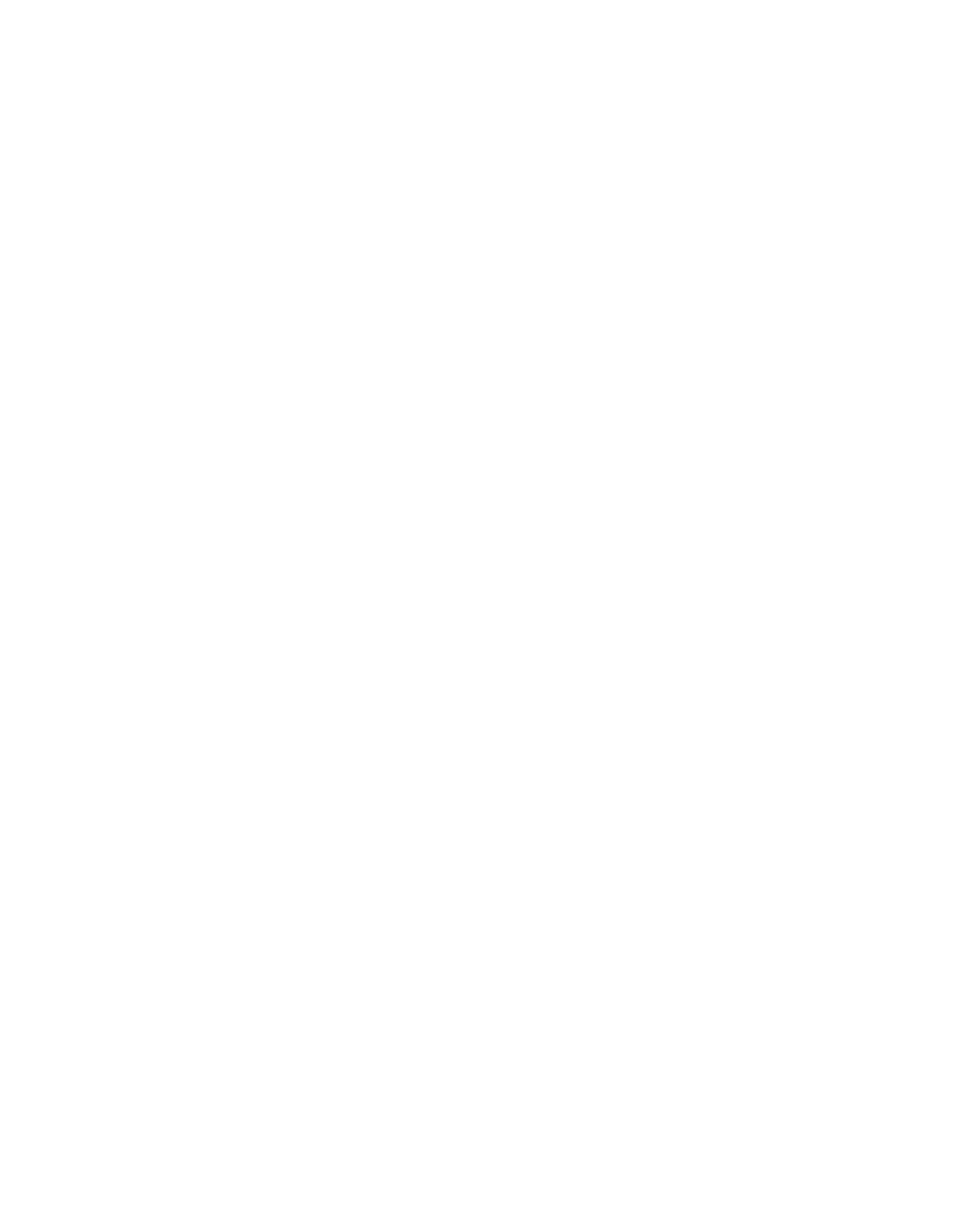America is becoming a diverse nation. Thomas L. Mesenbourg, Acting Director of the U.S. Census Bureau, pointed out this fact when he said, "The U.S. will become a plurality nation, where the non-Hispanic white population remains the largest single group, but no group is in the majority" (United States Census Bureau, 2012, para. 2) When I use the term diversity, in this study, I will consider all forms of diversity, and pay special attention to cultural diversity, in order to best understand the challenges and opportunities of a workforce that represents many forms of diversity.

Because it is difficult to quantify diverse individuals using culture as a measure, I turned toward race to understand the amount of diversity in the United States of America.According to the U.S. Census Bureau(2011):

The overwhelming majority (97 percent) of the total U.S. population reported only one race in 2010. This group totaled 299.7million. Of these, the largest group reported white alone (223.6 million), accounting for 72 percent of all people living in the United States. The black or African- American population totaled 38.9 million and represented 13 percent of the total population. Hispanics comprised 16 percent of the total U.S. population of 308.7 million. Approximately 14.7 people (about 5 percent of all respondents) identified their race as Asian alone. There were 2.9 million respondents who indicated America Indian and Alaska Native alone (0.5 million), which represented 0.2 percent of the total population. The remainder of respondents who reported only one race, 19.1 million people (6 percent of all respondents), were classified as 'some other race' alone. (para.5)

According to Kerby and Burns ( 2012), "a diverse workforce combines workers from different backgrounds and experiences that together breed a more creative, innovative, and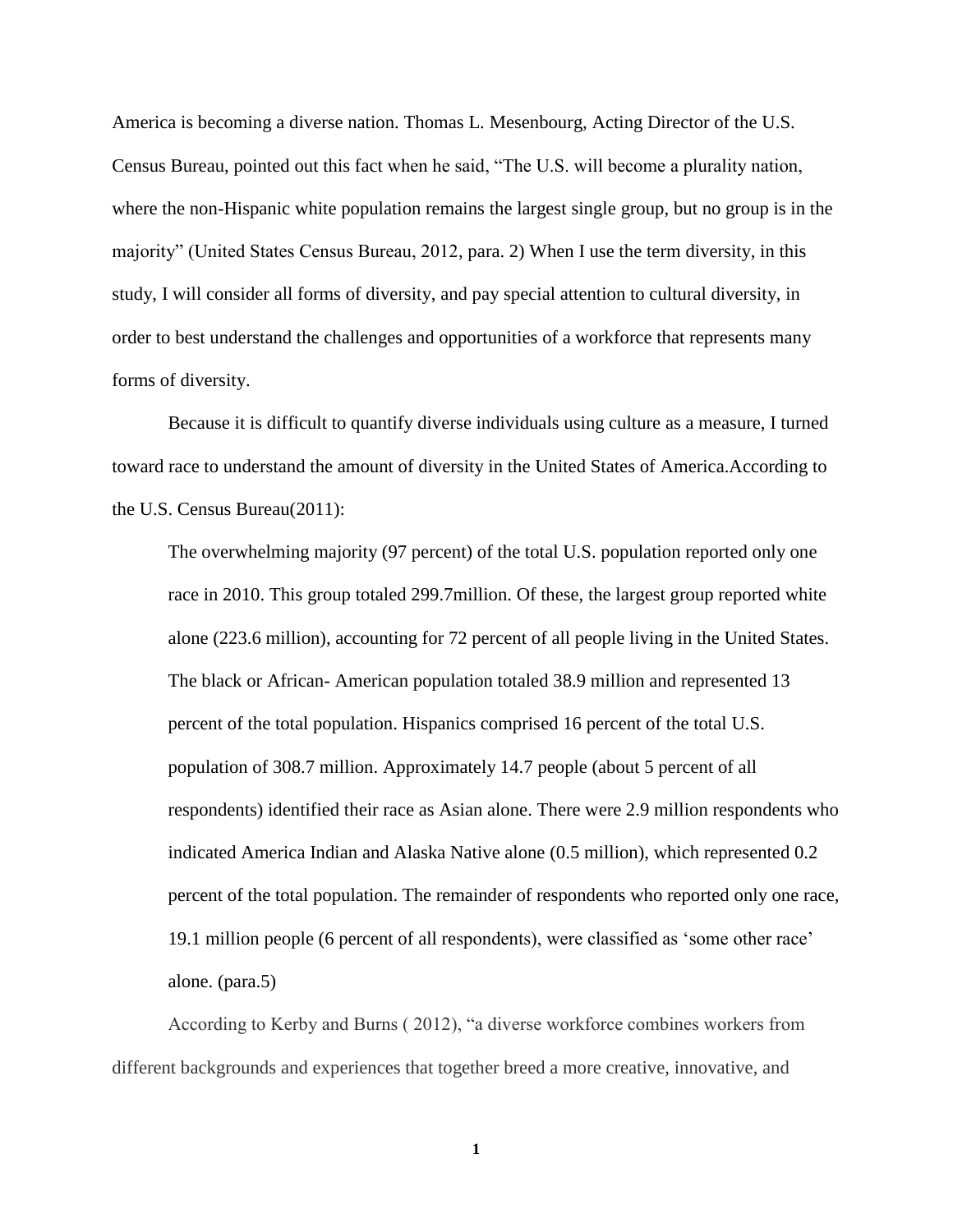productive workforce"(p.1). Furthermore, according to Bob Moulesong, Time Correspondent (2012), "successful companies use diversity in their workforce as a competitive advantage". In other words, cultural diversity in the workplace not only increases the cultural variety of the workforce but it also brings enhanced benefits to the company. This is because the effective strategic management of a diverse workforce in a business leads to a boost in idea generation, the ability to understand a wide variety of customer segments and the ability to expand internationally with greater ease. In other words, diversity is good for organizations and their performance.

Throughout my life, I have been involved with diversity in personal and professional ways. First of all, my parents are Guineans and I grew up in the Republic of Liberia. My family exposed me to diversity by introducing me to various cultures and traditions in West Africa. Furthermore, as a supervisor in my father's retail - wholesale stores, located in the heart of the city of Monrovia, I had the privilege to work with vendors and customers from Guinea, Sierra Leone, Ivory Coast, Germany, America and more. In my position, I became aware of the cultural differences and traditions of those I worked with and served. In addition, I had the opportunity to work for German Technical Corporation (GTZ) alongside the United Nation's Higher Commission for Refugees, where I interacted with a diverse group of individuals from various organizations, nationalities and walks of life.

While working with those multi-national corporations, I learned the importance of sensitivity to the cultures and traditions of the co-workers and refugees whom I served. I learned the value of incorporating business strategies sensitive to a diverse workforce in my day- to-day practice. Most of all, I learned what, according to Cesar Chavez, is the "need to … cherish and preserve the ethnic and cultural diversity that nourishes and strengthens [a person's] community-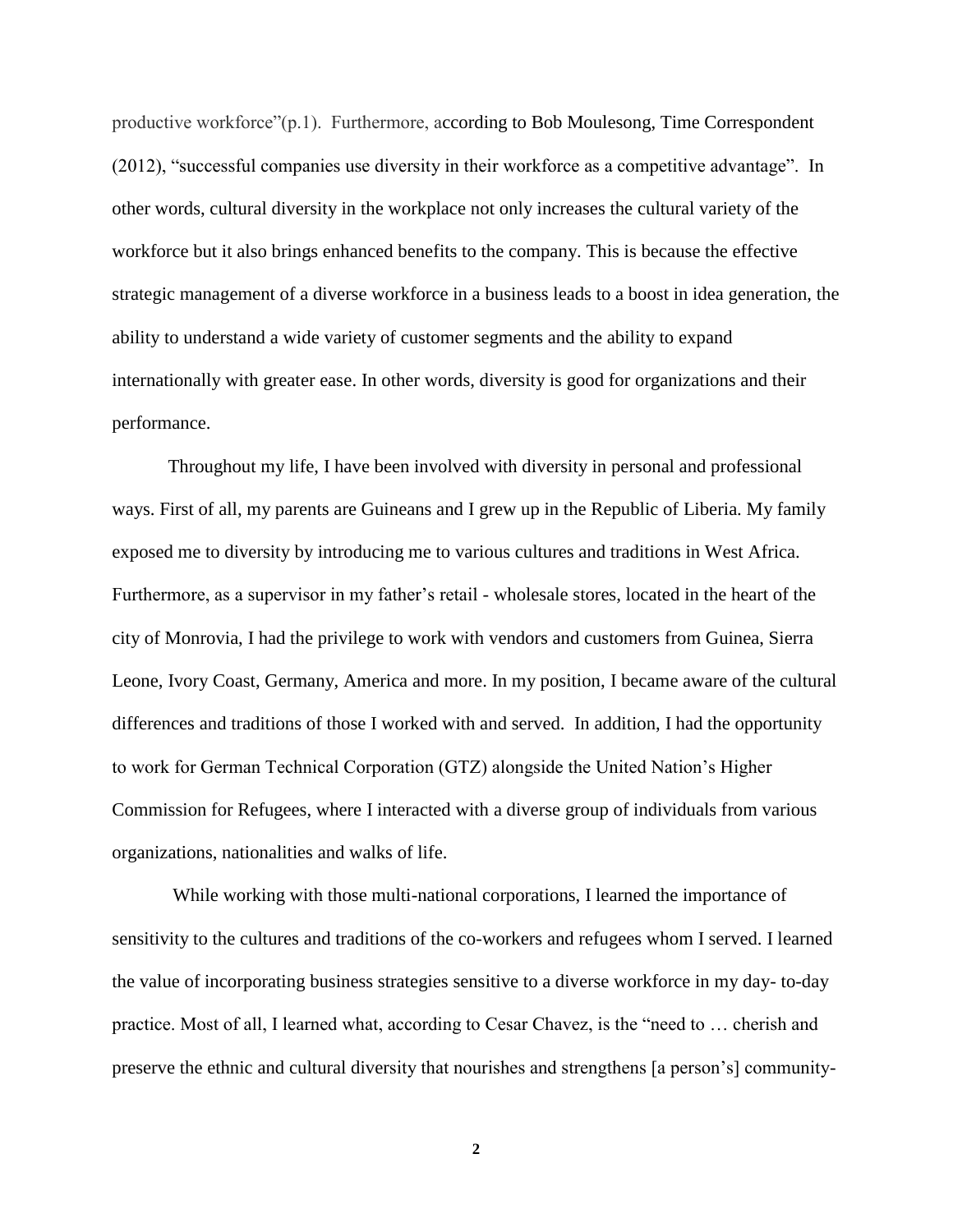and his nation". All these experiences with diversity have helped to shape my leadership style and management principles.

On the professional front, I have also been exposed to diversity. I have worked in several American organizations such as Boston Scientific Corporation, Primerica, H& R Block and Crystal View Elementary School. I have been part of a diverse workforce as a trainer/manager. I have worked with people of different nationalities, cultural backgrounds, ages, and sexual orientations. We were able to work together as a diverse group of people who recognized and valued individual differences.

. Moreover, my leadership studies in the MAOL program have made me aware that both leaders and followers have unique roles to play in sustaining effective, enduring and ethical leadership in diverse organizations. For example, Kouzes and Posner (2007) acknowledge that, "When leaders provide a clear sense of direction and feedback along the way, they encourage people to reach inside and do their best" (p. 290). Thus, my personal, professional and research experiences have increased my desire to know more about the nature of diversity and the impact that diversity can have on any organization, especially in the context of American business organizations. Still, despite my own experience and success as a part of a diverse workforce, I have also seen that diversity in a workforce can bring challenges. I am interested in understanding how organizations are receptive to the wealth of experience that a diverse work force brings. I wish to explore the thinking and practices of managers as well as the perceptions of lower level staff.

Despite the growing diversity in the nation, it is not apparent that organizations, corporations and communities have recognized the impacts of a diverse workforce. Present day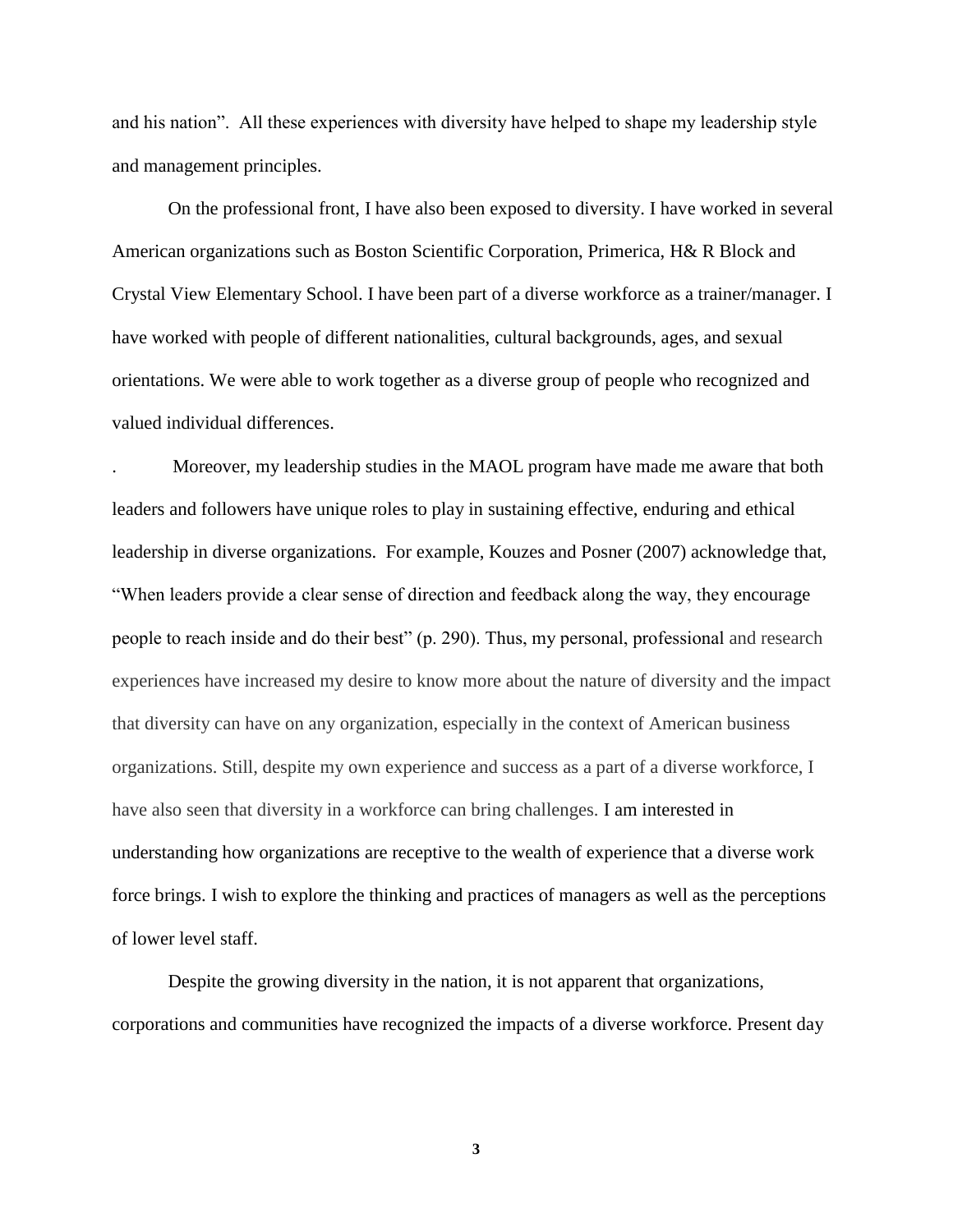business organizations should do more to harness the contributions that a diverse workforce can bring.

The purpose of this action research project, therefore, was to shed light on the current practices in organizations related diversity, and to assess and evaluate current contributions of a diverse workforce to a given organization. In addition, the action research project highlighted the challenges and benefits associated with the development of a diverse workforce and offered recommendations on how to recruit and retain a diverse workforce.

This action research project has five sections. The next section provides an analysis of the conceptual context, followed by the research question and methodology. Fourth, I present and discuss the results. Last, the summary, recommendations and conclusion are given.

#### **Analysis of Conceptual Context**

The purpose of this action research project is to shed light on the impact of a diverse workforce on an organization with a focus on challenges and opportunities. This section reviews the scholarly work that has been done in the areas of diversity management, organizational climate, inclusion and productivity. This section will be organized under the following headings: definition of diversity; impact of a culturally diverse workforce on performance; satisfaction, retention and turnover; and challenges opportunities.

#### **Definition of Diversity**

There are several definitions of diversity that apply to organizations. According to Fleury (1999), "diversity is defined as a mixture of people with different group identities within the same social system" (p.110). In other words, organizational diversity is created by groups that show differences along the lines of "race, geographic origin, ethnicity, gender, age, functional or educational background, physical and cognitive capability, language, lifestyles, beliefs, cultural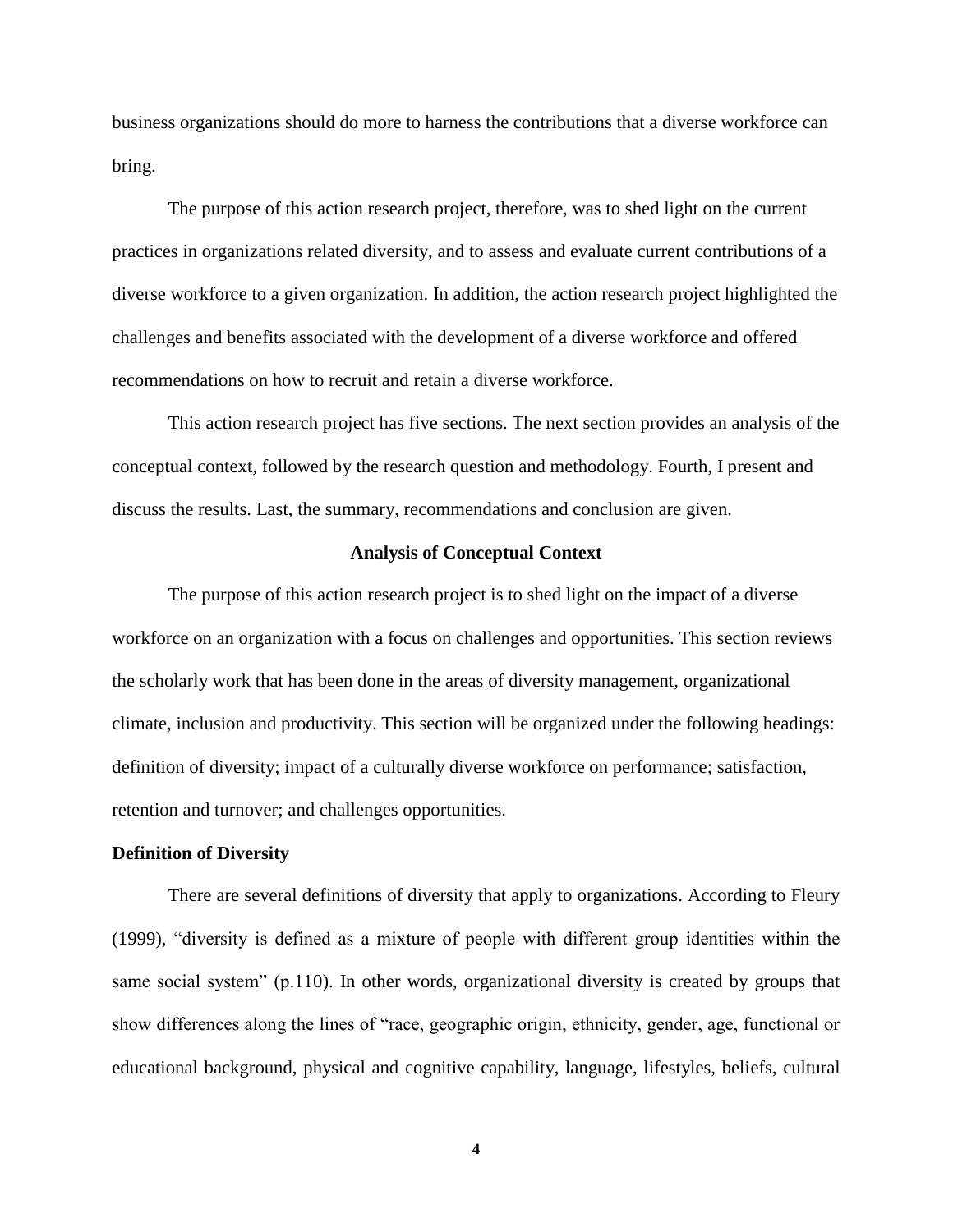background, economic category, tenure with organization, and sexual preference" (Bhadury et al, 2000, p.146). As White and Rice (2010) emphasize, diversity in the workforce goes beyond traditional ideas of diversity as race, age, gender to include other issues such as socioeconomic status and cultural differences. A central component of the diversity that impacts organizations, and a primary focus of this study, is cultural diversity.

According to the Webster dictionary (2002), cultural diversity represents cultural variety and cultural differences that exist in the world, society, or an institution. It also represents the inclusion of diverse people in a group or organization. Furthermore, Amadeo (2013), points out that cultural diversity can either bring strength to the group, if valued and integrated properly into the group dynamic. Conversely, it can weaken the group if not properly managed. Cultural diversity includes embracing direct attributes of people such as race, gender, religion, things that are visible, and attributes that are not visible such as how people think, and how they behave. Embracing cultural diversity then means giving everybody an equal opportunity, irrespective of his or her background or individual life styles.

Finally, managing diversity involves understanding that there are differences among employees and that these differences, if properly managed, are an asset to work being done more efficiently and effectively (Jauhari & Singh, 2013).

This study will consider all forms of diversity, and pay special attention to cultural diversity, in order to best understand the challenges and opportunities of a workforce that represents many forms of diversity.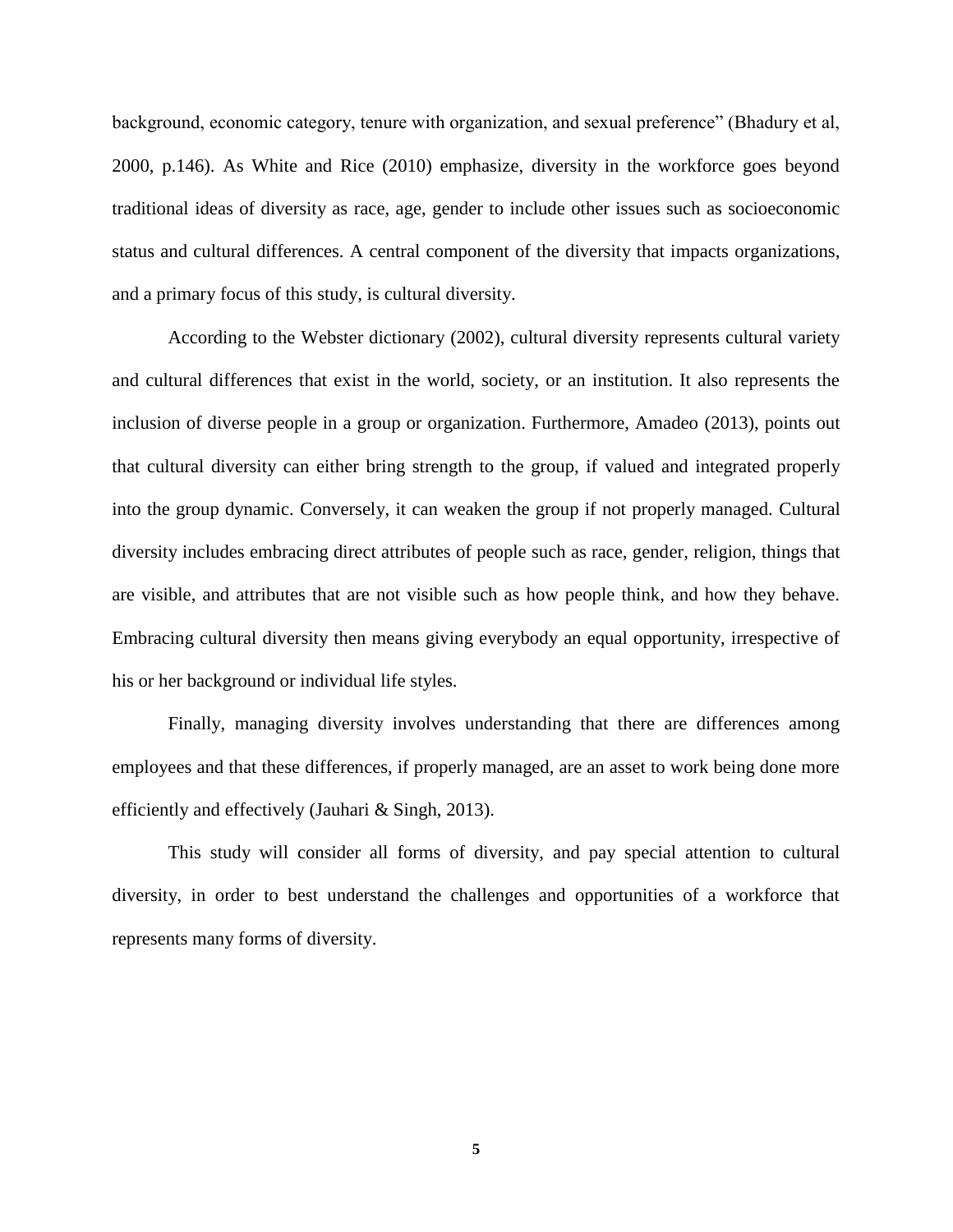#### **Impact of a Diverse Workforce**

There are many factors that impact and influence the wellbeing of an organization. The nature of the workforce is one such factor. This section will discuss the impact of a diverse workforce on an organization in terms of performance, satisfaction, retention and turnover.

**Performance:** Diversity adds to performance (Jauhari and Singh 2013). These scholars highlighted the growing evidence of the relationship between diversity and increased performance. They explain that diversity raises organizational performance to its full capacity. Thomas and Ely (1996) agree and assert, "A more diverse workforce will increase organizational effectiveness and enhance productivity" (p.2). Moreover, according to Allen and Montgomery (2001), organizations that embrace diversity are better able to meet the needs of clients, especially minority clients who believe that organizations with diverse staff are better able to identify with their everyday experiences, thus improving credibility and work practice.

However, Shore et al (2011) argue that uniqueness of a group or team will provide opportunities for improved group performance only when the unique individual is an accepted member of the group and the group values the particular unique characteristics. Using a reference to age as one form of diversity, Shore et al (2011) point out that an older employee "may have knowledge of the company and its industry that is potentially valuable to the group, if treated equally, this employee will have a strong sense of inclusion and will benefit the group through improved performance" (p. 1265).

This concept of inclusion is important in considering the impact of a diverse workforce on an organization. Shore et al (2011) defined inclusion as "the degree to which an employee perceives that he or she is an esteemed member of the work group through experiencing treatment that satisfies his or her needs for belongingness and uniqueness" (p.1265). Similarly,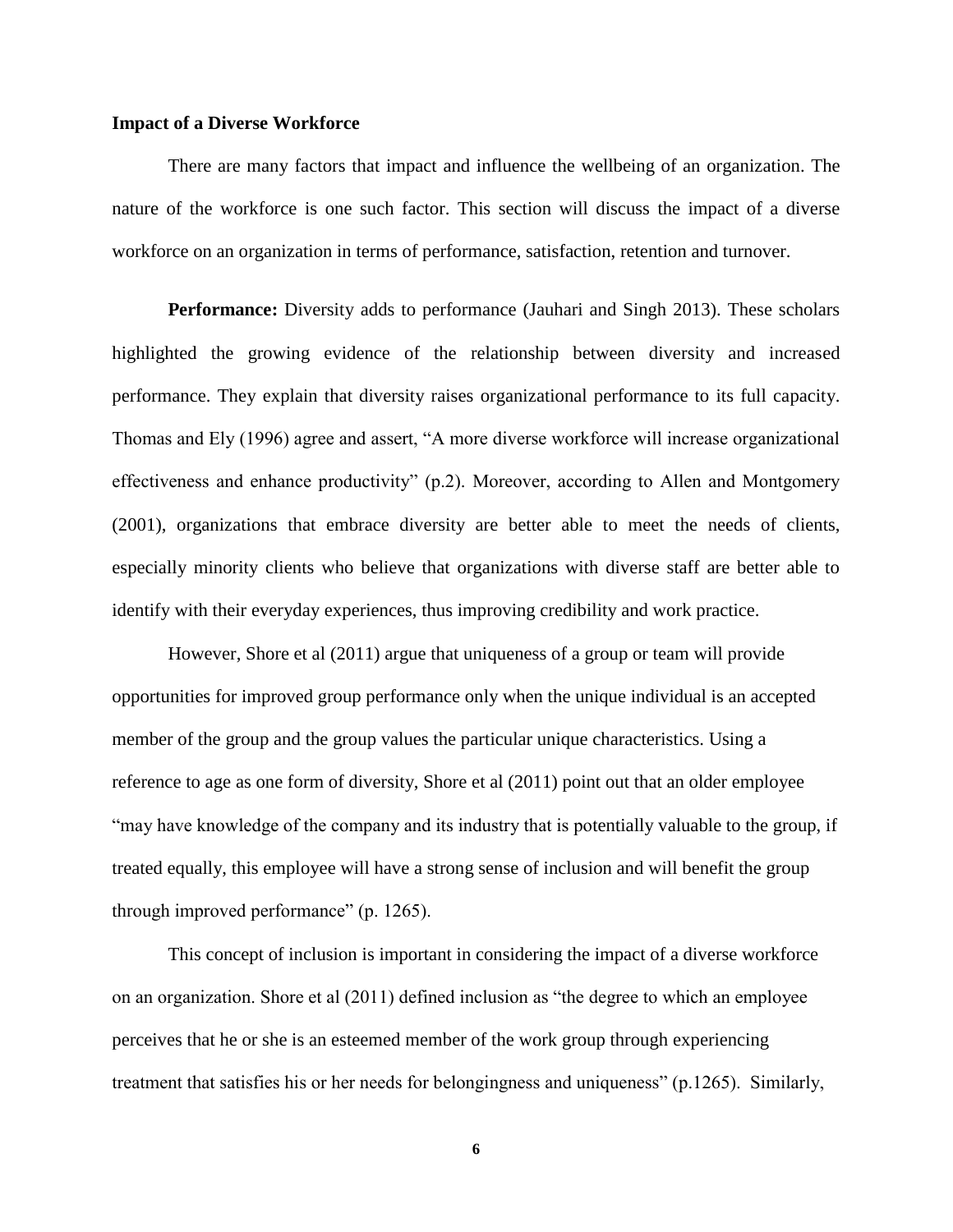Pelled et al (1999), described inclusion as "the degree to which an employee is accepted and treated as an insider by others in a work system" (p. 1267). In other words, diversity will increase performance only in the presence of a sense of "belongingness and uniqueness simultaneously" (Friedman, Kane & Cornfield, 1998, p.1265). More and more organizations are now focusing on organizational inclusion as the world becomes a global village.

**Satisfaction:** According to Lawler and Porter (1967), satisfaction is a reflection of the extent to which individual's needs are met through their jobs: those who are satisfied are motivated to go to work, where their needs are satisfied, while on the other hand, those who are dissatisfied with work may have low performance. According to Magoshi and Chang (2009), employees' satisfaction relates significantly to their expectations that the company is committed to understanding and utilizing the unique characteristics of each individual. Consequently, employees' satisfaction in turn will positively impact their commitment to the organization. Thus, a diverse workforce produces higher job satisfaction and a healthier organizational environment.

**Retention and turnover:** Retention and turnover are key operational processes within an organization. According to Ramlall (2004), retention can be defined as employees "upholding their professional relationship with the corporate brand due to the feelings of affective commitment to the organization" (p. 264). This relationship could be described as loyalty, which is an important attribute in an organization. According to Organ et al (2006), organizational loyalty entails "promoting the organization to outsiders, protecting and defending it against external threats, and remaining committed to it even under adverse condition" (p.264). That is, loyal employees stay with their employers and establish a positive image of the employer in the minds of outsiders through their positive attitudes and statements. Furthermore, according to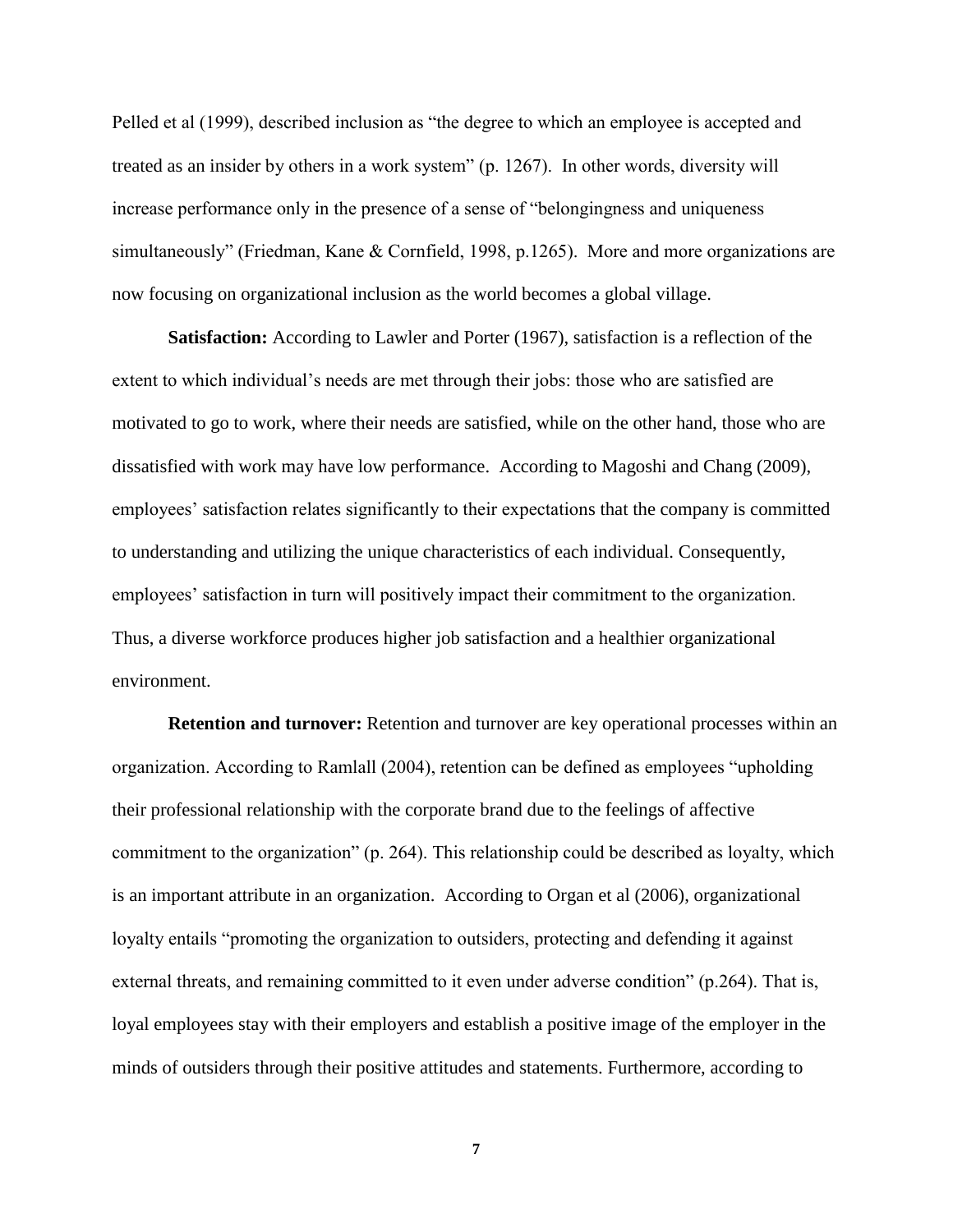Jauhari and Singh (2013), retention prevents the significant economic impact of losing a knowledgeable employee. Retention also drives down the cost incurred from the recruitment and training of new employees, while maintaining revenue from skilled workers who are familiar with the organization, its routines and its customers. Ultimately, employees' retention improves an organization's profit. Turnover, on the other hand, influences the bottom-line negatively, as it produces operational inefficiency (Nishii, 2013). Thus, the impact of a diverse workforce on these operational processes is enormous. When employees in a diverse workforce experience a sense of belongingness and inclusion and are valued for their uniqueness, their commitment to the organization grows. Consequently, the organization will experience high retention of employees and low turnover, with the accompanying benefits.

**Challenges:** Despite all the benefits of performance, satisfaction and retention of a diverse workforce, there are some challenges. Hiring a diverse workforce can pose challenges. Nishii (2013) points out that demographic diversity brings about high levels of conflict, turnover and tension. Furthermore, Marina (2010) noted that for organizations simply "hiring a diverse work force is not enough; diversity tends to create conflicts and tension, if not properly managed" (p.236). Brenda (2010) further went on to say that if organizations want to capitalize on the benefits of a diverse workforce, those conflicts and tension must be actively managed in a culturally sensitive manner.

Another challenge of a diverse workforce is institutional racism. According to Rivera and Ward (2010), institutional racism is defined as "practices that directly or indirectly restrict the professional access and mobility of individuals or groups on the basis of race" (p.237). Furthermore, Rivera and Ward (2010) pointed out that institutional racism often goes undetected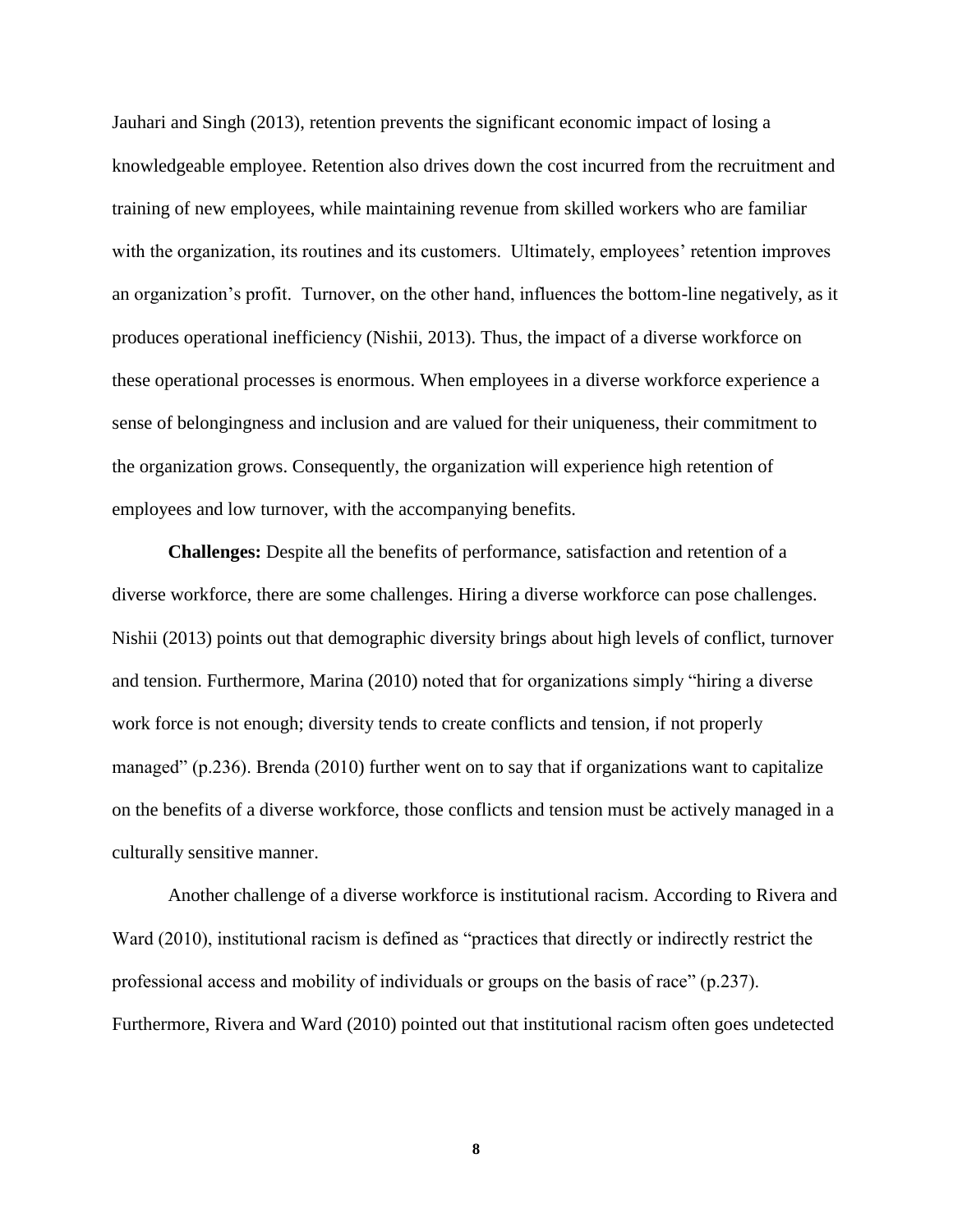because the practices are simply an expression of the status quo. Although institutional racism is outside the scope of this research, it is an important and relevant topic.

**Creating an Inclusive Environment:** This study considers what management can do in organizations to create the type of inclusive environment that will cause their diverse employees to feel a sense of belongingness and that will bring out their employees' best performance. According to Miller and Tucker III (2013), "diversity management" is "a process intended to create and maintain a positive work environment that values individuals' similarities and differences, so that all can reach their potential and maximize their contribution to an organization's strategic goals and objectives" (p.47). In addition, Cooke and Saini (2010) make the important distinction that, while diversity management is inclusive of affirmative action and equal employment opportunity policies, it is regarded as a better approach than those as it focuses on valuing people as unique individuals rather than on group- related issues covered by legislation. This study will focus on best practices that are culturally sensitive and demonstrate a value for diverse employees as unique individuals.

#### **Summary**

The scholarly research reviewed here describes the impact of a diverse workforce on an organization in terms of problems and benefits to an organization. This action project aims to examine the perceptions of ordinary employees and senior management in order to shed light on challenges faced by the diverse employees and highlight opportunities open to management for building an inclusive organizational environment that will capitalize on the unique contributions of diverse employees.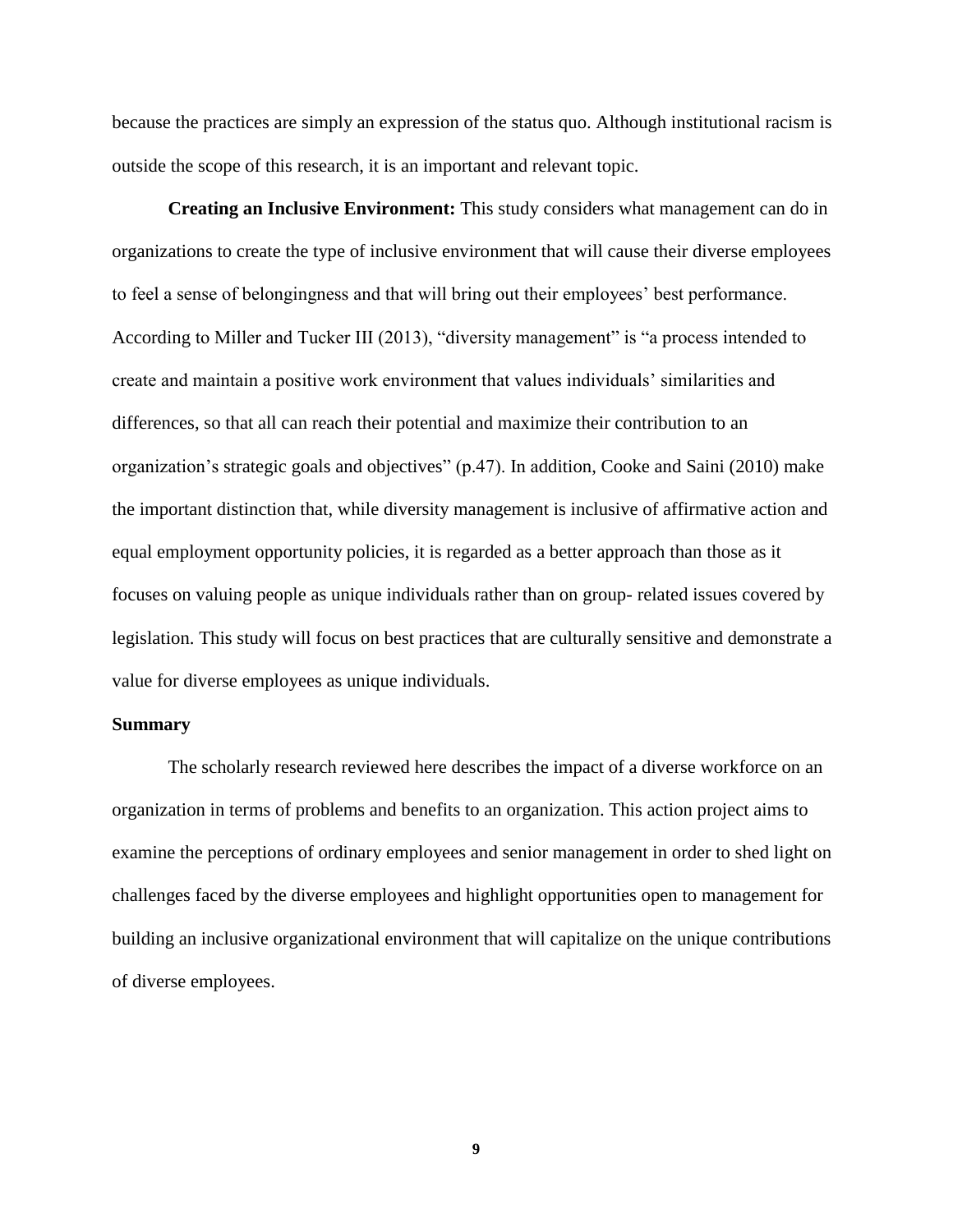#### **Method**

#### **Research Question**

My leadership action project attempted to answer the following question: What are the challenges and benefits associated with a diverse workforce and how can managers use their leadership to maximize the potential of diversity in the organization? Specifically, the questions for the upper management or leaders were: how does upper management or leaders feel about a diverse workforce? What are the strategies employed by upper management or leaders to encourage a diverse workforce? What are the barriers? The questions for base line employees were: how do base line employees feel about diversity in the organization? What strategies could be employed to encourage a diverse workforce? What barriers do they perceive? The research led to recommendations for leadership based on the findings.

#### **Research Design**

My research was based on qualitative research design. According to Creswell (2009), "qualitative research is a means for exploring and understanding the meaning individuals or groups ascribe to a social or human problem" (p. 4). In addition, I used a case study methodology which, according to Baxter and Jack (2008),"provides tools for researchers to study complex phenomena within their contexts" (p.545). Qualitative case study research is a valuable method for researchers to develop theory, evaluate programs and create intervention. It helps researchers to focus on the "case" under study, to bind the case within an appropriate time frame and triangulate a variety of data sources. This triangulation ensures that the research topic is explored through multiple lenses that allow for different facets of the phenomena to be studied. Finally, one of the main advantages of qualitative case study research design is that it allows for close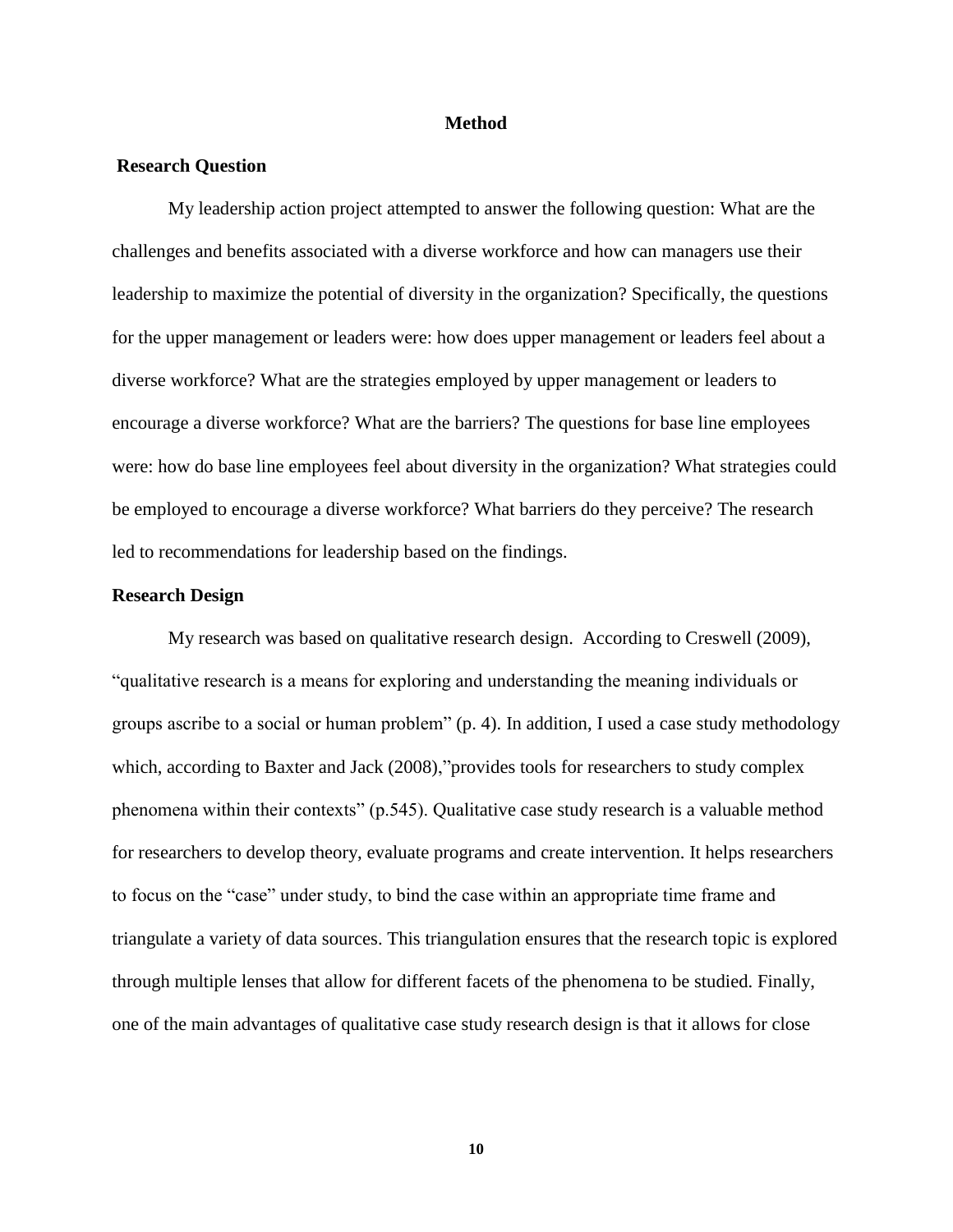collaboration between researchers and participants and the ability for the participants to give researchers insight into their world through their storytelling (Baxter & Jack, 2008).

#### **The Organization**

The focus of my research was a non-profit organization based in the Twin Cities of Minnesota. The non-profit organization was identified with the help of my research advisor because it described itself as a multicultural organization and had a 40-year history of successfully employing a multicultural staff. Furthermore, it had received numerous awards, including an anti-racism award. Even though the organization was a non-profit and not a corporation, it provided valuable insights into how an organization can maximize the potential of a diverse workforce, because of its rich history of employing a multicultural workforce. In fact, at the time of the interviews, the organization had employees from over ten different races and ethnicities.

Although I did not make contact with the organization until my IRB application had been approved, the organization agreed to participate in my research via letter. The introduction to the organization provided me full access to interviewees thereby enabling me to maximize participation rates beyond what would have been otherwise possible.

The objective of my research was to collect sufficient data to analyze, compare, and contrast key issues related to my research question. It was my intent that my research should also benefit the organization by providing it with valuable evaluative data to use in its program planning and evaluation. Thus, in the tradition of participatory action research (Whyte, 1991), I discussed the actual goals of the research with the organization and I promised to provide the organization with a copy of the report so that the research would be mutually beneficial.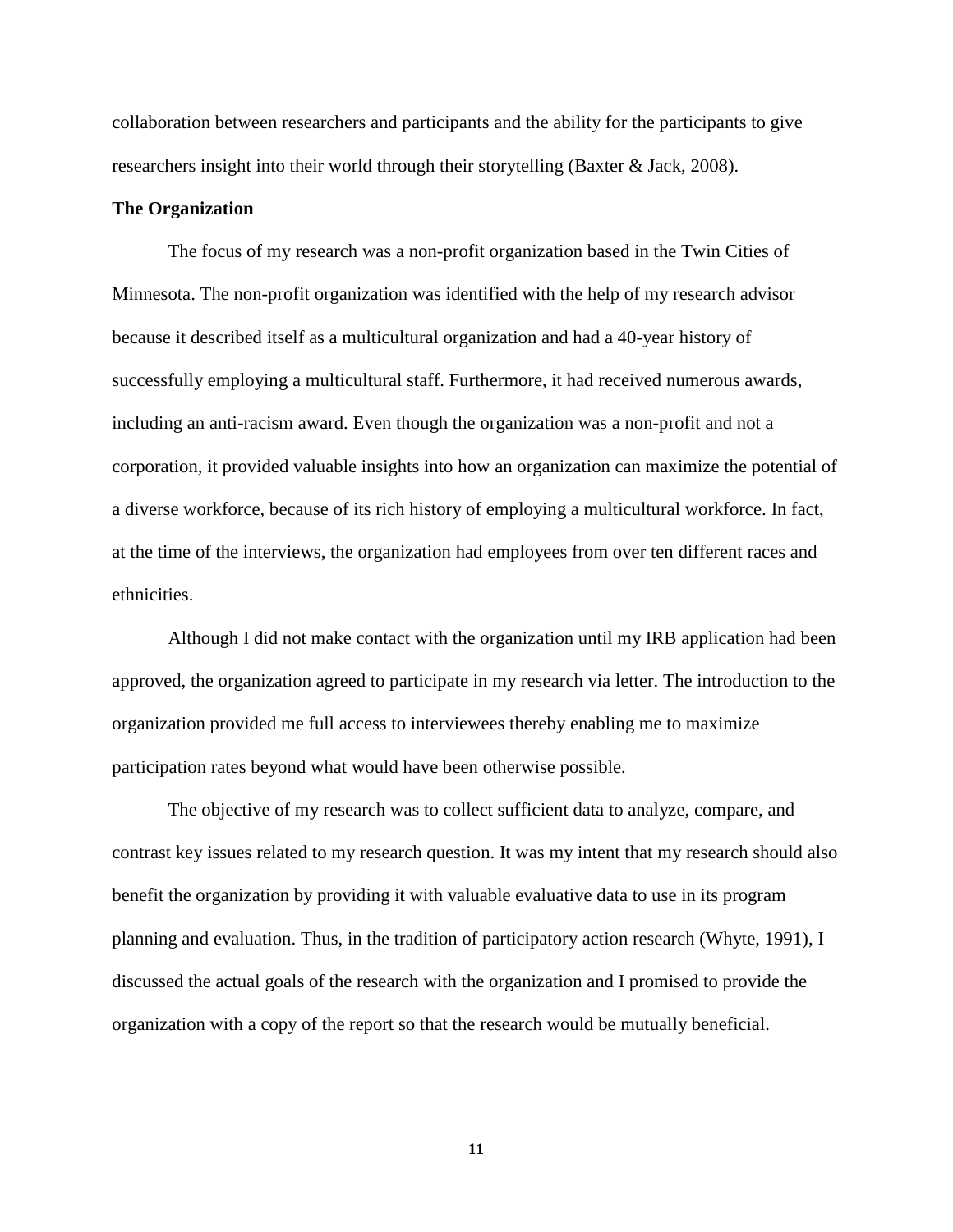#### **Data Collection**

The data collection consisted of two activities: interviews and observations. Interviews specifically included senior leaders, middle level leaders, and base line employees. I developed a set of open-ended questions for my participants, which were reviewed by my thesis advisor prior to the interviews. These questions served as a guide for the Interviews. See Appendix C for the list of interview questions. A consent form was also developed and used with each participant. See Appendix A for a copy of the consent form.

My first step was to interview individuals including senior leaders, middle level leaders, and base line employees of this non-profit organization. The criterion used for senior leader level selection was a minimum of three years and above in upper management level positions with the organization whereas for base line employees the criterion was a minimum of one year and above with the organization. I worked with my professional contact at the organization in order to secure a sample of participants who fit this profile. At the beginning of each interview, participants were asked to read and sign the consent form. They were reminded that their answers would be recorded using a tape-recorded. Participants were also reminded that their names would not be used in the findings and that all interview notes would be destroyed by January 30, 2015.

In addition, I conducted observations of staff interactions in two different settings. According to researchers from California State University Long Beach (n.d.), "Observation is the selection and recording of behaviors of people in their environment"(para.4). Observation is useful for generating in-depth descriptions of organizations or events, for obtaining information that is otherwise inaccessible, and for conducting research when other methods are inadequate.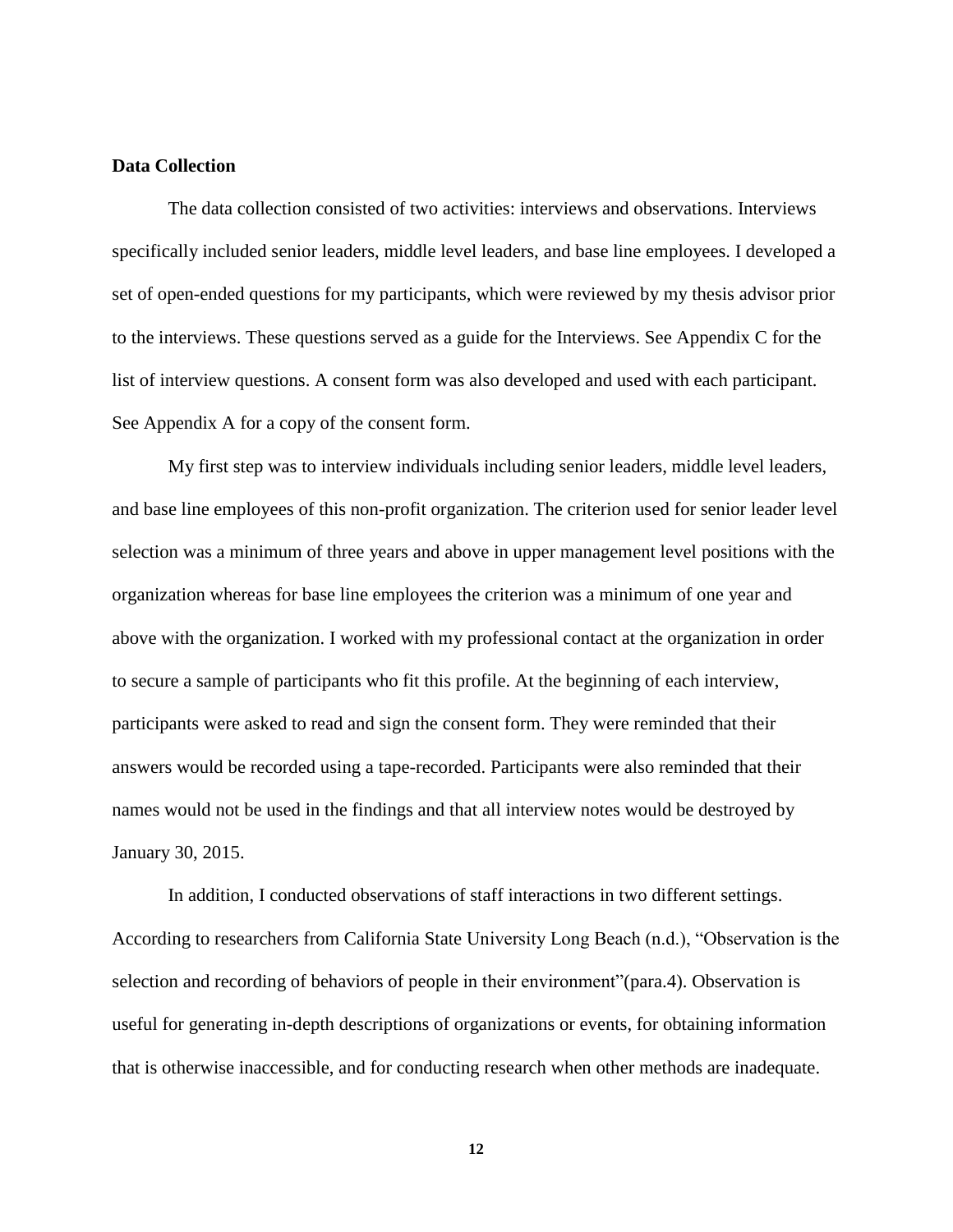Furthermore, direct observation reduces distortion between the observer and what is observed that can be produced by an instrument such as interview questions and it occurs in a natural setting such as a staff meeting. The context or background of behavior is included in observations of both people and their environment.

My observations included one staff meeting that included senior leaders, middle level leaders and base line employees. I had planned to observe three monthly meetings. However, I did not proceed with the other two monthly meetings because I attended a strategic planning retreat held by the organization instead. At this retreat, I observed interaction among over 30 board members, employees and clients. The information at the retreat reinforced the data I had collected through my interviews and observation, so my advisor and I agreed that the information collected was sufficient to proceed with my research.

My data collection was conducted from early September through early October 2014 based on IRB approval and participant availability. In addition, in order to design and implement the interviews effectively and efficiently from a research methodology perspective, I employed interview best practices as described by Saunders, Lewis and Thornhill (2007). These best practices included offering participants their choice of interview locations to allow for a private interview experience, reinforcing the confidentiality agreement, and designing open-ended, unbiased questions.

Furthermore, I also leveraged the appreciative inquiry best practices outlined by Hammond (1998). Appreciative Inquiry interviews make the assumption that in exploring the best situations, the person interviewed has the potential of revealing the most positive outcomes. Appreciative inquiry best practices allowed me to ask probing questions and collect more information than through a brief survey. It was critical for the information that I collected to be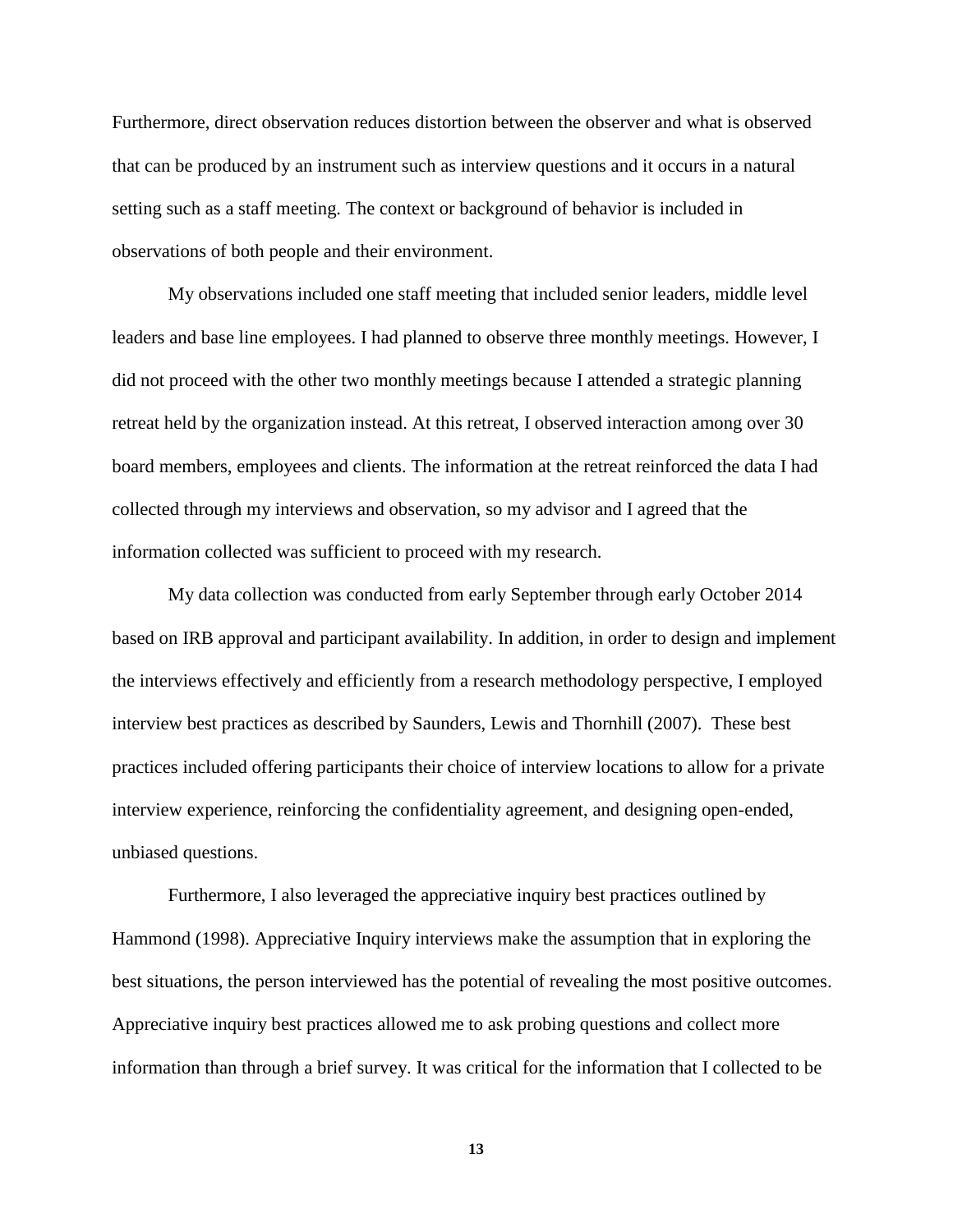non-biased and not pre-determined. Being purposeful in my selection allowed me to have a diverse group to interview, yet concentrated in the area of my focus, which enhanced the information collected and in turn, strengthened my recommendations.

I scheduled interviews on a weekly basis; this allowed me to analyze the information and compare and contrast any differences in the data collected. The goal of the interviews was to determine what impact a diverse workforce has on a non-profit organization, and specifically what challenges and opportunities upper management had encountered in recruiting, training, supervising and promoting employees of a diverse workforce and what was the base line employees' level of satisfaction with practices employed by the organization. Finally, the purpose of conducting personal interviews with upper management, middle level employees and base line employees was for them to be able to paint a more vivid picture of their organization and share stories of diverse workforce.

#### **Data Analysis and Reporting**

The purpose of the design and execution of the interviews was to gather all information, to summarize and analyze all the data collected and to uncover best practices and gaps. An analysis was done by comparing my interview and observation data with the research literature, and then analyzing key themes and concepts associated with the culture of a diverse workforce, especially from the points of view of senior leaders, middle level leaders and base line employees in an organization. I used two types of coding: open coding and *a priori coding*. Open coding was used to identify, name, categorize and describe phenomena that existed during my interviews and through *a priori coding,* I identified strengths, challenges, opportunities and benefits of diversity in the organization.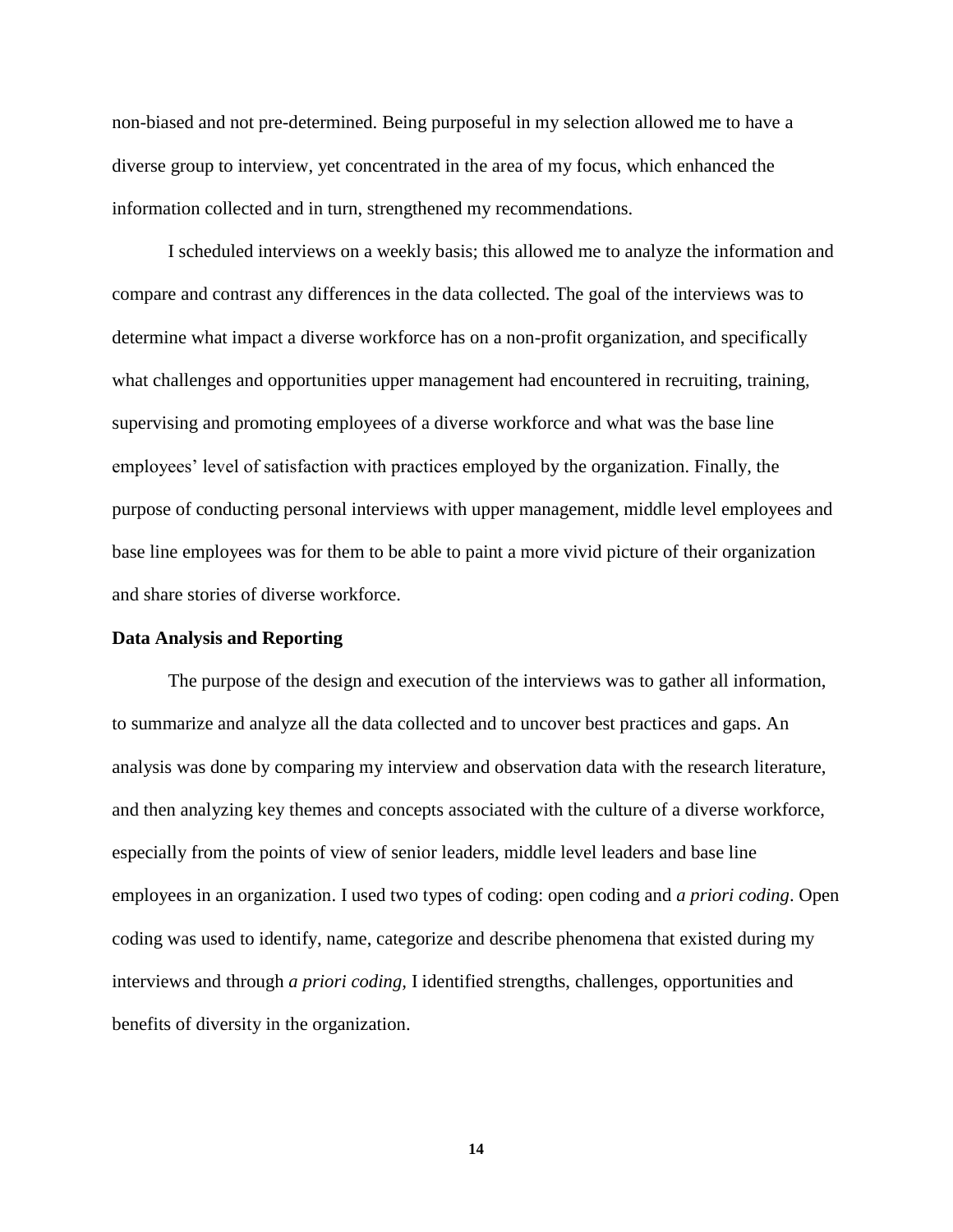I took great care to protect the confidential nature of my data, by scrubbing findings of identifiers. I stored my transcripts and data in a secure location in my home office. The data will be kept for approximately four months and will be destroyed by January 30, 2015. The report will be shared with the organization in order to enhance program planning and evaluation.

#### **Validity**

The effectiveness of my Leadership Action Project depended on identifying consistent evidence-based information that supports best practices in a participatory action research project. As a professional trainer and educator, I find the study of the impact of a diverse workforce and its challenges and opportunities in non-profit organization in the Twin Cities of Minnesota to be fascinating. I acknowledged that my passion and enthusiasm for this research action project could undoubtedly influence the lens that I used in collecting and analyzing the data generated from my research.

According to Maxwell (2005) there are two validity threats: bias and reactivity. Bias refers to a researcher being influenced by his or her preconceived notions while reactivity refers to the influence of the researcher on the setting or individuals studied (p.124). To reduce these validity threats, I used triangulation in my data collection.

I incorporated several strategies through this research to test the validity of my data collection, analysis, findings and conclusions. For example, I used the following:

- $\triangleright$  Purposeful selection of interviewees to avoid preferential selection of upper management employees or leaders.
- Querying for story telling or examples for clearer interpretation of opinions.
- $\triangleright$  Intent listening with purpose and focus to be able to collect precise and accurate data.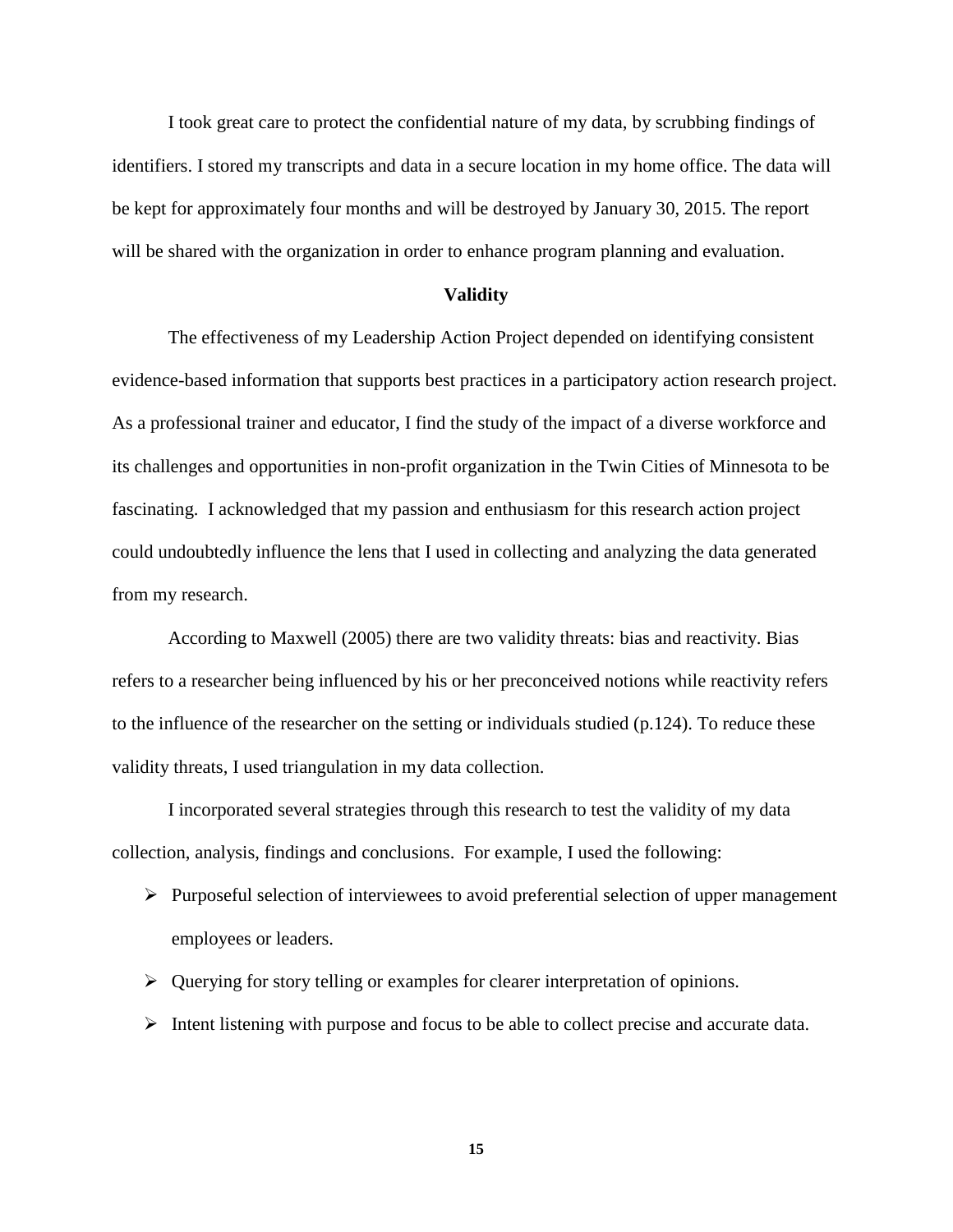$\triangleright$  Open-ended questions during interview to elicit answers from interviewees in their own words.

All of the above listed strategies used in my interviews of upper management leaders and base line employees validated the conclusions drawn from my multiple resources (Maxwell, 2005). In addition, I identified common statements and beliefs that were heard consistently in order to strengthen my research. The next section will set out the results and discussion of findings.

#### **Results**

This research project studied the impact of a diverse workforce on an organization, highlighting challenges and benefits. The research question investigated was: What are the challenges and benefits associated with a diverse workforce and how can managers use their leadership to maximize the potential of diversity in the organization? I developed a list of questions (see Appendix B) to capture real stories and practices of employees interviewed. Ten employees at senior, middle and base line levels in a diverse non-profit organization in the Twin Cities were interviewed using a qualitative research design and appreciative inquiry methods that included interviews and observations. Two were senior managers or leaders with an average of 25 years employment history, four were middle level managers or leaders with an average less than 5 years employment history and four were baseline employees with an average of less than 3 years employment history. The sample size of respondents included: gay, White, Black, Latino, Native American Indians, and Asian Americans. The sample also included both male and female employees from different cultural backgrounds and experiences.

From the study the salient themes that emerged were effective communication, trust in relationship, hiring and retaining employees of diverse cultural backgrounds, and training. These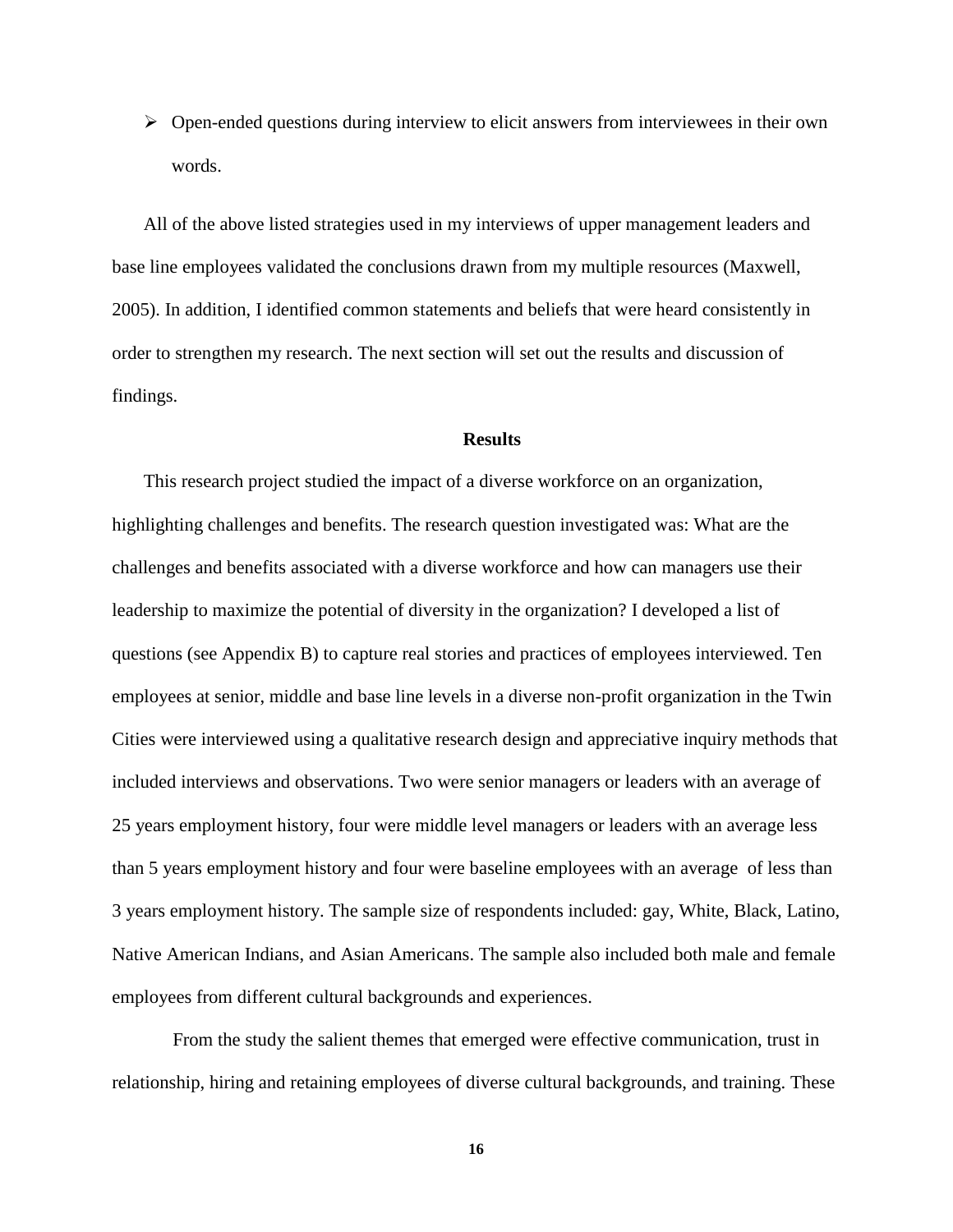areas could be variously seen as challenges which, if properly handled, could serve as successful managerial strategies and opportunities and in turn as benefits for this diverse non-profit organization.

#### **Effective Communication**

The first of the salient themes that emerged from this research is effective communication. The importance and centrality of effective communication was discussed throughout the interviews and observations. Below, I describe the findings related to effective communication in terms of challenges, opportunities and benefits.

**Challenges:** Ten out of ten employees interviewed stated that a challenging situation in a diverse workforce or organization is communication. All the employees stated that communication is extremely important in a diverse workforce. They indicated that employees need to express themselves clearly and to the point when dealing with diverse staff and youths because if the communication is not clear and precise it may lead to confusion and tension in a diverse setting. For example, some of the base line employees mentioned that use of "too much of big words" to the people being served causes problems. The English used has to be understood and clear for others to follow. The employees indicated that miscommunication can confuse employees and can cause important work to be delayed or not done. For example, instructions for first time campers or youths to the camp have to be very clear and have to be accompanied by demonstrations for the youths to follow.

Besides verbal communication, base line employees pointed to the importance of nonverbal communication. For example, one of the base line employees indicated that Native American Indians do not use direct eye contact with elders or people in authority. As a result, it is important to have sensitivity to the culture of Native American Indians when serving them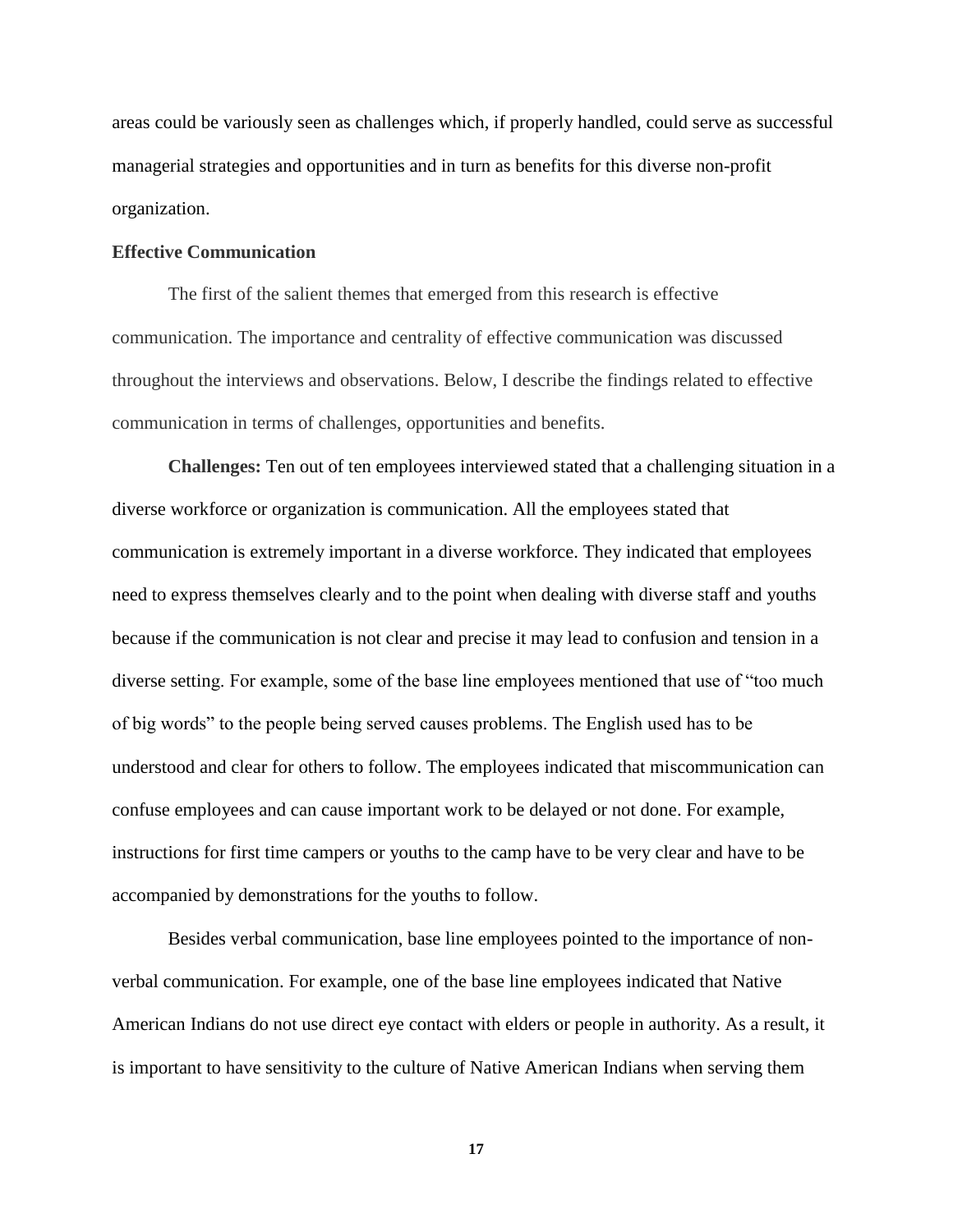since it is easy to misinterpret their lack of eye contact for lack of understanding. Finally, all employees indicated that effective communication is key to overcoming some of the challenges that a diverse workforce faces. This small non-profit organization used various strategies to overcome these challenges.

**Strategies:** The effective communication strategies used by the leadership of this organization are direct communication with the employees, that is, one-on-one talk with leadership, instant e-mail communication to the employees, small group communication to discuss issues affecting the organization or to implement certain services, and general meetings to communicate plans and actions. According to the leadership, effective communication starts with the organization's mission statement and purpose. That is, the organization's mission statement has to be clear and stand out when employees are delivering goods and services to the people, the community or the public.

All the employees interviewed stated that the organization has to have clear communication strategies if it is to be successful in the local and global competition for funding. One of the senior leaders of the organization mentioned that effective communication is the vehicle that members use to achieve desired services that the organization provides to youths and the communities served. The senior leader went on to point out that communication has to be done properly, that is, it has to be done in a timely manner. If the leader needs to assign a task to an employee, the leader should do it as soon as possible so as to give the employee adequate time to achieve the targeted results.

Some of the base line employees indicated that to serve the youths effectively, the employees need to understand how to communicate with those they are serving. One put it "not using big words; you have to communicate in local jargons and also understand the local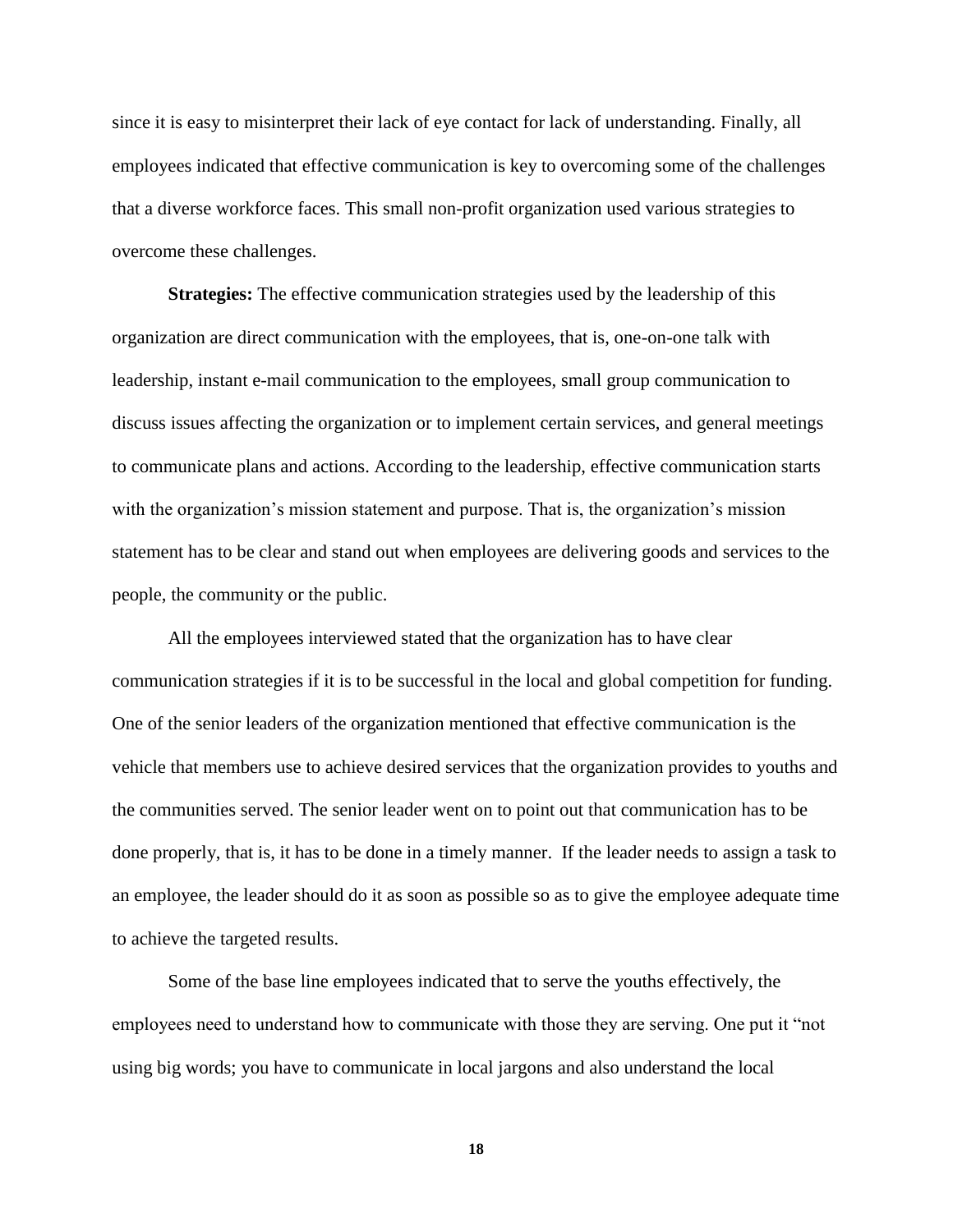jargons". According to the employee, if not, the change one wants to bring about for the development and growth of the organization will not occur. According to another base line employee, effective communication strategy allows employees to communicate to middle level or senior leaders if they encounter any problems while trying to communicate the mission and goals of the organization to those they serve.

**Benefits:** Effective communication brings many benefits to the organization. Clear and precise communication allows senior leaders, middle level leaders and base line employees to deliver services to the youths from different cultural backgrounds and communities effectively and on time. One of the senior leaders mentioned that one of the effective communication tools the organization uses is developing leaders from the various communities to serve in positions of trust in their communities. This communication tool helps the organization to understand the cultures and traditions of the community. The employees would know how to effectively communicate with their community, which would in turn benefit the organization. For example, the organization works with youths from different cultural backgrounds during summer camps and builds discipline and responsibility in them.

Middle level leaders and base line employees indicated that the open communication policy by the organization allows the employees to freely communicate with senior leadership about potential problems which in turn can immediately be solved. According to the employees, this policy can make their job easier and more effective, a situation which benefits the overall goals of the organization.

From the monthly meeting and retreat observed, the organization allows the employees to freely communicate any issues or challenges to senior leadership, which I think is a positive strategy that would benefit the organization.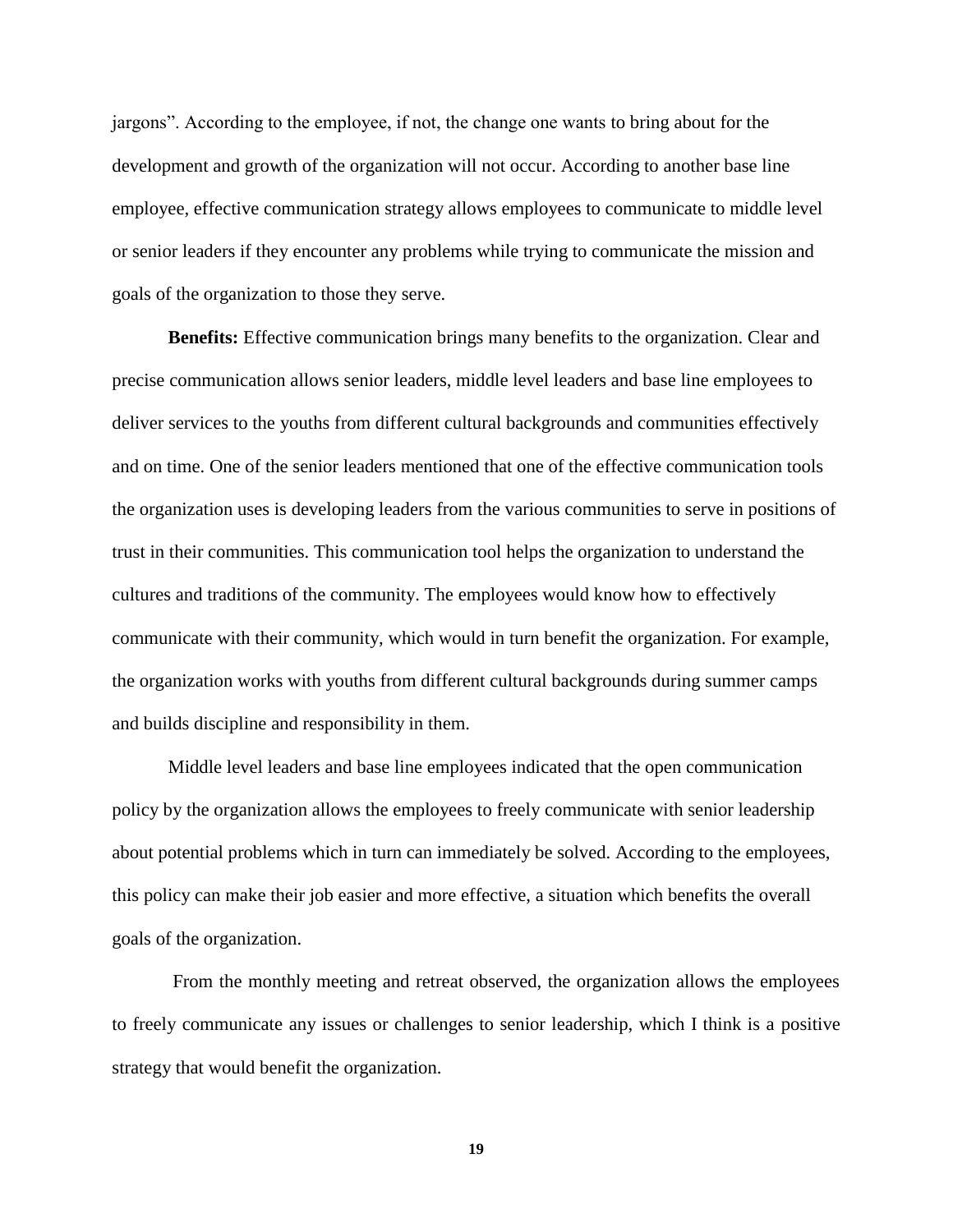#### **Trust relationship**

The second of the salient themes that emerged from this research is trust relationship. Building a trust relationship is a foundational strategy and a source of pride for this organization. It was discussed throughout the interviews and observations. I describe the data related to trust relationship in terms of challenges, opportunities and benefits.

**Challenges:** One of the biggest challenges most diverse non-profit organizations face is trust in relationship by employees of difference cultures, backgrounds and experiences. Eight out of ten employees interviewed indicated that trust in relationship was a real challenge amongst the co-workers. While senior management leaders acknowledged that building a trust relationship in that diverse non-profit organization could be a challenge, they pointed out that they had more experience and confidence in addressing the challenge. The senior leaders said they had worked with different diverse groups and cultures for many years and had lots of training about diversity in the workplace. Leadership mentioned that their experience helped them to overcome some of the barriers that are associated with a diverse workforce. For example, they indicated that it takes time to build a trust relationship with employees from different cultural backgrounds and experiences, but the senior employees expressed that in most instances, they tried to put aside their individual differences and similarities and work for the better good of the organization. In addition, the leadership was able to build a trust relationship with the community through its appointment of a diverse board that represented the community served.

In contrast, some middle management leaders and base line employees, who saw trust in relationship as a real issue, had less experience and confidence in addressing the challenge. One base line employee indicated that building trust in relationship is like building a bridge. "You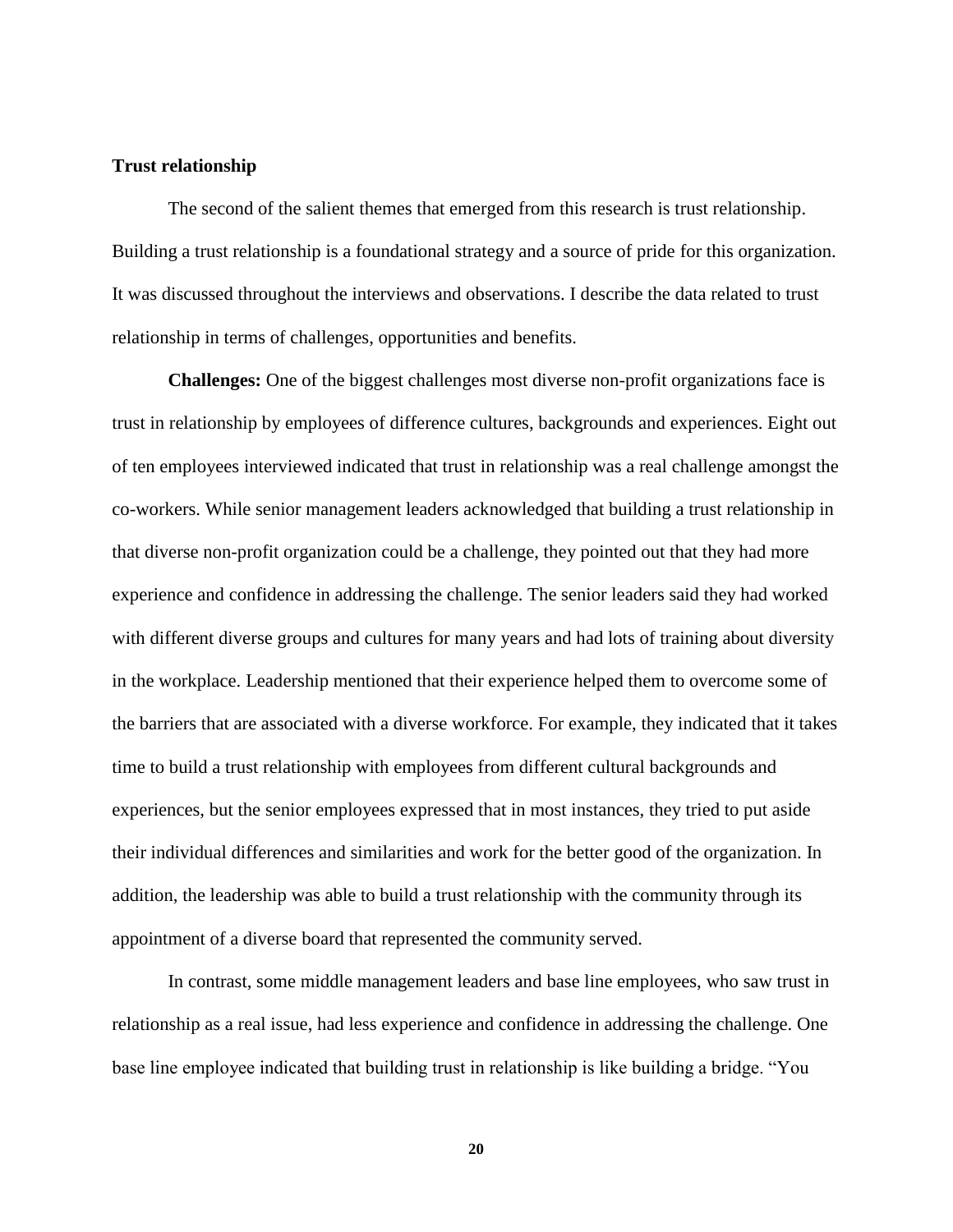have to have a strong foundation or else the bridge collapses". The employee further said, "You have to have confidence and credibility in the individual you are working with". The employee mentioned that the employees have to know each other well so that they can trust and respect the other person. The challenge lies in getting to know the other person well; for instance, it is important to believe that people can do the job effectively, that they are capable and that they are team players. The employees agreed that it takes time to build confidence and trust with coworkers.

A base line employee elaborated that the employees need more training techniques in trust relationship building in order to be able to work successfully in a diverse organization. The employee stated that "the world is getting big and things are changing too quickly". When I asked what the employee meant by the statement, the employee explained that the neighborhood that she grew up in is completely diverse now and that people have to learn how to live with each other. The employee concluded that working in a diverse organization is similar. The organization leadership used various strategies to overcome these challenges.

**Strategies:** The strategies the organization employs to build a trust relationship include assigning employees in small groups or teams to work on a project, giving responsibility and roles for tasks to be done at a specific time, organizing social events for employees' interaction with each other, and meetings to discuss issues that affect employees and their assignments. These are some of the successful managerial strategies the organization uses to build a trust relationship in a diverse workforce. Even though building a trust relationship was mentioned as one of the challenges of a diverse organization, when leaders build a trust relationship it can help employees of an organization to develop confidence and credibility. The employees stated that building a trust relationship can easily allow an employee to work with fellow co-workers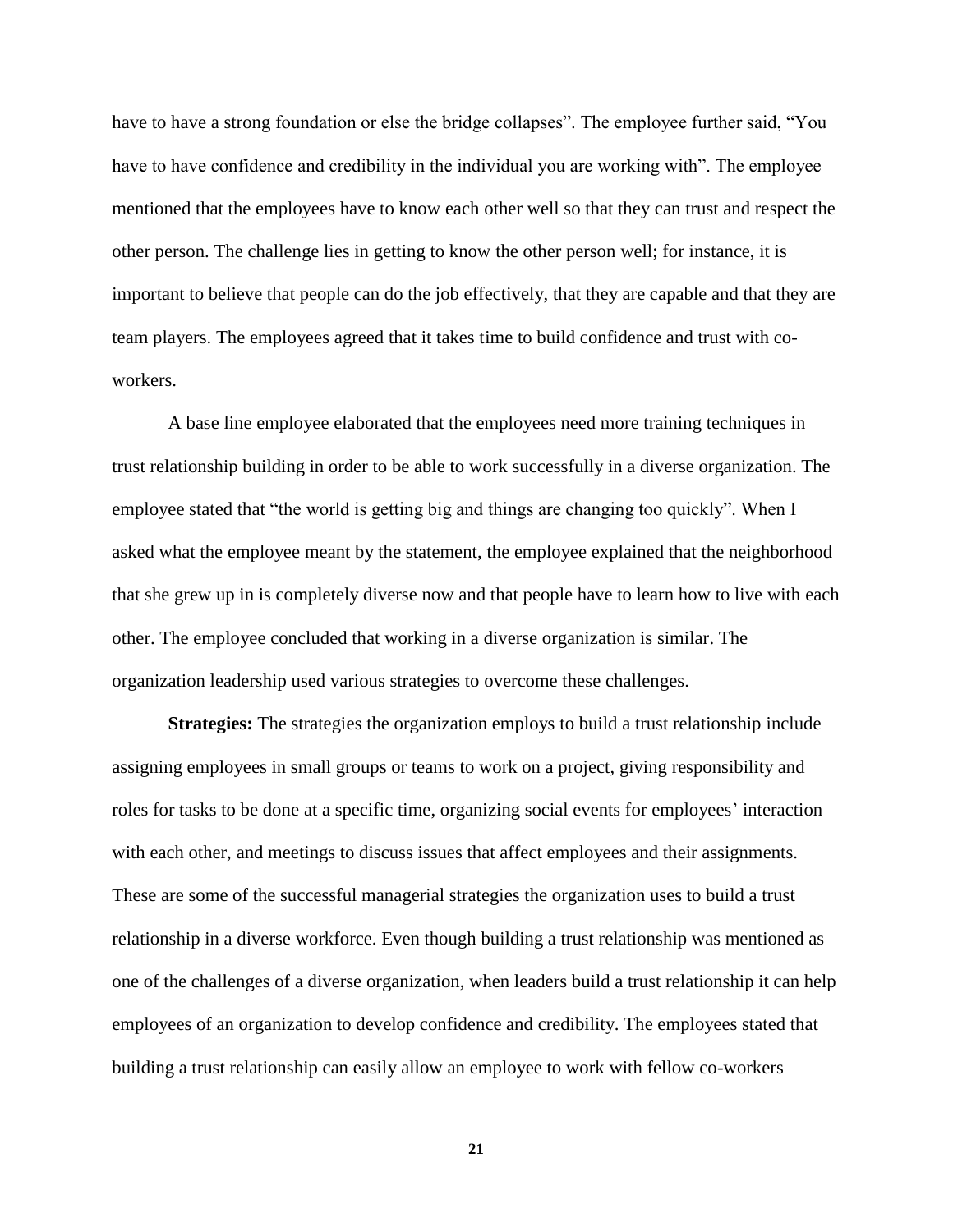without any difficulty because the employees can trust that if they make any mistake other employees will tell them directly or correct the mistake and later on let them know what had been done. A trust relationship can lead to a healthy environment and increased productivity.

One of the senior leaders said to me that "once you and your employees have a trust relationship, it is easy for you to accomplish a lot of things together and produce quality services under difficult circumstances". For example, the employee said, "one day, we did not have the necessary transportation for our youths, but because we have a relationship with each other, we car pooled to different locations and at the end of the day, we accomplished the intended purpose together".

All middle level leaders and base line employees expressed that a trust relationship is important in a diverse organization because it brings out positive interaction with the employees and leads to productive outcomes for the organization. One of the middle level employees indicated that a trust relationship can prevent tension and conflict in any diverse workforce and increase efficiency and productivity.

Furthermore, during the retreat, I observed that one of the strategies emphasized was trust relationship building with past and present employees, and that it was essential to the success of the organization. The employees had a connection with past and present employees and talked about activities at the camp and fun shared on various trips; these activities were important for building trust and allowed past employees and youths to still be connected to the organization.

**Benefits**: Building a trust relationship benefits the organization. The employees indicated that learning from different cultures and educational backgrounds was essential in building a strong bond and connection with each other. All employees interviewed stated that connecting authentically with present and past staff and youths is the experience they will not forget easily.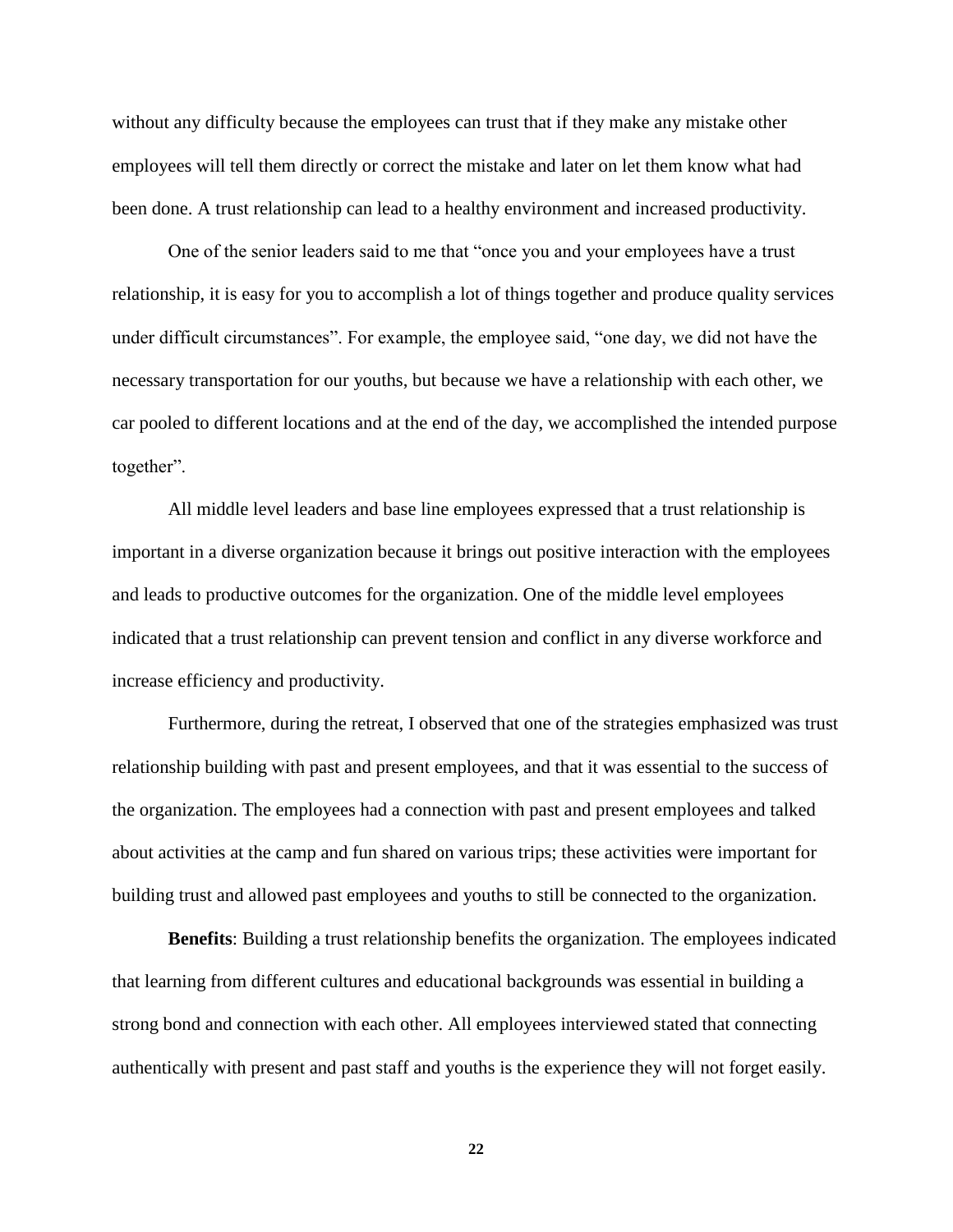Some of the staff mentioned that one of the most important reasons that they continue to work there is the relationship they have built with co-workers and the youths they serve. Some of the employees stressed the point that relationships that they have built have allowed them to work in an inclusive environment where everyone's voice is important which in turn benefits this organization greatly.

One of the senior leaders stated that a benefit of a diverse workforce is that it provides the opportunity to collaborate with others and to pool ideas and experiences from different perspectives to produce positive outcomes. The employees interviewed said building a trust relationship can promote a healthy and safe working environment. Most importantly, some employees mentioned a trust relationship from a diversity experience in an organization can create and maintain a positive working environment that values individuals' similarities and differences, thus enabling individuals to reach their full potential.

One of the middle level leaders said building a trust relationship is like "building a house until it is finally completed". She explained that building a house requires having a foundation, buying the materials to build the house and putting together everything that is necessary to complete the house; trust in relationship is the same.

It was also observed from the retreat held by this diverse non-profit organization that building a trust relationship was one of the values expressed by the board, staff and youths as hallmarks of this organization. Trust in relationship brings about loyalty as expressed by one of the youths during the retreat. The youth said that loyalty "promotes the organization to outsiders, protects and defends the organization' mission".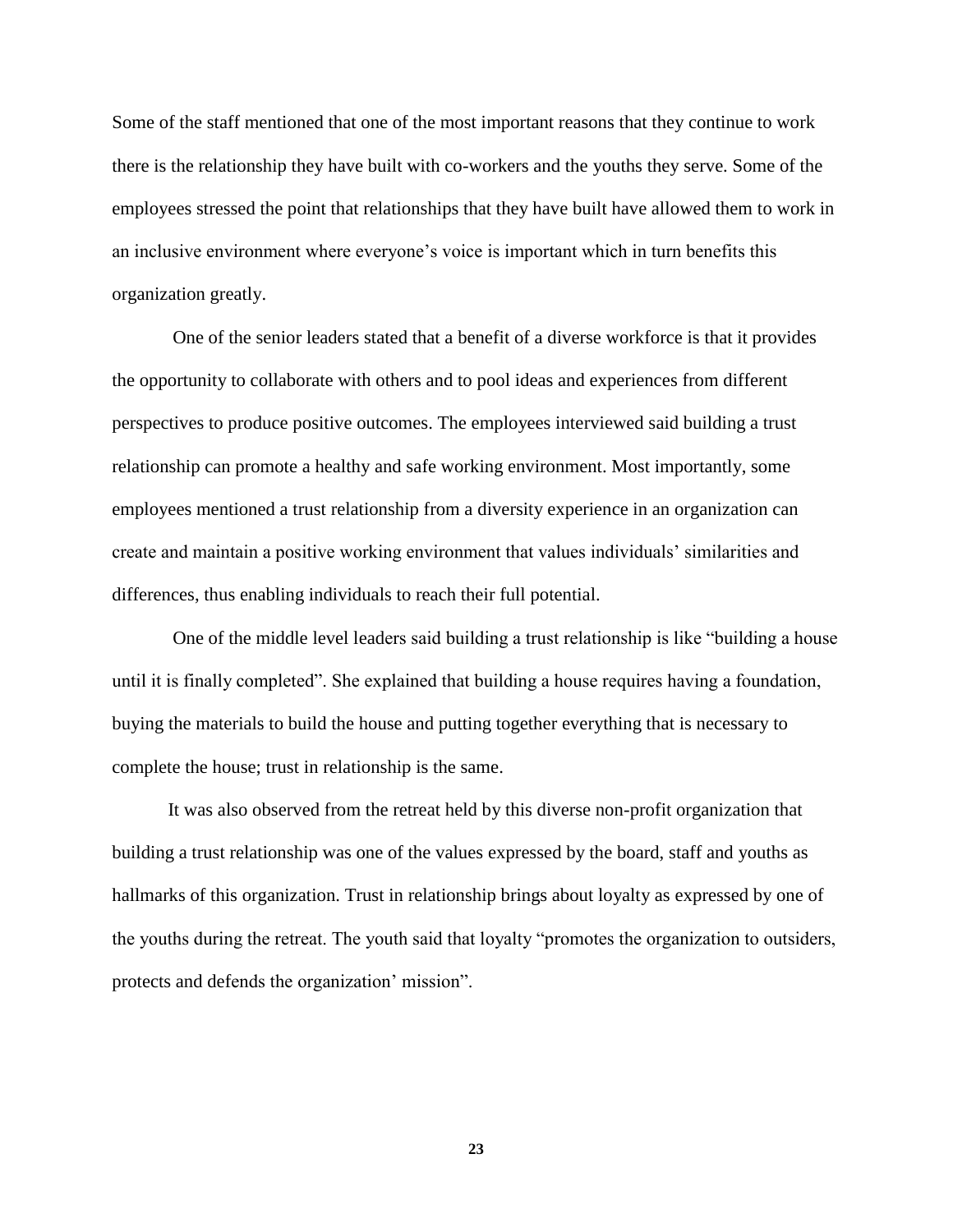#### **Hiring and Retaining**

The third of the salient themes that emerged from this research is hiring and retaining employees from diverse cultural backgrounds and experiences. The organization feels that hiring and retaining employees from different cultural background is very important because it improved performance and increased efficiency and productivity. Similar to the other findings, I describe this theme in terms of challenges, opportunities and benefits.

**Challenges:** Another challenge expressed by employees was job opportunities for a diverse workforce. They all indicated that job opportunities are limited for people of color or minorities. The senior leadership mentioned that to identify, recruit, hire, and retain a diverse workforce or youths is sometimes challenging. One of the senior leaders observed that the organization's low salary structure makes it difficult to identify, recruit, hire and retain professional people of color or minorities to serve the youth population. All the base line employees mentioned that job opportunities for the youths of immigrants and Native American Indians are a challenge for the organization because some of the youths have criminal records, behavior problems or limited education. However, while the applicant pool is characterized by youths with such challenges, the base line employees believe that it is important to give a second chance to the youth population. The employees also indicated that senior leadership needs to find a way to recruit qualified youths from the areas served because it boosts the morale of the other youths to know that if they do better, they too have the same possibilities.

Some of the base line employee mentioned that the mentoring leadership program recruits and hires employees from outside their community, a situation which sends the wrong signal to the youths within the community. Furthermore, the base line employees also said that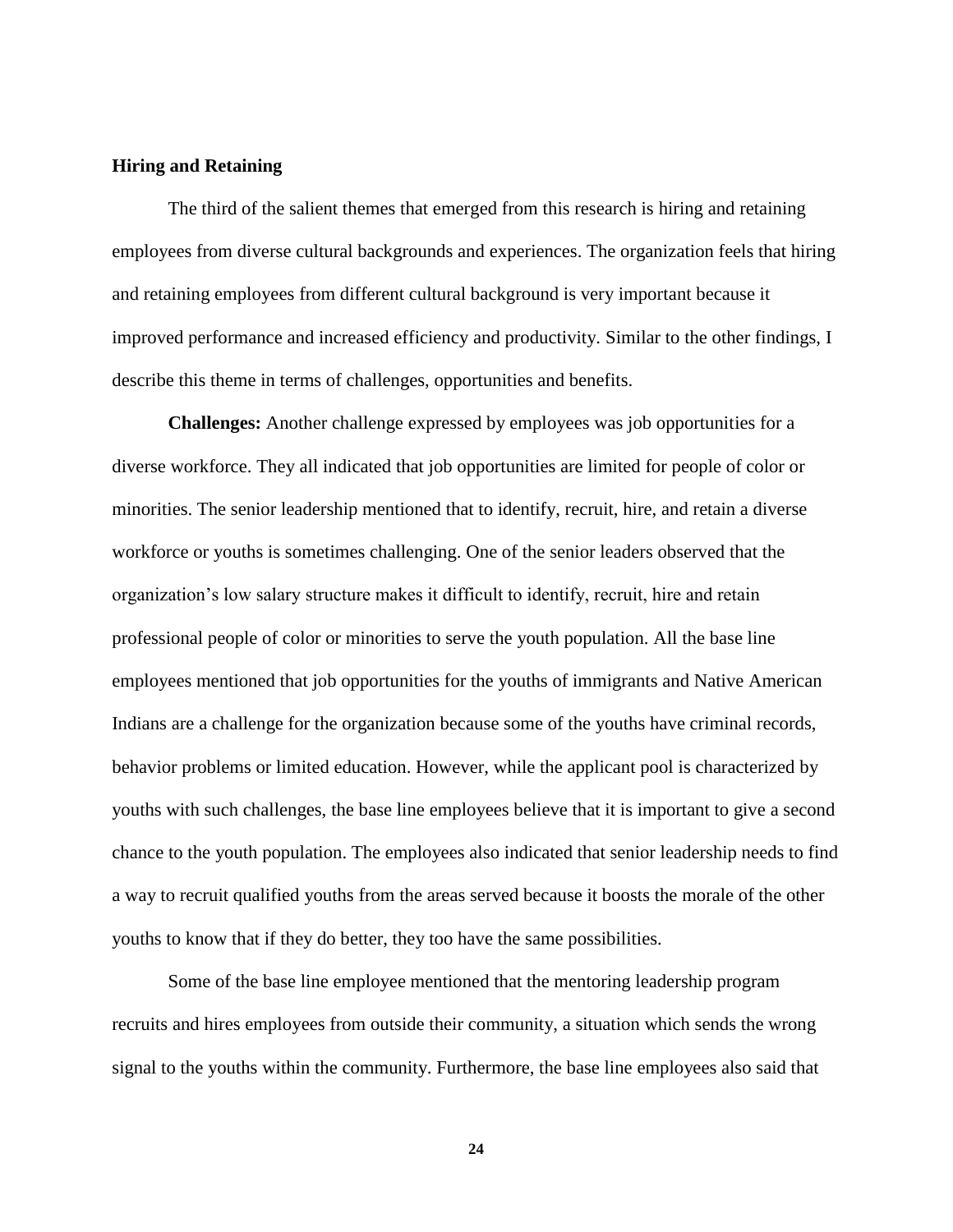employees hired from outside their community do not understand the culture and traditions of the community served. In some cases, that lack of awareness raised serious tension and conflict among co-workers and the youths served.

This small non-profit organization employed various strategies to address the challenges of hiring a diverse workforce.

**Strategies:** One strategy that the organization employs to identify, recruit, hire and retain qualified employees is a leadership-mentoring program. The leadership-mentoring program trains the youths and develops the required leadership skills to allow them to serve the organization.

Another strategy is that the organization posts job openings on the organization's website for qualified job seekers to apply. Most importantly, the organization makes it a top priority to interview all applicants who apply.

A third strategy is word of mouth where loyal employees tell other members of the community about jobs at the organization. Employees indicated that a diverse workforce provides them the opportunity to contribute to the organization's strategic goals and mission in a more efficient and effective way. This idea that diversity promotes performance if it is well coordinated and organized was expressed by most of the employees interviewed.

One of the senior leaders said that he has been asked several times "How do you do it? That is, how do you manage to diversify your entire staff?" His answer was simple: "Just do it". He told all those that asked him that question that a diverse workforce brings about better performance and improved services. The benefits of hiring and retaining a diverse workforce are captured below: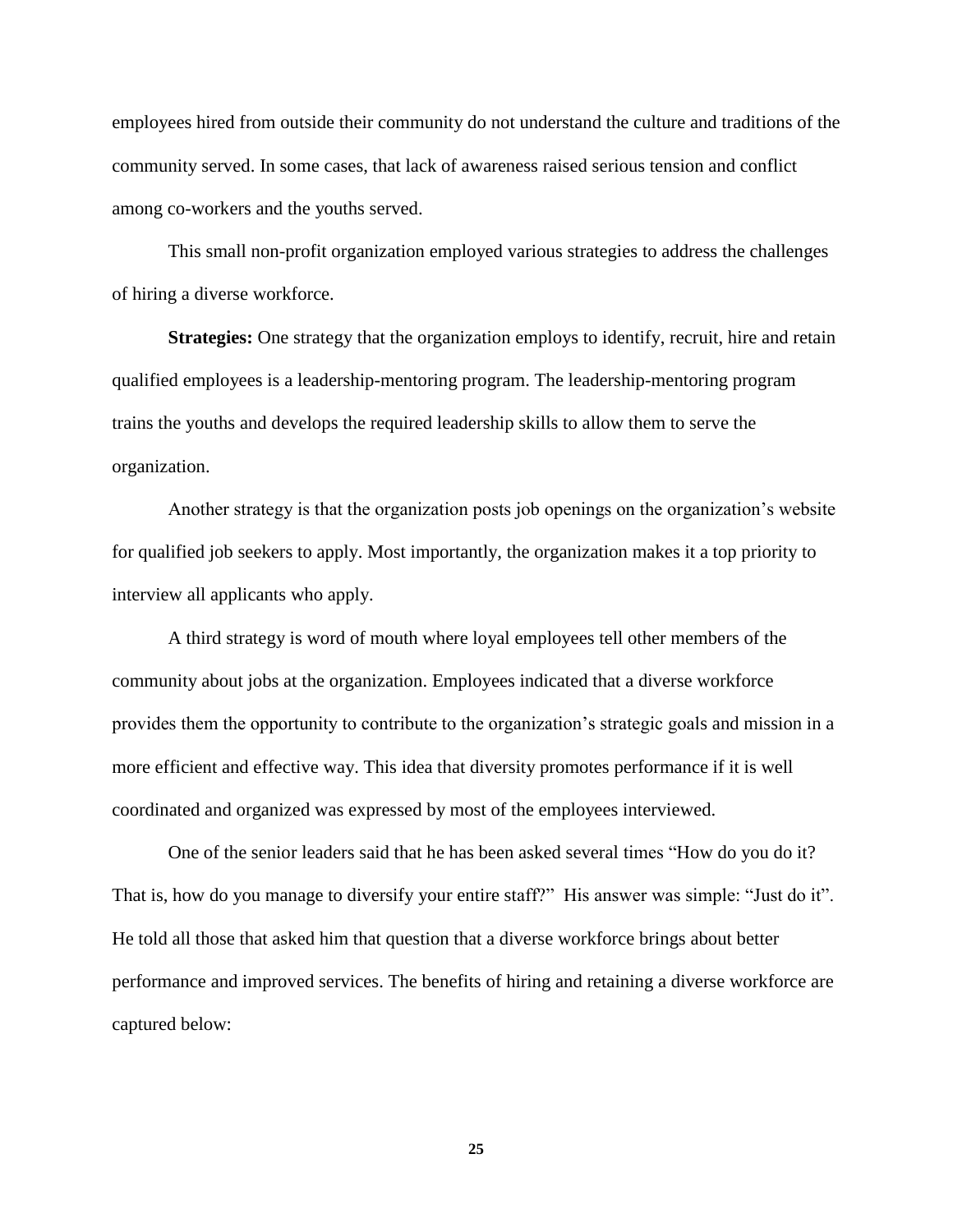**Benefits:** From my interviews, the senior leaders were very proud of the diverse workforce the organization had and emphasized the need for diversity. One of the senior leadership mentioned that the organization continues to identify, recruit, hire and retain people from different walks of life. The senior leader indicated that even though identifying, recruiting, hiring and retaining employees is a challenge because of low salary structure, the leadership mentoring program is essential to the success of their organization. The senior leader elaborated that the leadership mentoring program allows the organization to identify, recruit, hire and retain youths that have special skills and talents. The senior leadership said that the leadership mentoring program empowers the youths in turn to benefit the organization. The leadership mentioned that youths become loyal and committed to the mission of the organization. The leadership emphasized that the youths' loyalty to the organization enhances performance and productivity of services. The leadership said this also leads to satisfaction of the staff and youths served.

Most of the middle level and base line employees stressed the need for the organization to identify, recruit, hire and retain employees of different cultural backgrounds to serve the youth population. However, the base line employees said it would benefit the organization if the organization identifies, recruits hires and retains employees from the communities served. The base line employees emphasized that recruiting from the community brings about loyalty. Furthermore, the base line employees mentioned that loyalty is important in promoting their organization to outsiders. The base line employees indicated that loyalty is one of the key benefits in a diverse organization and that loyalty increases productivity and honesty within the organization.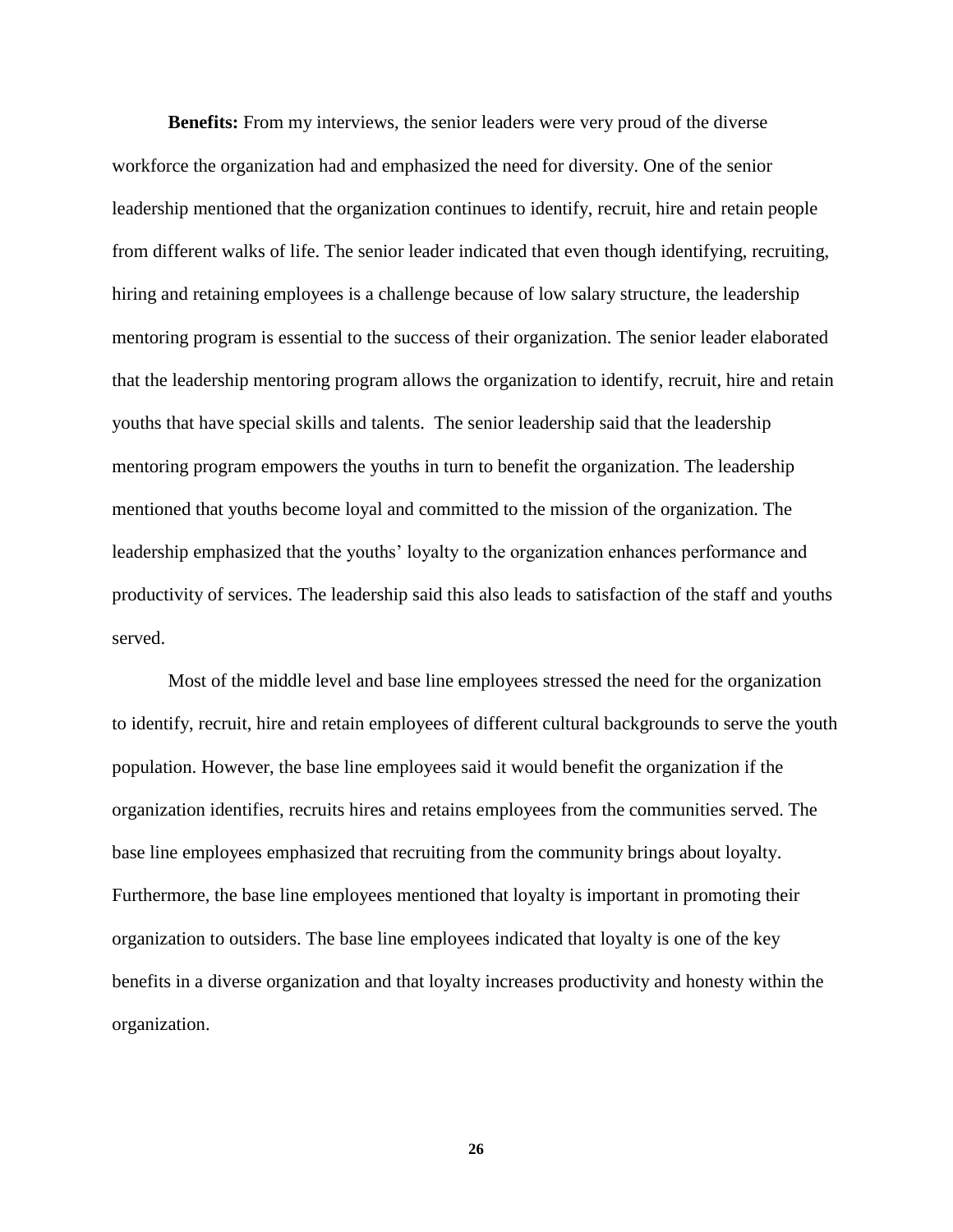From the monthly meeting and retreat, I observed that loyalty was one of the cornerstones expressed by the board, staff and youths. They said that loyalty promotes positive and professional relationships and brings about employee retention. All the employees interviewed stated that employee retention brings about total satisfaction. The employees all indicated that they are satisfied with their jobs and their contributions to the organization

#### **Training**

The final theme that emerged from this research is Training. Training is the base of this esteemed organization. The organization feels that if training is properly implemented in a diverse workforce, it will overcome adversities, challenges, and leads to higher performance. Training will be discussed in terms of challenges, opportunities and benefits.

**Challenges:** Seven out of ten employees supported the research literature that training is very essential in a diverse organization. However, if the training is not well organized, it may lead to confusion and tension especially when working with people from different cultures, backgrounds and experience (Brenda, 2010). The senior leaders indicated that they would love to have many training programs for their employees but there is limited funding for training programs. In addition, the senior leaders pointed out that it is beneficial for employees to be culturally aware and knowledgeable in communicating sensitive information about co-workers or the youths served. In other words, appropriateness of communication and confidentiality is very important to this organization. For example, employees need to exercise confidentiality when dealing with specific communication about ongoing projects and the contents of e-mails. The senior leaders also acknowledged that they as leaders need to play a key role in making a workplace training program a success. The senior leaders said that leaders should be good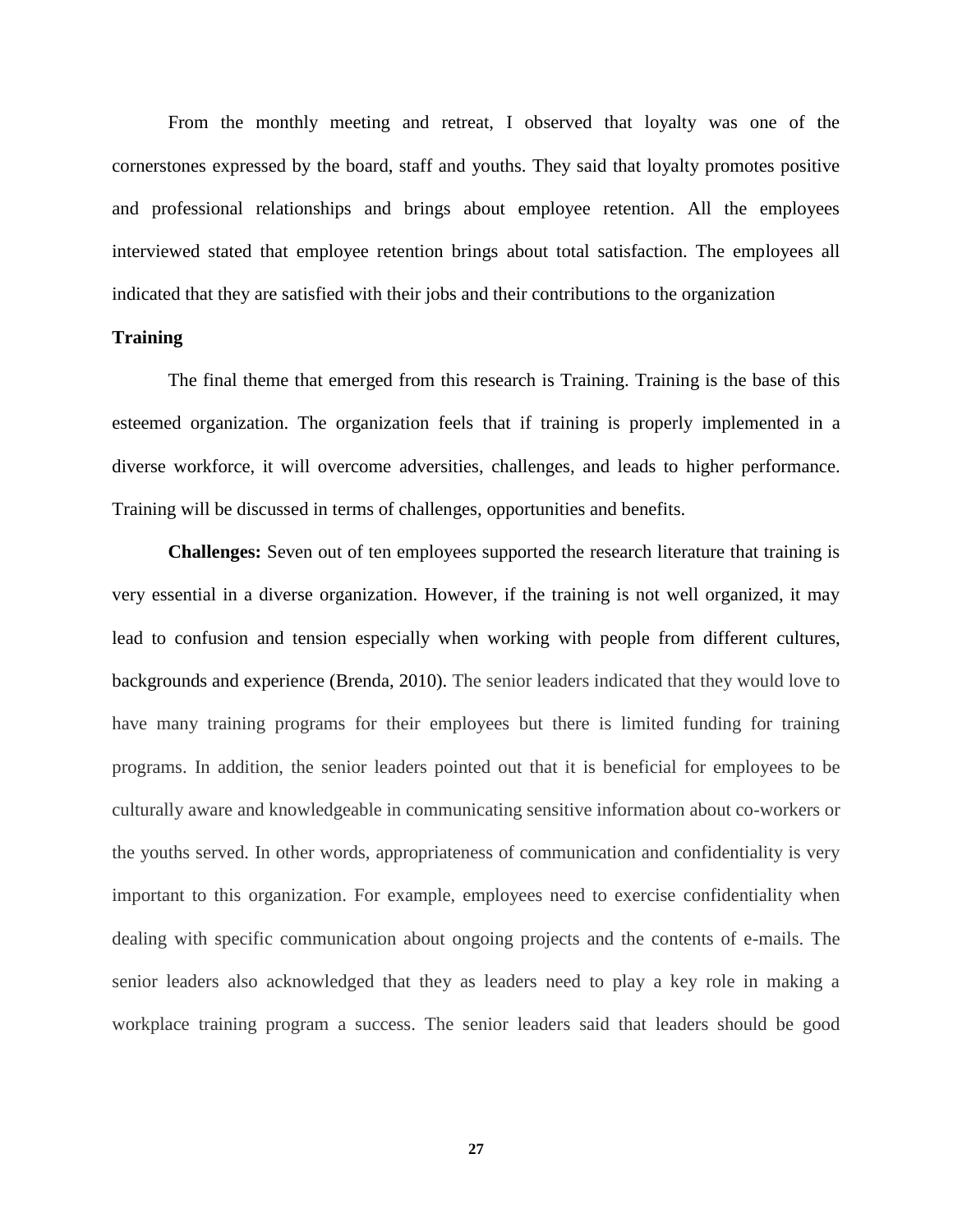examples for their staff to follow. Proper training programs should address topics such as confidentiality and sensitivity of information for a diverse workforce.

Some employees indicated that if employees are not well trained on how to behave in a diverse organization, it can lead to tension or confusion. For example, some middle level leaders said that the manner in which employees express their thoughts could be misinterpreted as insulting. Most of the employees said training was also helpful to overcome some tension and confusion that could exist in a diverse organization. For example, tension can arise when there aredelays, micro-aggression and lack of communication that would sabotage the delivery of services. These can occur when people do not talk to each other.

One of the middle level leaders indicated that training should be one of the major priorities of this organization that serves economically disadvantaged youths. The challenge for employees is that they are called upon to serve clients (youths) who are themselves diverse whether through poverty, race, and/or ethnic diversity. However, some of the youths served also experience drug addiction or mental illness. To serve such clients effectively, training is necessary. For example, an employee expressed that the leadership should provide the staff with effective training programs on how to work with youths with mental illness. The employee stated that she worked with a number of youths with mental illness and that she does not know whether she is adequately providing the services needed by this population.

Another middle level leader indicated that training would be necessary to build her confidence and would put her on the right track to communicate the organization's messages effectively. It would further help her to educate staff about the mission of the organization and the appropriate techniques to address tensions and conflicts when they arise. Without training,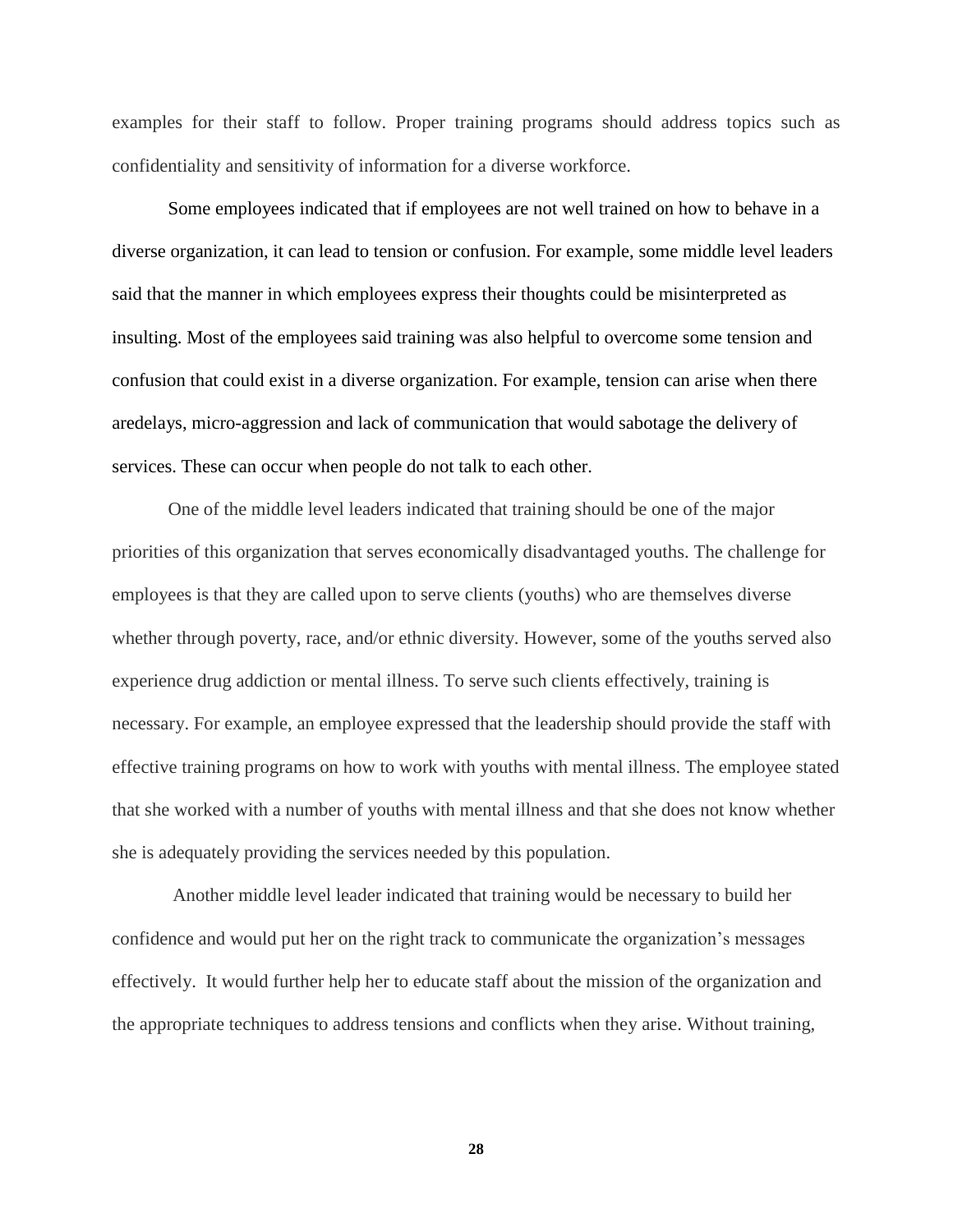the employee said that she does not have confidence in the work she does. The employee stated, "I do not know whether I am doing the right thing".

Some of the base line employees also indicated that training is essential in educating people how to treat people from different cultural backgrounds. The base line employees cautioned that without proper training programs, the organization would experience tension and conflict.

During the monthly meeting, I observed that the employees stressed the importance of a training program to overcome some of the adversities the employees face while rendering services to the youths. Various organizational strategies were used to address training in this small non-profit organization.

**Strategies:** The organization employs various strategies to provide training. Some of them include: contracts with professional to lead workshops and seminars on a variety of topics, monthly meetings to discuss issues that affect the organization and retreats to examine in depth the goals and accomplishments of the organization and chart a vision for the future. One of the senior leaders indicated that effective training programs can eliminate injuries, illness and discrimination of all forms and overall increase employees' morale and confidence when dealing with co-workers and youths served. In addition, another of the senior leaders stated that effective training in a diverse workplace is necessary because it improves employees' productivity.

 Another of the training strategies employed by this diverse non-profit organization as mentioned by the employees is team work. Eight of the employees stated that training in small groups is important for growth and development of the organization. One senior and one middle level leader said that the strength of this organization is allowing staff to work together in small groups or teams. The employees indicated that it brings together the abilities to work with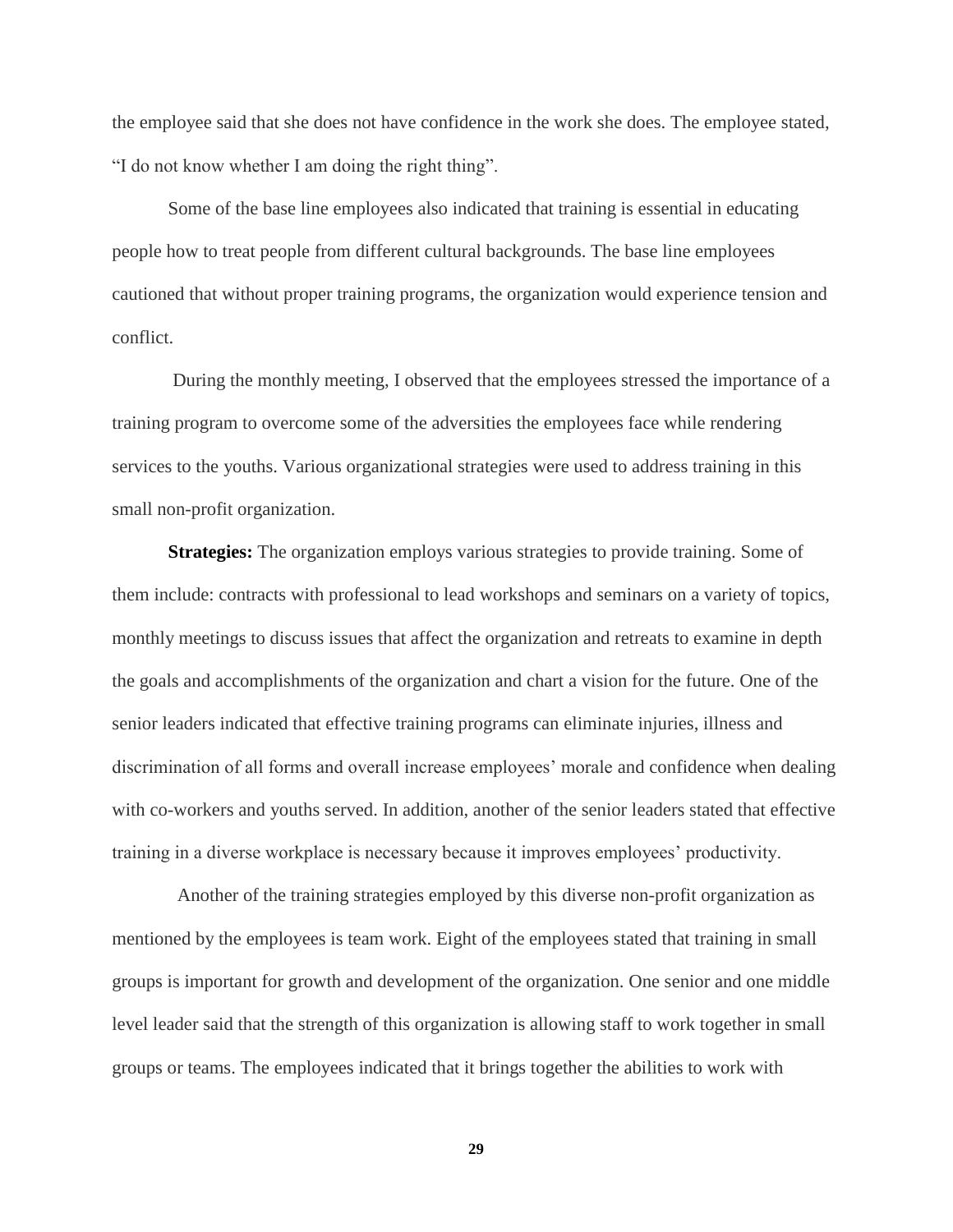different cultures and experience. One senior leader told me that teamwork is heavily encouraged by the organization because it enhances the capacity building of the organization. When I asked the employee to elaborate, the employee stated that it motivates individuals with different cultural backgrounds and experience to form a team that stays together and works together for the common goal of the organization. The employee also expressed that training is an important strategy to increase the productivity of the organization.

Interestingly, one base line employee mentioned that team training gives the employees feedback of what the employee is doing right and what the employee is doing wrong. The employee also elaborated that training is essential for problem solving especially in organization like theirs. In addition, training allows employees to advocate for their fellow staff and youths in a more respectful and professional manner. The majority of the base line employees emphasized that training programs such as diversity training competency would help the staff to effectively communicate and build the leadership skills needed when dealing with youths from different cultures and backgrounds.

**Benefits:** This small non-profit organization derived many benefits from implementing effective training programs. Most of the employees mentioned that training is essential to the success of any organization because it improves their working skills, increases their interaction with co-workers and other partners and finally educates them to various forms of microaggression that exist in every organization. This diverse organization has been able to use effective training programs and techniques as strategies to transform challenges into benefits by allowing employees to train and work in small groups to solve problems.

Most of the employees said that the training methods introduced by the organization served them to overcome some adversities they face. The employees indicated that training helps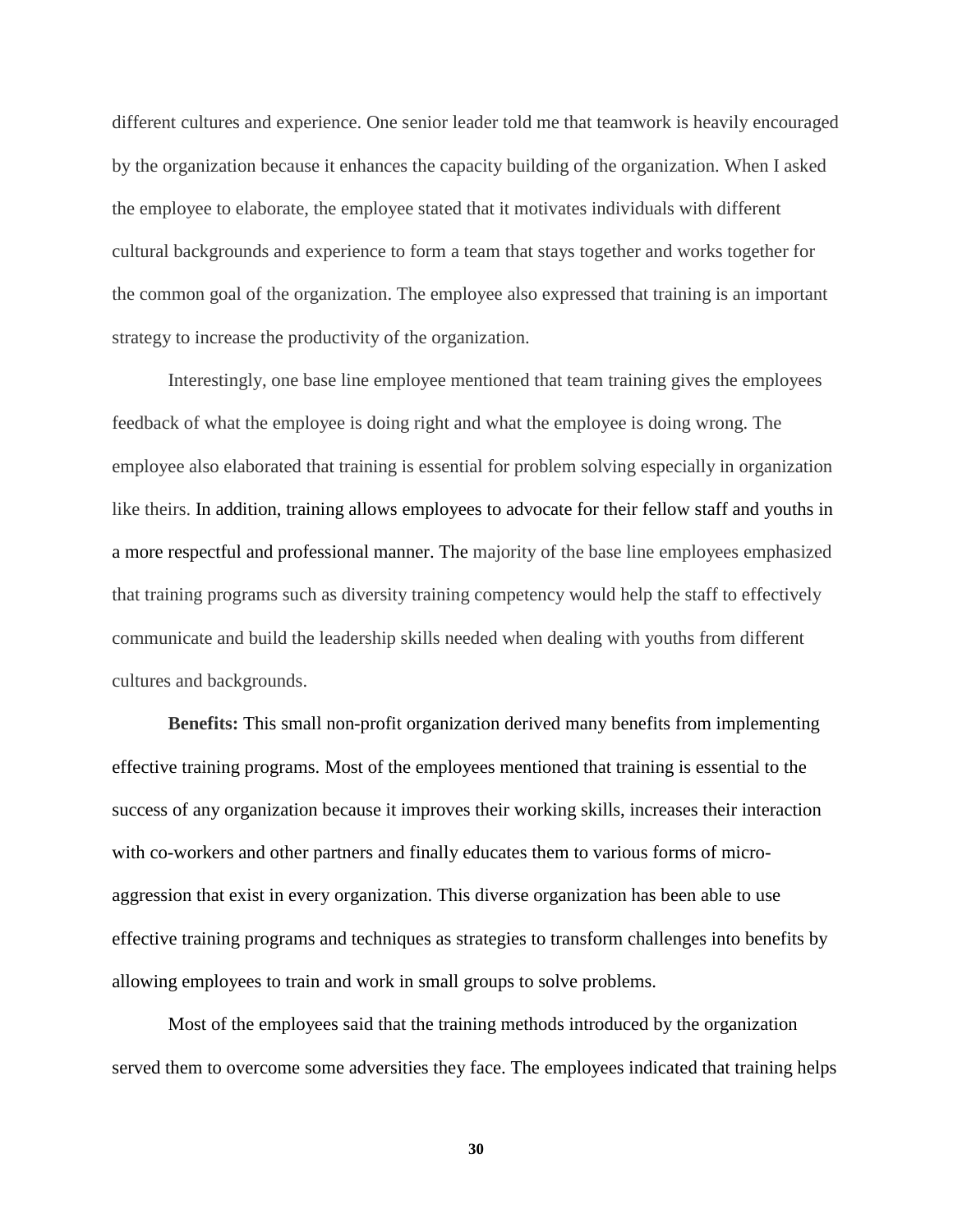them to develop loyalty amongst them and youths served. The employees explained that training is one of the key benefits in a diverse organization because it helps the staff to trust each other and, in turn, it helps the youths they serve to trust them. Proper training brings about loyalty which helps the youths to open up to the staff to discuss issues that affect them directly or indirectly. It helps the organization to be more effective in serving the youths and bringing about positive outcomes for the organization. The next section will provide a discussion of the findings.

#### **Discussion**

What are the challenges and benefits associated with a diverse workforce and how can managers use their leadership to maximize the potential of diversity in the organization? This is the research question that has been explored in this action research project. In order to assess both the challenges and the opportunities of a diverse workforce on an organization, I formulated questions and conducted interviews of employees of a diverse non-profit organization in the Twin Cities of Minnesota. I also personally observed the monthly meeting and strategic planning retreat held by this organization in order to interact and get the true picture of how diversity works in an organization.

The salient themes that emerged from the research included the importance of effective communication, trust relationship, hiring and retaining employees from different cultural backgrounds and training (see Figure 1**).**

These themes are intricately connected and reliant upon each other as seen in Figure 1. Effective communication is represented at the top of the chart to show its paramount importance. In other words, without effective communication, there will be tension and conflict, which will result in little development. Effective communication is directly connected to building a trust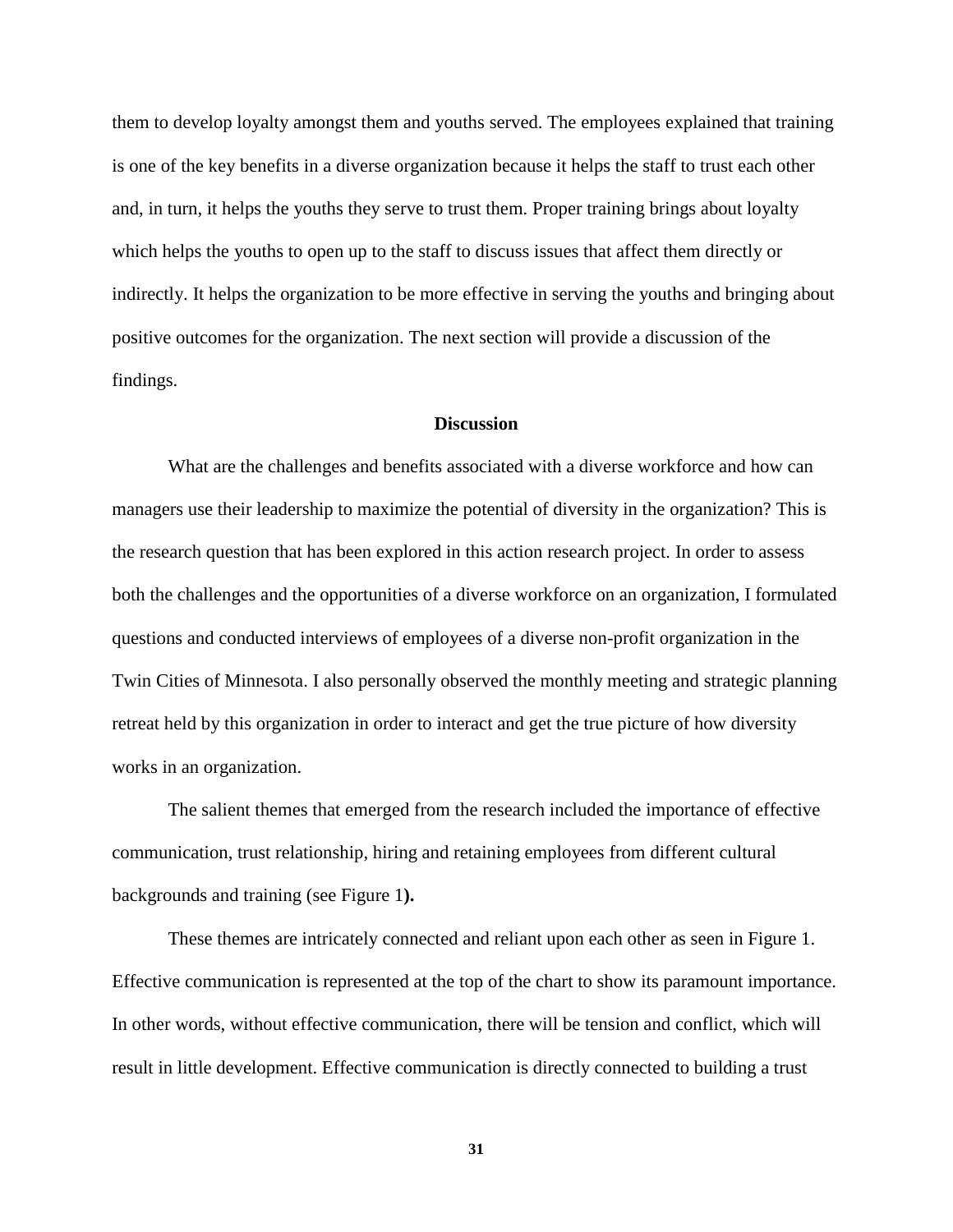relationship. If employees can communicate effectively with each other in a workplace, they start to develop trust and confidence in each other. As a result, the next aspect that comes into focus is trust relationship that develops among employees and between employees and management or between employees and clients served. Hiring is represented on the other hand to show that it is an arm of the organization that is strengthened when effective communication and trust relationship are built. Training is represented at the base of the diagram to show its role in supporting both incoming employees, and established employees whether at the base line or managerial level.



Figure 1: Salient themes from research findings

Finally, when all these dimensions are integrated and functioning smoothly, the result that is central is high performance and overall increased productivity and efficiency

The two highest themes expressed were effective communication and trust relationship building. All the employees indicated that effective communication was essential in the day to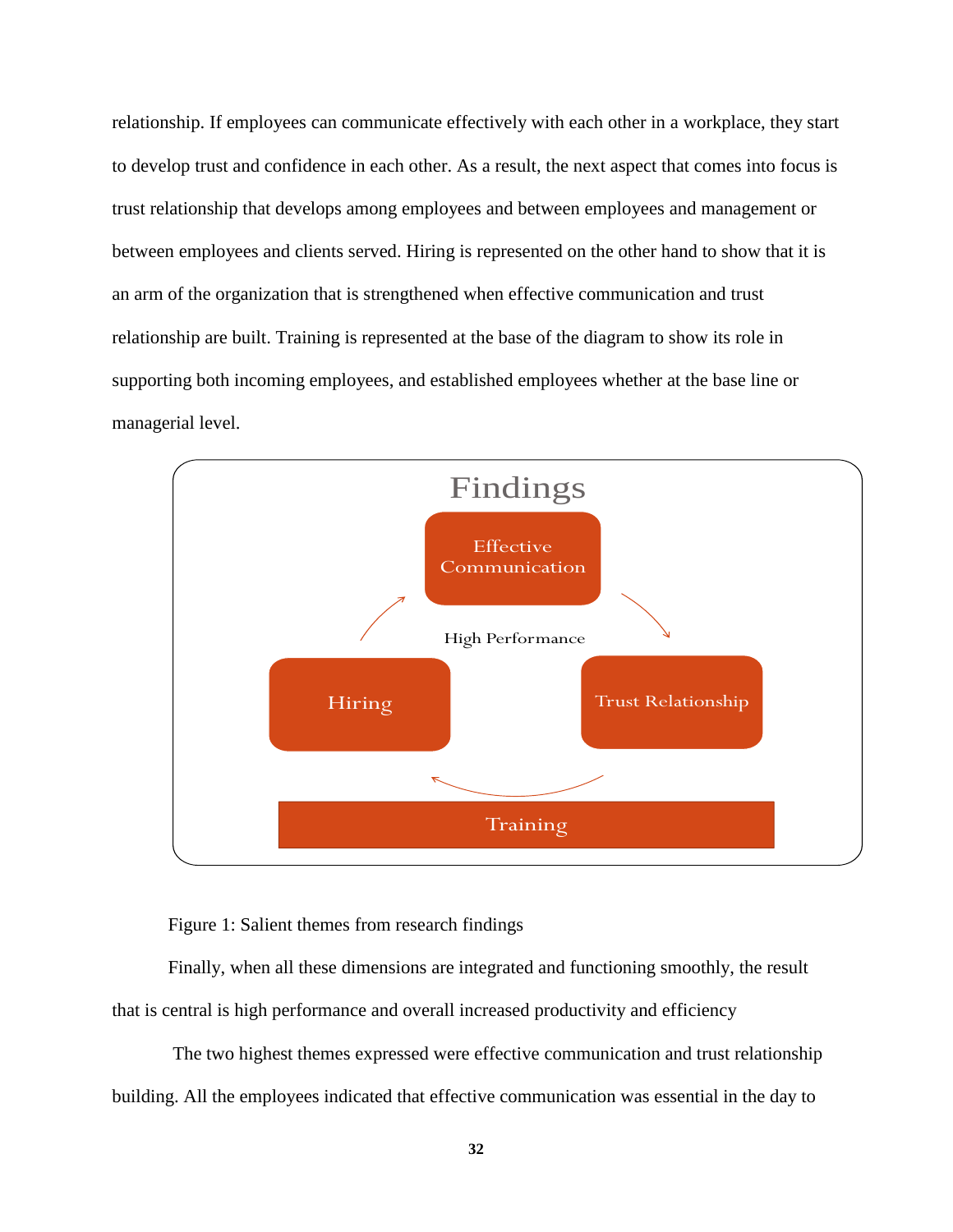day running of the organization. One of the base line employees mentioned that precise communication is important to eliminate conflict and tension. The employee mentioned that using simple words or "right jargon" was important to communicate with the youths served. Interestingly, the senior leadership who also valued communication looked at communication not from the point of view of use of simple language but from the point of view of its timeliness. I believe that the base line employees refer to the use of simple words because they work directly with the youth population whereas senior leadership deals with the overall projects of the organization so timely communication is significant to the accomplishment of the organization's goals. Even though the literature review in this research project did not highlight the role of effective communication in a diverse organization, this action research project strongly emphasizes this finding. This is perhaps because, under the current leadership, communication at this diverse organization is open, transparent and highly valued.

As recalled in the findings, another point emphasized by most of the employees was that a trust relationship based on experiences in a diverse organization can create and maintain a positive working environment that values individuals' similarities and differences, thus enabling individuals to reach their full potential. This view point was corroborated by Miller and Tucker III (2013) in the literature review when they said that "diversity management is a process intended to create and maintain a positive work environment that values individuals' similarities and difference, so that all can reach their potential and maximize their contribution to an organization's strategic goals and objectives"(p.47). In addition, Cooke and Saini (2010) agreed, regarding diversity management that values people as unique individuals as a best practice.

As was discussed in the findings, another reason that employees stressed the significance of building a trust relationship was that it brings about higher-level performance which would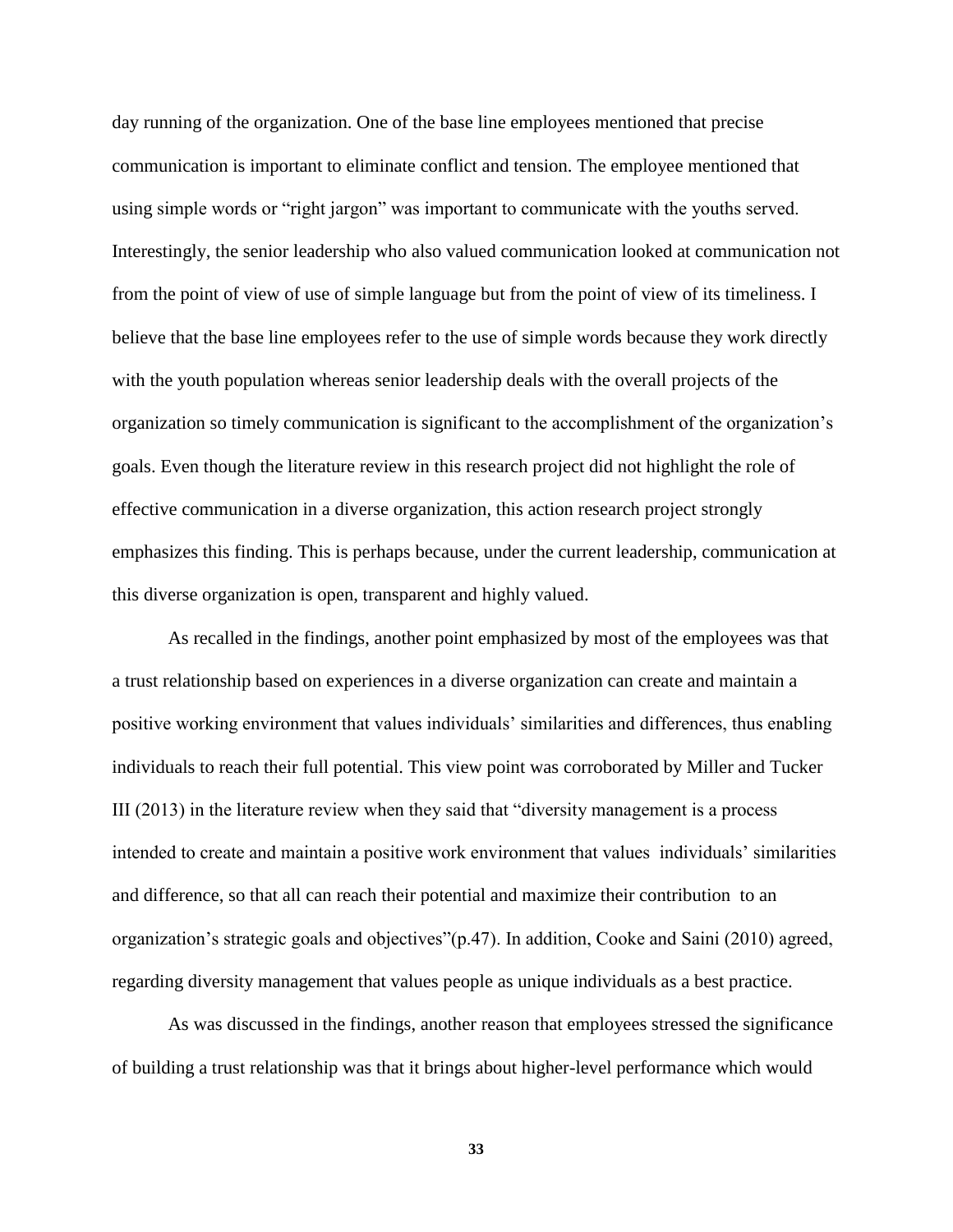benefit the organization. This statement was supported by Jauhari and Singh (2013) who highlighted the growing evidence of the relationship between higher-level performance and diversity. Thomas and Ely (1996) also agreed when they assert that diverse workforce will increase organizational effectiveness and enhance productivity.

As recalled in the findings, the youths who were served by this diverse organization also supported the importance of building a trust relationship. This was the story told by one of the youths during the retreat. He said the organization helped him to build a trust relationship with both the staff and youths at the camp. He told the audience that he would not forget those experiences and that is what kept him coming back to the organization. This point of view echoes Allen and Montgomery's (2001) statement that organizations that embrace diversity are better able to meet the needs of clients, especially minority clients who believe that organizations with diverse staff are better able to identify with their everyday experiences.

I think that trust relationship is important to the base line employees because they work directly with youths from different cultures and backgrounds. Some of the youths the base line employees serve had behavior problems, limited education and live in poverty. So building a trust relationship is key to the staff because it opens up the youths to discuss issues that affect them. Staff of this diverse non-profit organization said that trust relationship includes treating everyone equally which brings about strong commitment of inclusion that lead to improved performance. This perspective is echoed by Shore et al (2011) who said that "if treated equally employees will have a strong sense of inclusion and will benefit the group through improved performance"(p. 1265).

Interestingly, as recalled in the findings, while senior management leaders acknowledged that building a trust relationship in that diverse non-profit organization could be a challenge, they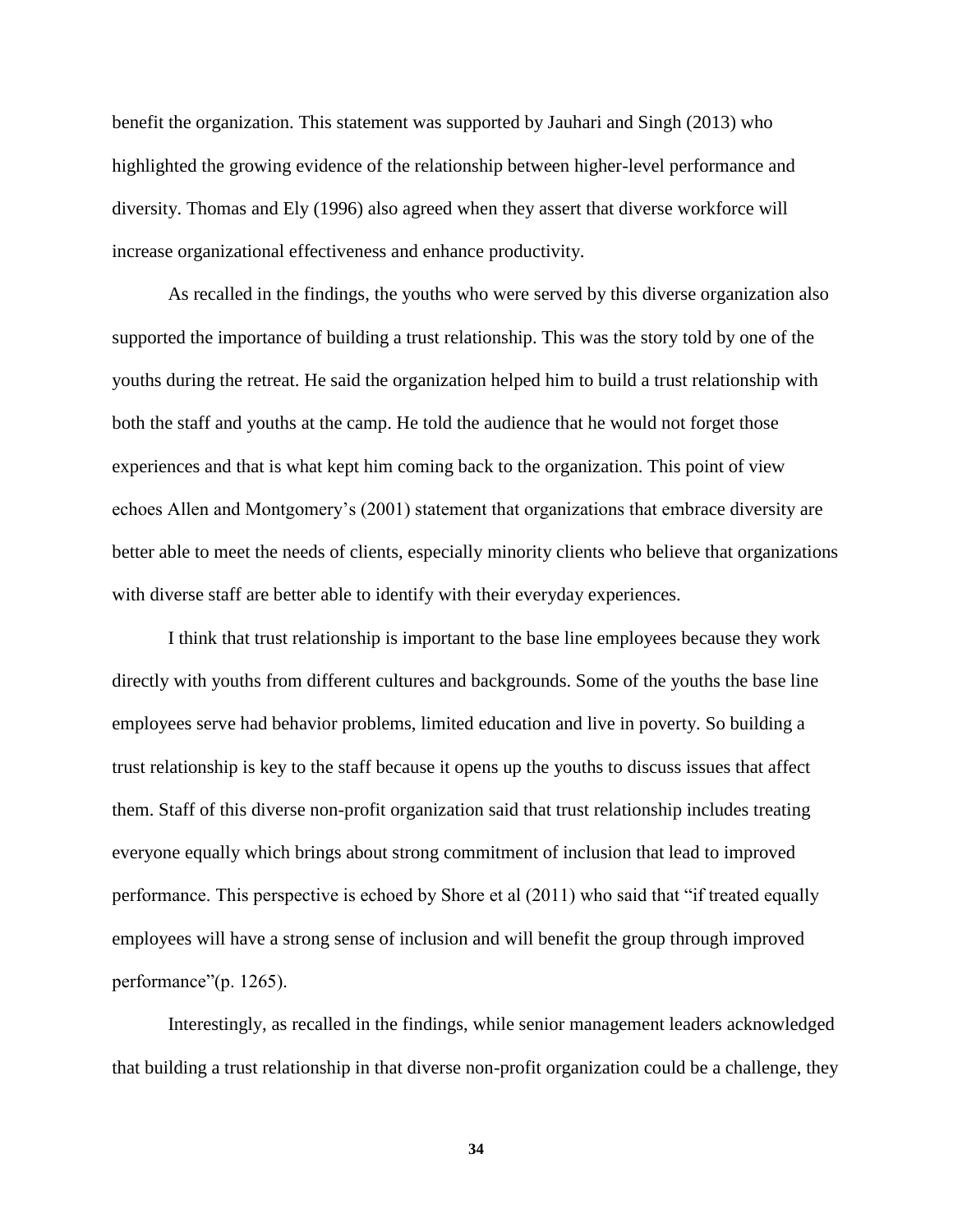pointed out that they had more experience and confidence in addressing the challenge. As a result, the leaders are able to encourage other employees. As Kouzes and Posner (2007) said, "people anywhere are willing to follow someone—whether it's into battle or into the boardroom, the front office or the front lines—they first want to assure themselves that the person is worthy of their trust" (p.32). I believe that senior management leaders encounter trust relationship differently because of their positions and because they do not directly work with the youths.

Other salient themes that also emerged from this action research were hiring and retaining employees of different cultural backgrounds and training, Training was mentioned as an important factor in working with people from different cultural backgrounds. An important aspect of training, according to Jauhari and Singh (2013), is that it increases retention and in turn prevents the significant economic impact of losing a knowledgeable employee. Another aspect of training that this research project emphasized was the role of training in building loyalty and commitment to the organization. This statement was supported by Organ et al (2006) who pointed out that organizational loyalty enables employees to stay with their employers and establish a positive image of the employers in the minds of outsiders through their positive attitudes and statements.

Similarly, the concept of loyalty as part of high performance was emphasized by this small non-profit organization as the outcome of hiring and retaining employees of diverse cultural backgrounds. The senior leaders, middle level leaders, base line employees and my direct observation of the monthly meeting and retreat all highlighted the importance of loyalty. The senior leadership said that the leadership mentoring program run by the organization empowers the youths to become loyal and committed to the mission of the organization.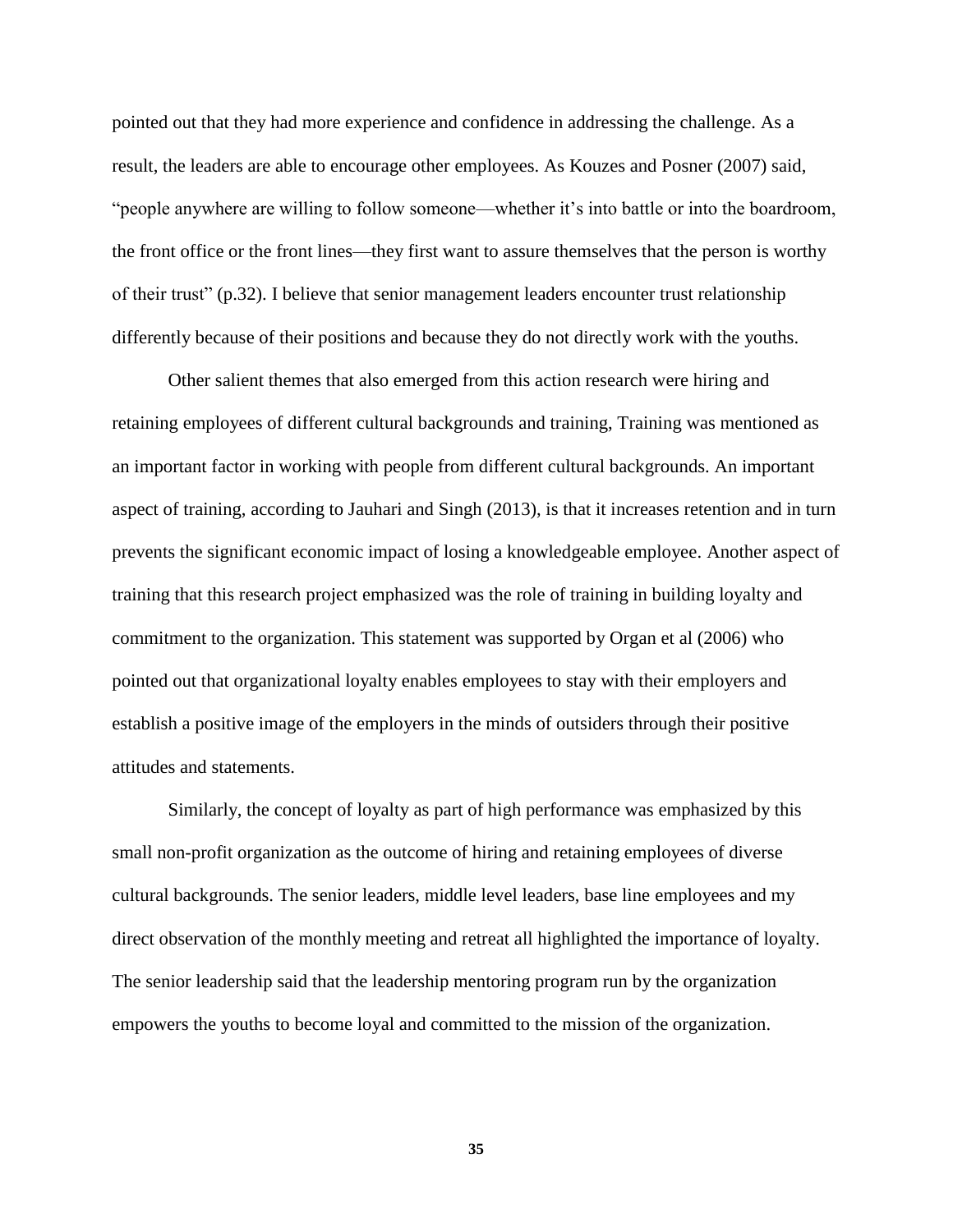Furthermore, the leadership emphasized that the youths' loyalty to the organization enhances performance and productivity of services and leads to satisfaction of the staff and youths served. Interestingly, middle level leaders and base line employees stressed that loyalty comes from recruiting and hiring from within the community served. As Organ et al (2006) pointed out organizational loyalty entails "promoting the organization to outsiders, protecting and defending it against external threats, and remaining committed to it even under adverse conditions"(p.264). Finally, Magoshi and Chang (2009) agreed that employees' satisfaction will positively impact their commitment to the organization.

Finally, let me use a coin as a metaphor to illustrate the concept that challenges turned into opportunities result in benefits (see Figure 2). The coin has a head and a tail but if flip around, the head could be a tail and they are both on the same coin. The concept that challenges and benefits are opposite sides of the same coin is represented by the fact that if any element



Figure: 2: Integrated Themes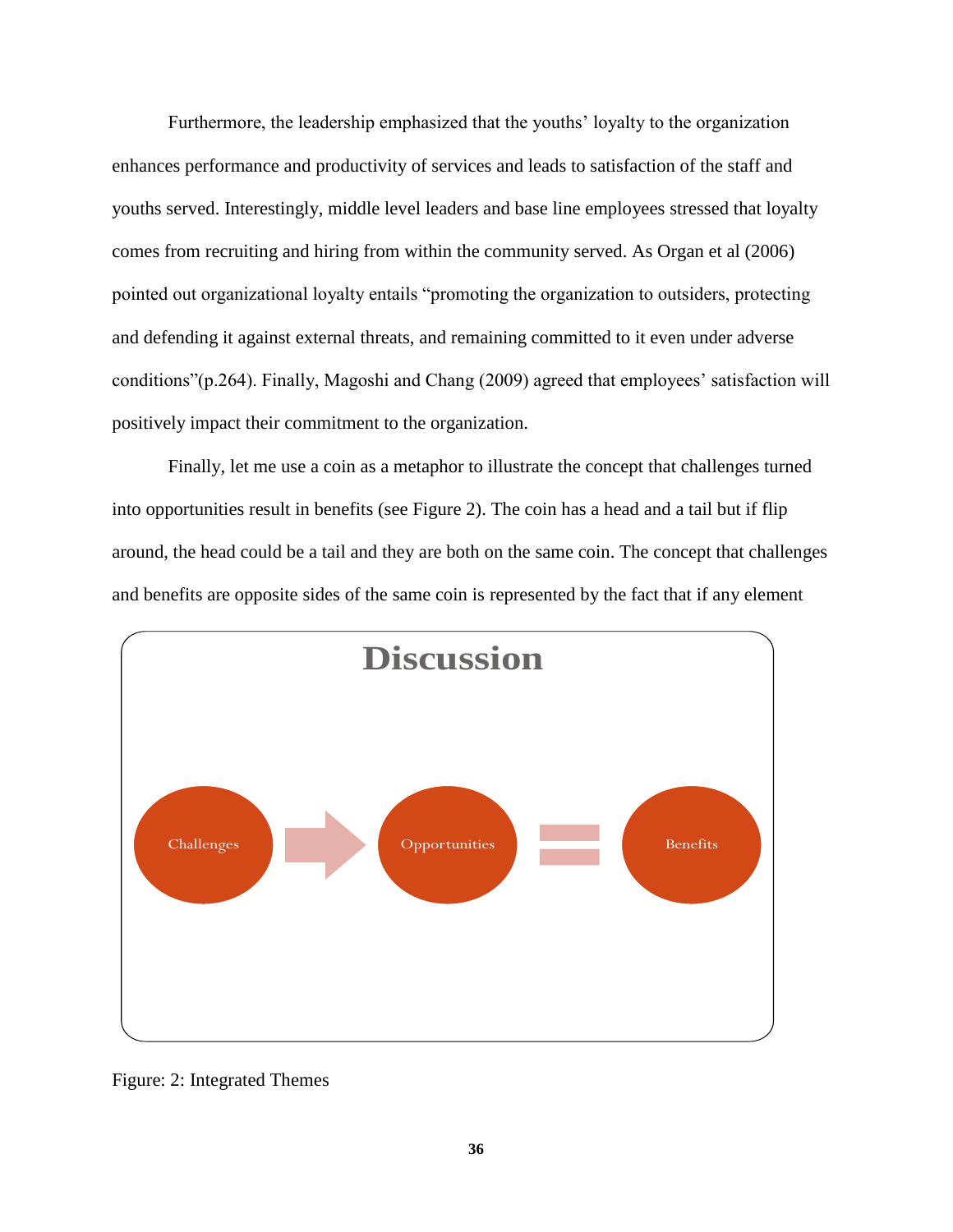such as lack of communication, lack of trust, lack of training, lack of diversity in hiring is displaced and malfunctioning, the entire organization will be affected by lowered performance, efficiency and loyalty. Hence, the challenges and opportunities of a diverse workforce are like two sides of the same coin. If properly incorporated and well managed, the challenges can be a benefit to the organization.

This small non-profit organization faced challenges of tension, conflict and micro aggression in the workforce. Clearly, these challenges were transformed into benefits through such strategies as effective communication, building trust relationship, and hiring of more diverse workforce. The organization also made sure that, from the top leadership to the base line employees, everyone benefited from training. Thus, as seen in Figure 2 they turned challenges into opportunities and reaped benefits as a result.

In summary, this leadership action project set out to answer the questions: what are the challenges and benefits associated with a diverse workforce and how can managers use their leadership to maximize the potential of diversity in the organization. From the study, the salient themes that emerged were effective communication, trust in relationship, hiring and retaining employees of diverse cultural backgrounds and training.

#### **Summary and Recommendations**

This action research project studied the impact of a diverse workforce on an organization, highlighting challenges and opportunities. According to Jauhari and Singh (2013), a diverse organization comes with many opportunities and challenges which, if not well coordinated and organized, may lead to the unhealthy functioning of the organization. In addition, this study considered all forms of diversity and paid special attention to cultural diversity, in order to best understand the challenges and opportunities of a workforce that represents many forms of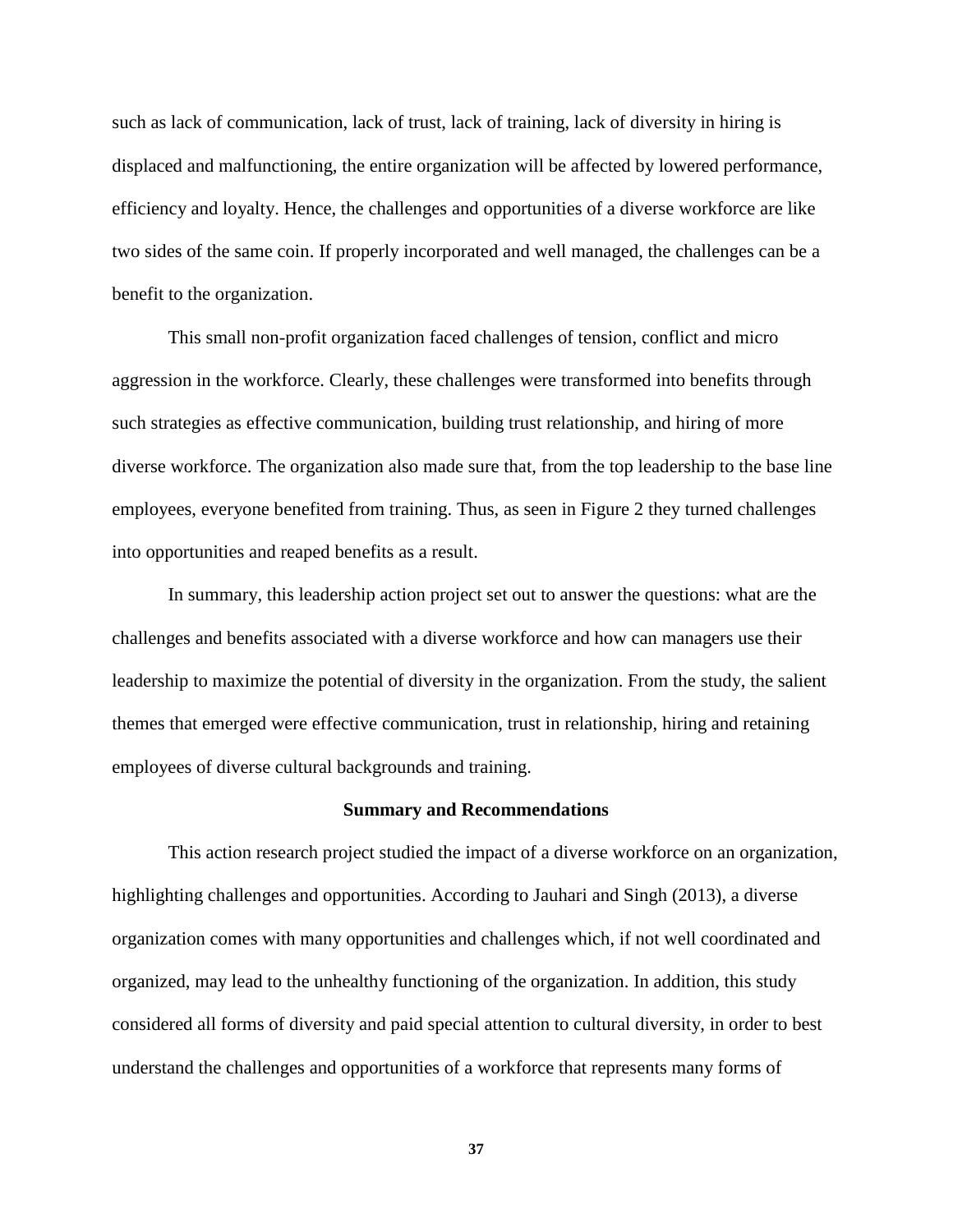diversity. Interviews were conducted with ten employees of a diverse non-profit organization in the Twin Cities in Minnesota. The sample size of respondents included: gay, White, Black, Latino, Native American Indians, and Asian Americans. The sample also included both male and female employees from different cultural backgrounds and experiences. Two were senior managers or leaders with an average of 25 years employment history, four were middle level managers or leaders with an average of less than 5 years employment history and four were base line employees with an average of less than 3 years employment history.

The research methodology employed a qualitative case study that included interviews and observations and used appreciative inquiry to learn more about the challenges and opportunities of employees in a diverse workforce. The research question investigated was: What are the challenges and benefits associated with a diverse workforce and how can managers use their leadership to maximize the potential of diversity in the organization? I developed a list of questions (see Appendix B) to capture real stories and practices of employees interviewed. The employees were asked questions about the challenges they face as individual employees of the organization, the strategies used to overcome these challenges and the opportunities and benefits achieved by using these strategies.

Many salient themes emerged from the interviews. What stood out was the importance of effective communication, trust relationship, hiring and retaining employees from diverse cultural backgrounds and training. Furthermore, these themes could be variously seen as challenges which this diverse non-profit organization properly handled with successful managerial strategies that transformed them into benefits for the organization. Recommendations for leadership were developed based on the findings of this action research project.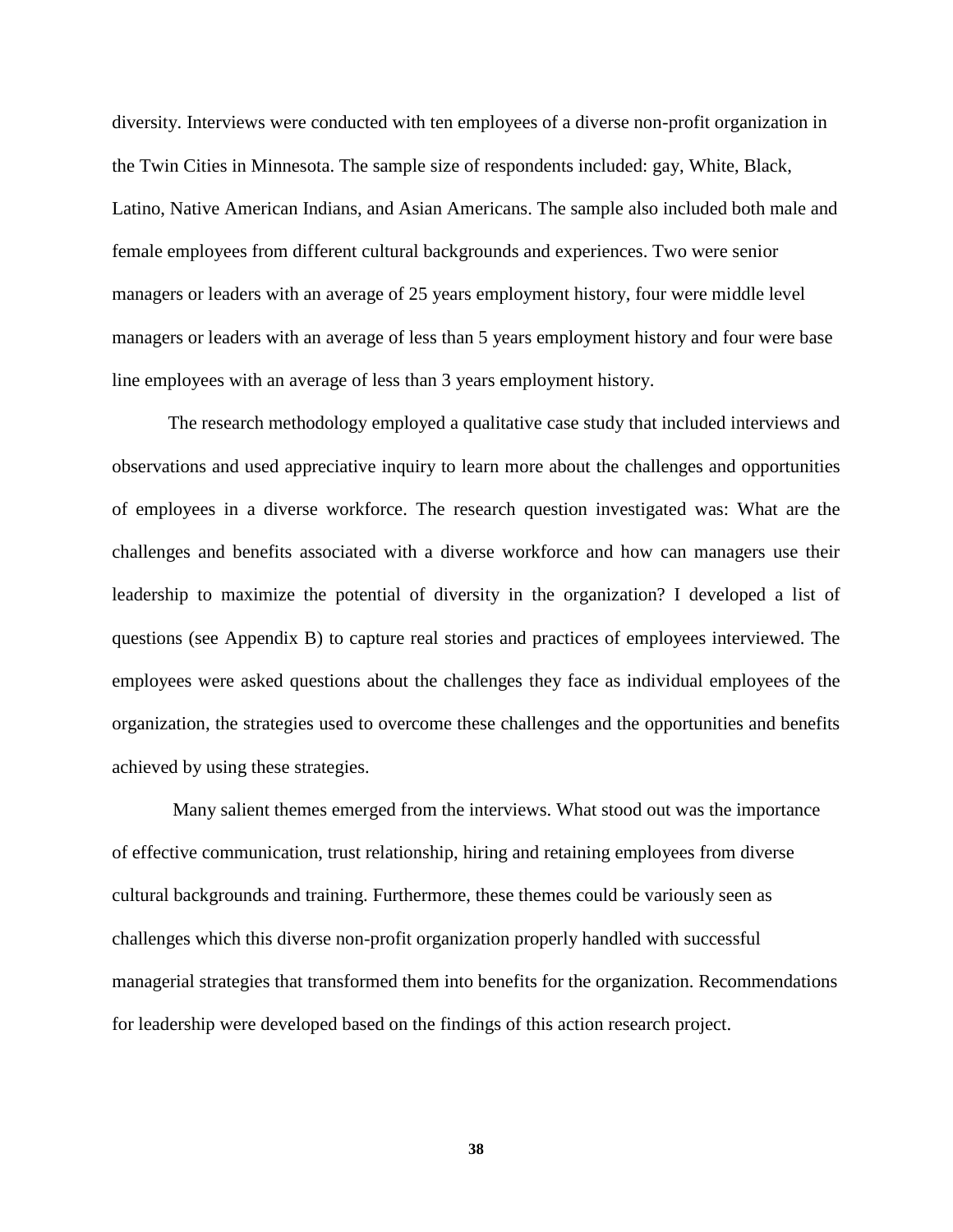#### **Recommendations**

From the research study, the following recommendations were made for a diverse nonprofit organization.

- Trust relationship building should be a foundation for any non-profit organization. Most of the staff mentioned that one of the most important reasons that they continued to work at the organization was the relationship they had built with coworkers and the youths they served. Some of the employees stressed the point that relationships that they had built had allowed them to work in an inclusive environment where everyone's voice was important which in turn benefited this organization greatly.
- Effective communication in a diverse workforce should be a top priority, because it reduces the tension and conflict in a diverse organization. Clear and precise communication allows senior leaders, middle level leaders and base line employees to deliver and serve the youths from different cultural backgrounds and communities effectively and on time.
- Training should be one of the best practices of a diverse organization to overcome adversities. It would also provide employees with good feedback to enable them to work effectively in a diverse organization. Since this diverse organization has been able to use training programs and techniques effectively, it should continue to allow employees to train and work in small groups to solve problems.
- The leadership should consider the advice from the base line employees that the organization should identify, recruit and hire qualified employees from within the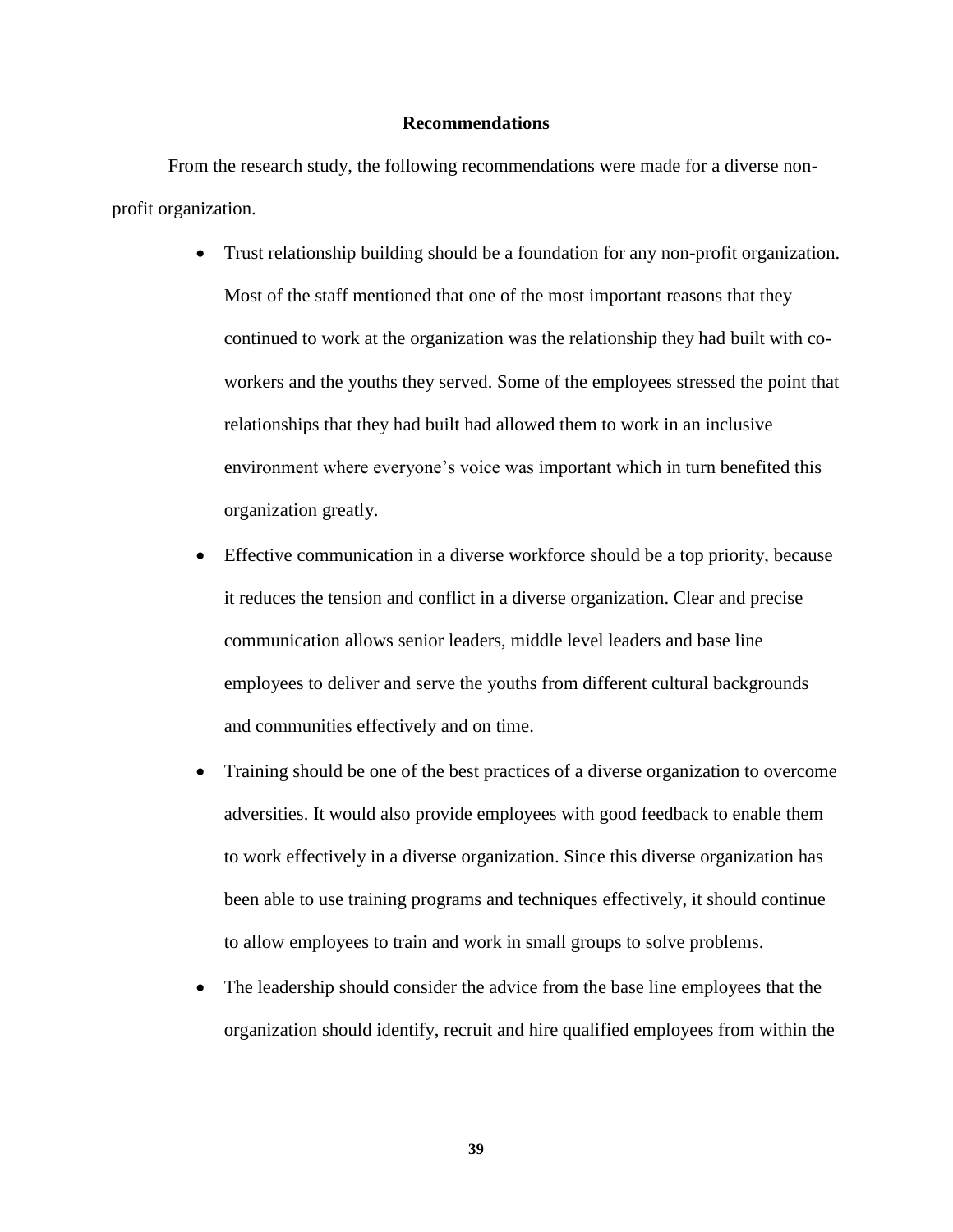various communities served. The base line employees emphasized that recruiting from the communities brings about loyalty.

 The organization should continue to employ employees of diverse cultural backgrounds and experiences. Indeed this recommendation should apply to all organizations because the United States of America is becoming more diverse and the workforce has to represent the population. One of the senior leaders said that he had been asked several times "How do you do it? That is, how do you manage to diversify your entire staff?" His answer was simple: "Just do it". He told all those that asked him that question that a diverse workforce brings about better performance and improved services.

#### **Limitations and Future directions**

A limitation of this study was its sample size. There are over 100 non-profit organizations in the Twin Cities with over 1000 employees. A sample size of ten employees was small. Furthermore, interviews were conducted with Twin Cities-based employees only. However, employees interviewed represented a cross-section of employees in this particular non-profit organization. In addition, the interview questions were extensive enough in scope to capture real stories and viewpoints of employees in this non-profit organization.

Another limitation of the study was that it focused on a diverse workforce in a non-profit organization only whereas the bulk of the workforce is employed in other types of organizations such as for-profit organizations, government sectors and other international organizations. However, employees interviewed represented a cross-section of employees in this particular nonprofit organization. In addition, the interview questions were extensive enough in scope to capture real stories and viewpoints of employees in this non-profit organization.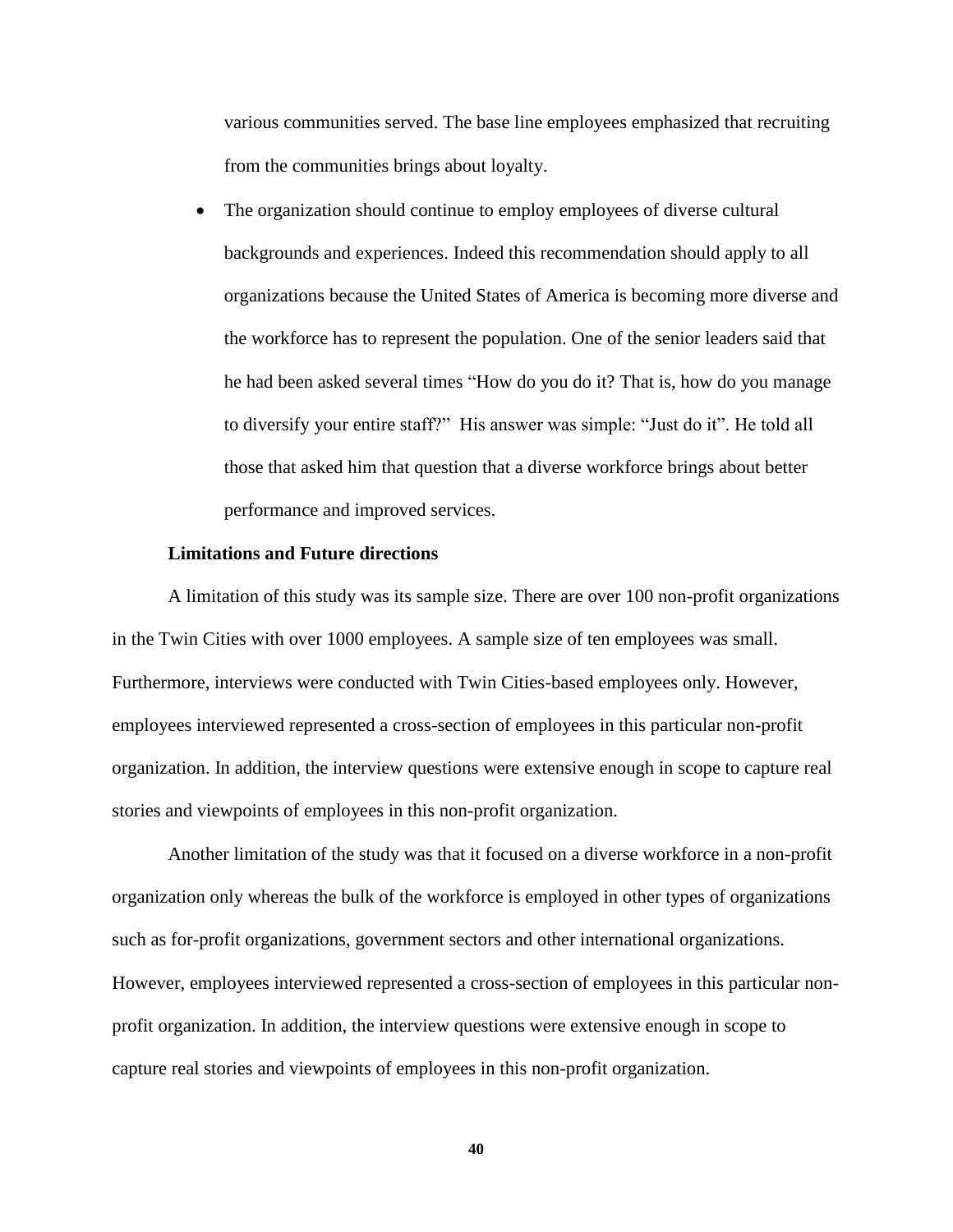Recommendations for further study of the impact of a diverse workforce on an organization should include using a larger sample of employees in non-profit organizations to investigate whether similar findings would emerge. In addition, research should be conducted with other types of organizations to find out whether there are significant differences.

#### **Conclusion**

According to Jauhari and Singh (2013), a diverse organization comes with many opportunities and challenges which, if not well coordinated and organized, may lead to the unhealthy functioning of the organization. This action research project set out to study the impact of a diverse workforce on an organization and highlight the challenges and opportunities. The salient themes that emerged from the study were trust in relationship, training and advocacy, communication, and identifying, recruiting, hiring and retaining employees of diverse cultural backgrounds. These research results are significant in light of the growing diversity within the American workforce. If the recommendations based on the findings of this action research project are actively pursued, then organizations would see an increase in employees' performance and productivity.

This action research project will benefit various non-profit organizations, for profit organization, government sectors and international organizations that have a diverse workforce. In addition, if the findings are incorporated and practiced by various organizations, they would benefit employees from different cultural backgrounds and experiences. Furthermore, since America is becoming a diverse nation, these findings will have relevance for leaders in various organizations who need to understand the impact of a diverse workforce on organization.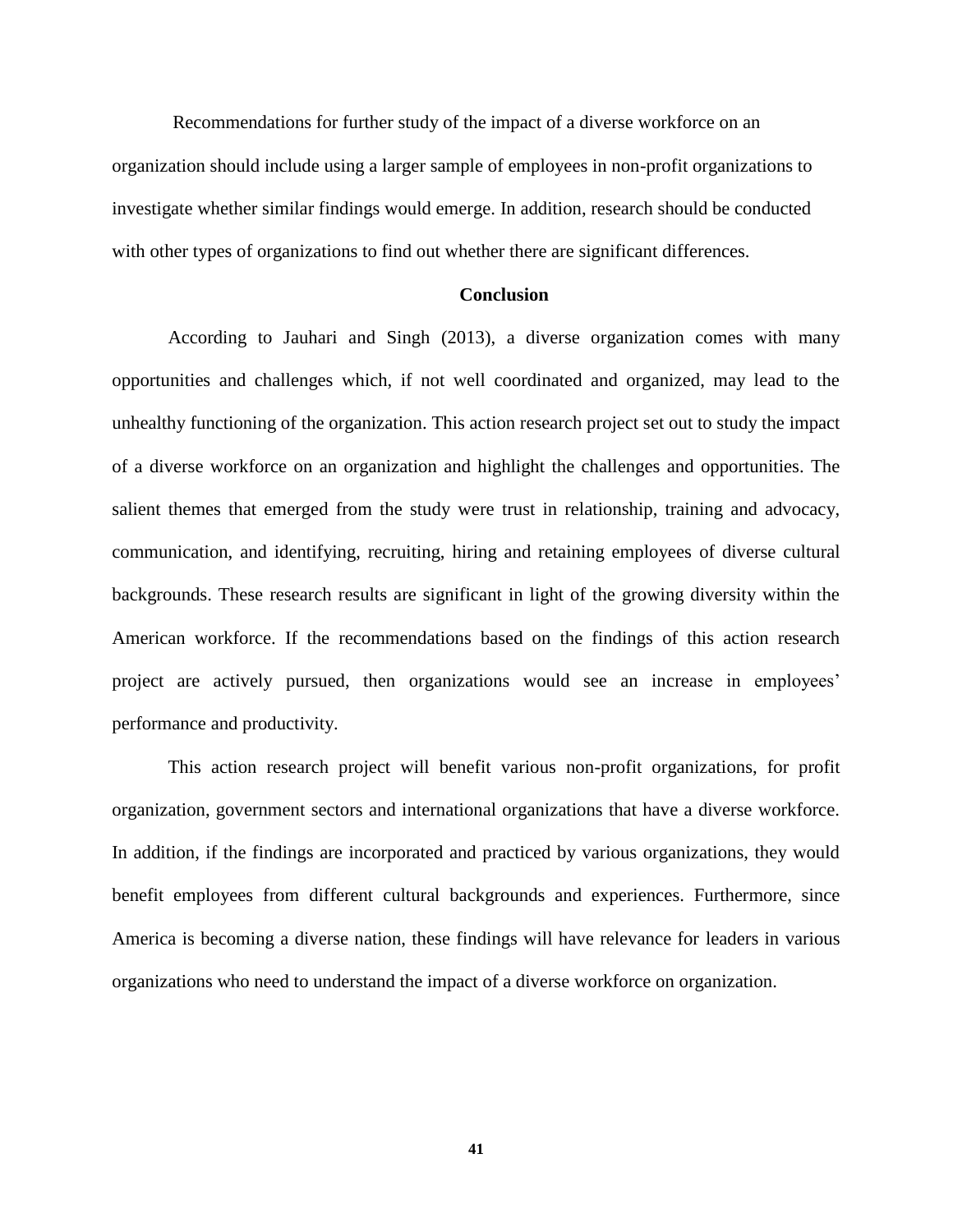#### References

- Allen, R. S., & Montgomery, K. A. (2001).Applying an organizational development approach to creating diversity.*Organizational Dynamics, 30*, 149-161.
- Amadeo, K. (2013). *Cultural diversity: How it boosts profit*. Retrieved from the About.com website: http://www.useconomy.about.com
- Baxter, P., & Jack, S. (2008). Qualitative case study methodology: Study design and implementation for novice researchers. *The Qualitative Report 30*(4), 544-559.
- Bhadury, J., Mighty, E. J., &Damar, H. (2000). Maximizing workforce diversity in project teams: A networth flow approach. *Omega, 28*(2), 143-153.
- California State University Long Beach.(n.d.). Data collection strategies II: Qualitative research. Retrieved from http://www.csulb.edu/~msaintg/ppa696/696quali.htm
- Cooke, F. L., & Saini, D. S. (2010). Diversity management in India: A study of organizations in different ownership forms and industrial sector. *Human Resource Management*, *49*(3), 477-500.
- Creswell, J. W. (2009). *Research design: Qualitative, quantitative, and mixed methods approaches*(3rd ed.). Sage.
- Fleury, M. T. L. (1999). The management of culture diversity: Lessons from Brazilian companies. *Industrial Management & Data Systems*, *71*(3), 109-114.
- Friedman, R., Kane, M., & Cornfield, D. B. (1998). Social support and career optimism: Examining the effectiveness of network groups and Black managers: *Human Relations, 51*: 1155-1177.
- Hammond, S. A. (1998). *The thin book of appreciative inquiry* (3rd ed.). Bend, OR: Thin Book Publishing.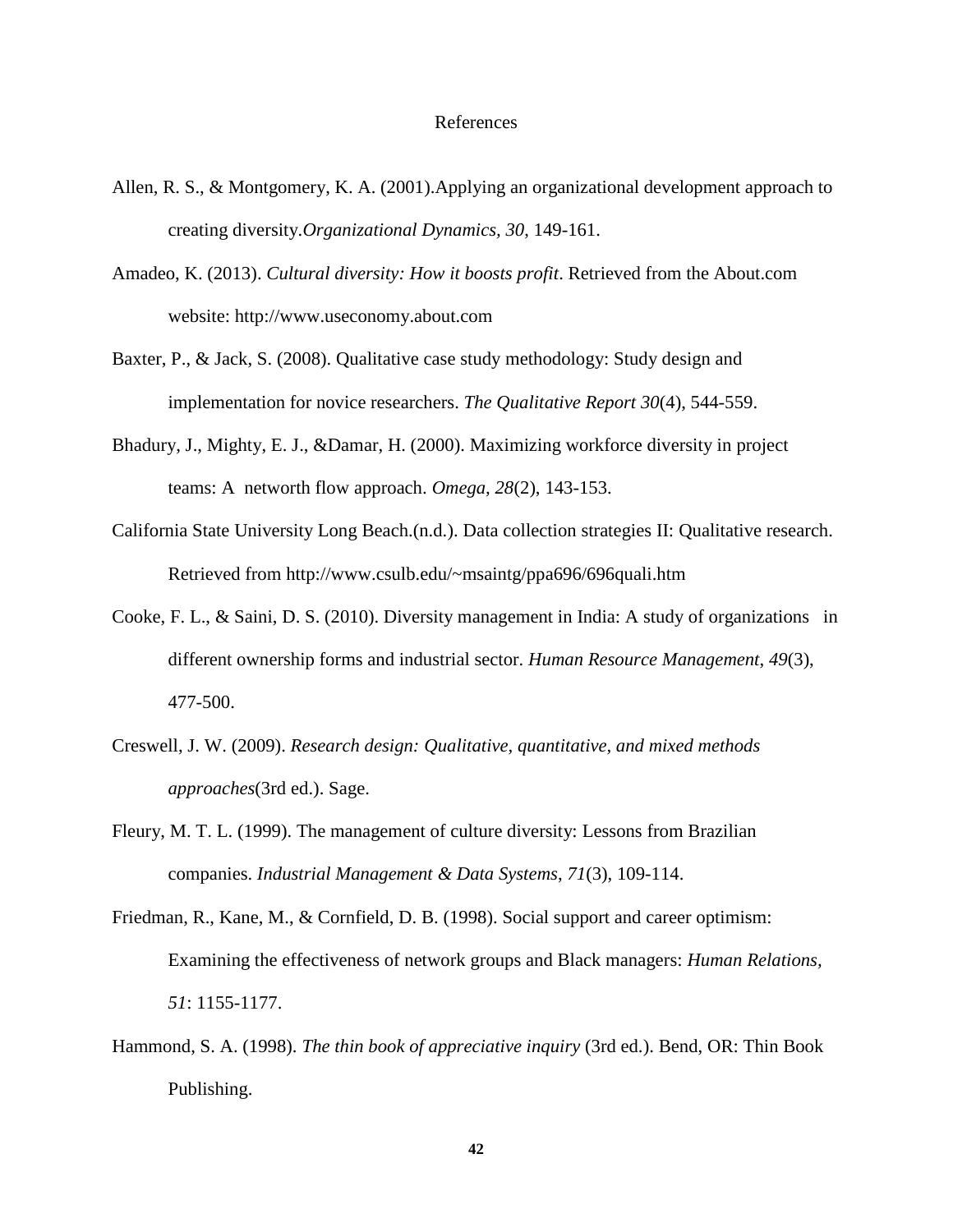- Jauhari, H., & Singh, S. (2013). Perceived diversity climate and employees' organizational loyalty. *Equality, Diversity & Inclusion, 32*(3), 262-276. doi:10.1108/EDI-12-2012-0119
- Kerby.K.,& Burns. C. (2012). The top 10 economic facts of diversity in workplace. *Retrieved from the Center for Progress website: http://* www.americanprogress.org
- Kouzes, J. M., & Posner, B. Z. (2007). The leadership challenge (4th ed.). San Francisco, CA: Jossey-Bass.
- Lawler, E. E., & Porter, L. W. (1967).The effect of performance on job satisfaction.*Industrial Relations, 7*, 20-28.
- Magoshi, E., & Chang, E. (2009). Diversity management and the effects on employees organizational commitment: Evidence from Japan and Korea. *Journal of World Business, 44*(1), 31-40.
- Marina, B. L. H. (2010). Managing diversity in communities, workplaces and society. In M. F. Rice (Ed.), *Diversity and public administration issues: Theory, issues and perspectives* (2nd ed.) (pp.44- 60). Armonk, NY: M.E. Sharpe.
- Maxwell, J. A. (2005). *Qualitative research design: An interaction approach* (2nd ed.). Thousand Oaks, CA. Sage.
- Maxwell, J. A. (2013). *Qualitative research design: An interaction approach* (3rd ed.). Thousand Oaks, CA. Sage.
- Miller, S. K., & Tucker, J. J. (2013). Diversity trends, practices, and challenges in the financial services industry. *Journal of Financial Service Professionals, 67*(6), 46-57.
- Moulsesog, B. (2012). *The success of diversity and inclusion in the workplace starts with the top management.* Retrieved from www.nwitime.com/the-success-of-diversity-and-Inclusion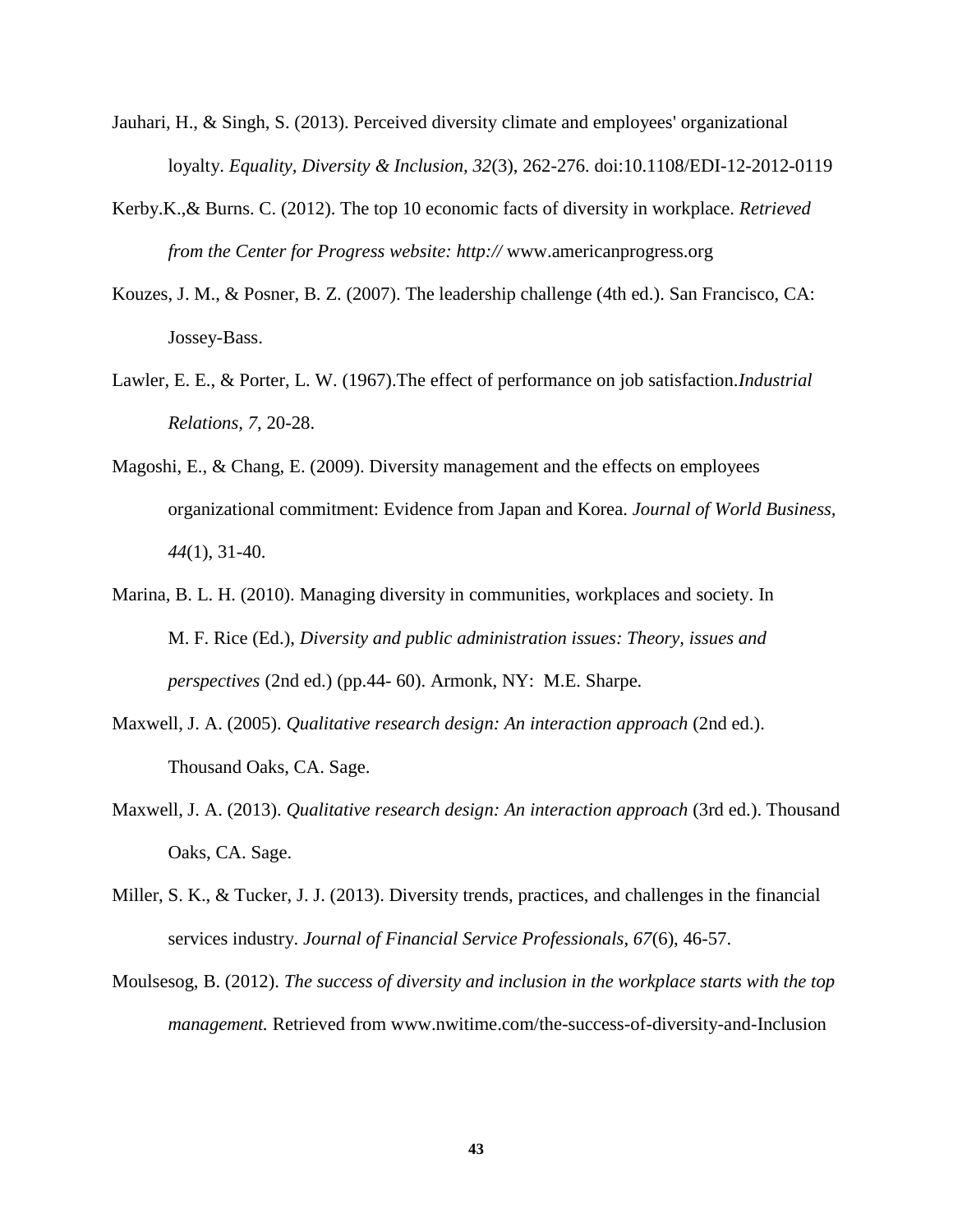- Nishill, L. H. (2013). The benefits of climate for inclusion for gender-diverse groups. *Academy of Management Journal, 56*(6), 1754-1774. doi:10.5465/amj.2009.0823
- Organ, D. W., Podsakoff, P. M., & Mackenzie, S. B. (2006).*Organizational citizenship behavior*: *Its nature, antecedents, and consequences*. Beverly Hills, CA: Sage.
- Pelled, L. H., Ledford, G. E., &Mohrman, S. A. (1999). Demography dissimilarity and workplace inclusion: *Journal of Management Studies, 36*, 1013-1031.
- Ramlall, S. (2004).A review of employee motivation theories and their implications for employee retention within organizations.*Journal of American Academy of Business*, *5*  $(1), 52-63.$
- Rivera, M. A., & Ward, J. D. (2010).Institutional racism, diversity and public administration. In M. F. Rice (Ed.), *Diversity and public administration issues: Theory, issues and perspectives* (2nd ed.) (pp. 81-95). Armonk, NY: M.E. Sharpe.
- Saunders, M., Lewis, P.&Thornhill, A. (2007).*Research methods of business students*. Harlow, England. Financial Times/Prentice Hall.
- Shore, L. M., Randel, A. E., Chung, B. G., Dean, M. A., Holcombe Ehrhart, K., & Singh, G. (2011). Inclusion and diversity in work groups: A review and model for future research. *Journal of Management, 37*(4), 1262-1289. doi:10.1177/0149206310385943
- Thomas, A., & Ely, R. (1996). Making differences matter: A new paradigm for managing diversity. Retrieved from

http://www.armydiversity.army.mil/document/Making\_Differences\_Matter.pdf

White, H. L., & Rice, M. F. (2010).The multiple dimensions of diversity and culture. In M. F. Rice (Ed.), *Diversity and public administration issues: Theory, issues and perspectives* (2nd ed.) (pp. 3-23). Armonk, NY: M.E. Sharpe.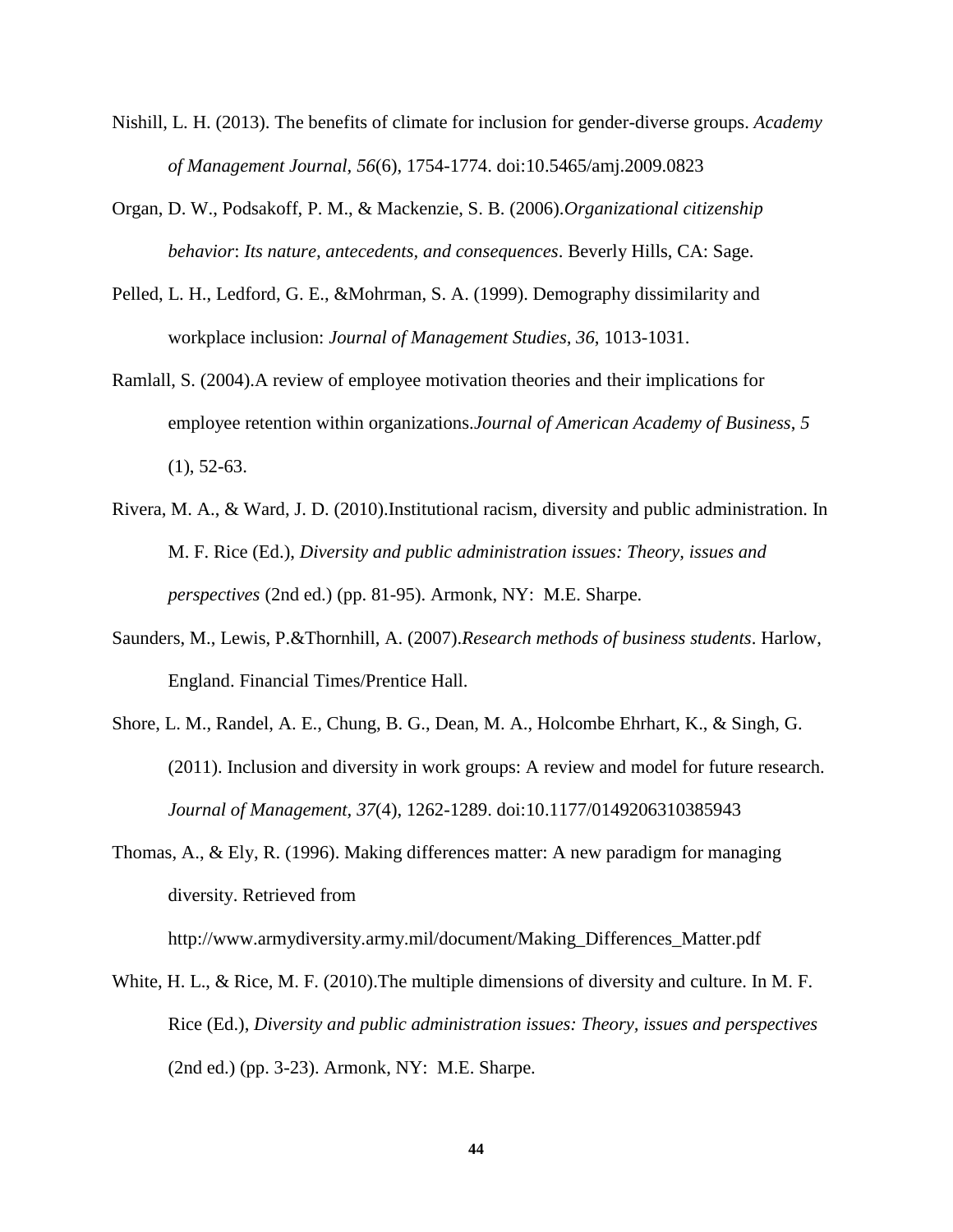Whyte, W.F. (1991). Participatory Action Research: Thousand Oaks, CA. Sega, 123, 247

- United States Census Bureau. (2011, March 24). *2010 Census shows America's diversity*. Retrieved from http://www.census.gov
- United States Census Bureau. (2012, December 12). *U.S. Census Bureau Projections show a slower growing, older more diverse nation a half century from now*. Retrieved from http://www.census.gov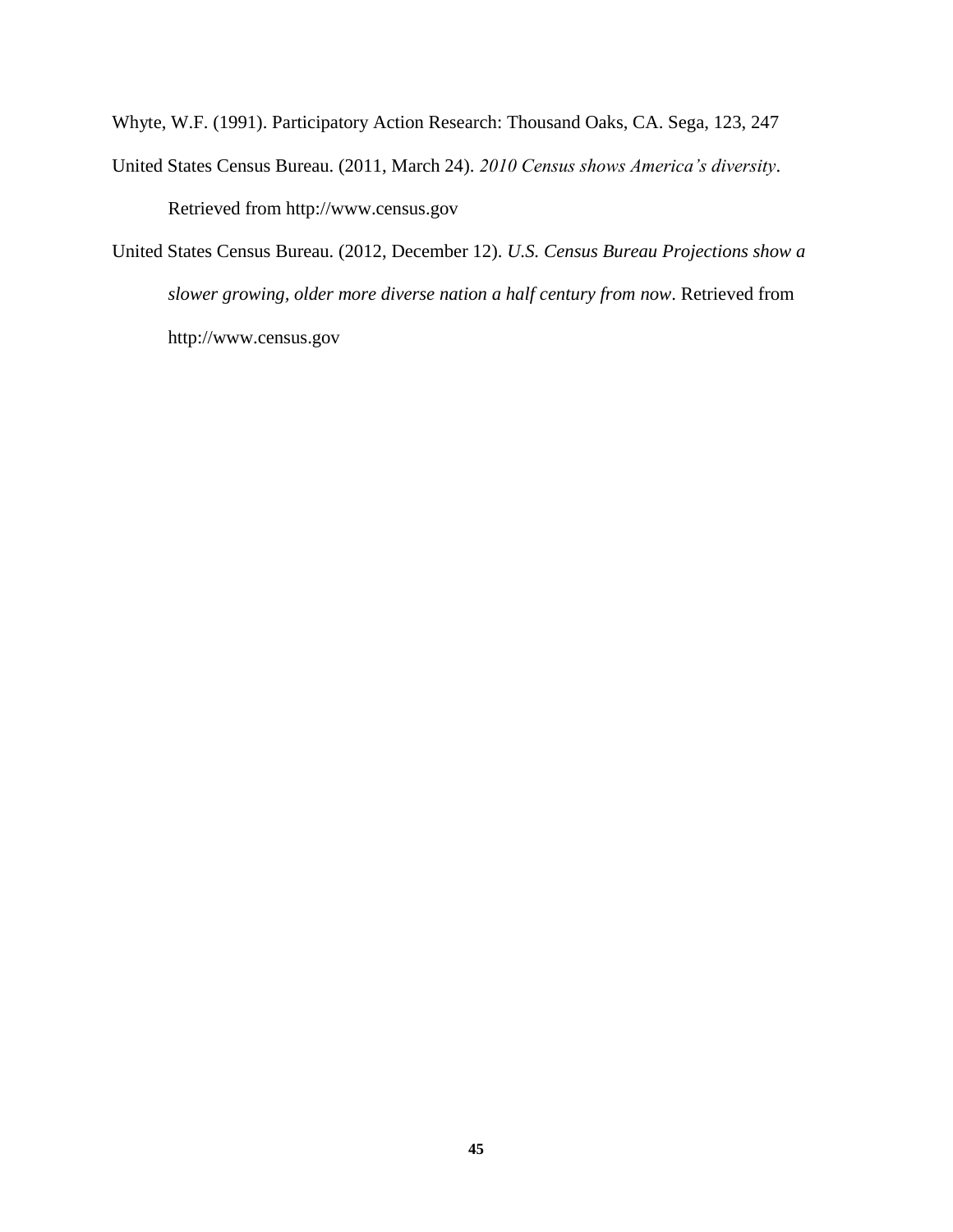#### **Appendix A**

The impact of a diverse workforce on an organization--

Challenges and opportunities

## **INFORMATION AND CONSENT FORM**

#### **Introduction:**

You are invited to participate in a research study investigating the challenges and opportunities for an organization that employs a diverse workforce. The study explores the thinking and practices of upper management as well as the perceptions of base line staff from different ethnic, racial and cultural backgrounds. This study is being conducted by Abraham Bah, an MAOL graduate student at St. Catherine University under the supervision of Dr. Sharon Radd, a faculty member in the Department of Organizational Leadership. You were selected as a possible participant in this research because of your affiliation with Youth CARE of Minnesota, a multicultural organization with employees of different ethnic, racial and cultural background. Please read this form and ask questions before you agree to be in this study.

#### **Background Information:**

The purpose of this action research project is to shed light on the current practices in organizations, and identify how best to maximize the potential of a diverse workforce to a given organization. Approximately 10 people are expected to participate in this research.

#### **Procedures**

Participation in this research study is voluntary. If you decide to participate, you will be asked to participate in one interview session and answer 10 questions about the role that diversity plays in the organization. The interview will take approximately one hour of your time. You are free to stop at any time.

#### **Risks and Benefits of being in the study:**

The study has minimum risks. It is possible that underlying conflicts or tensions in the organization may surface during the study and could lead to organizational or personal challenges. As a result, I will use the Appreciative Inquiry approach to focus the data collection on the positive and promising aspects of the functioning of the organization. Furthermore, because participants work in the same organization, it is difficult to guarantee complete confidentiality as they share information with me; please see information in the next section about how we can minimize this risk. The entire organization involved will benefit by using some of the data collected for the purpose of program planning and evaluation. The interview subjects' contributions may enhance the knowledge base and professionalism of Youth CARE. The results will add to knowledge about the impact of a diverse workforce in an organization.

#### **Confidentiality:**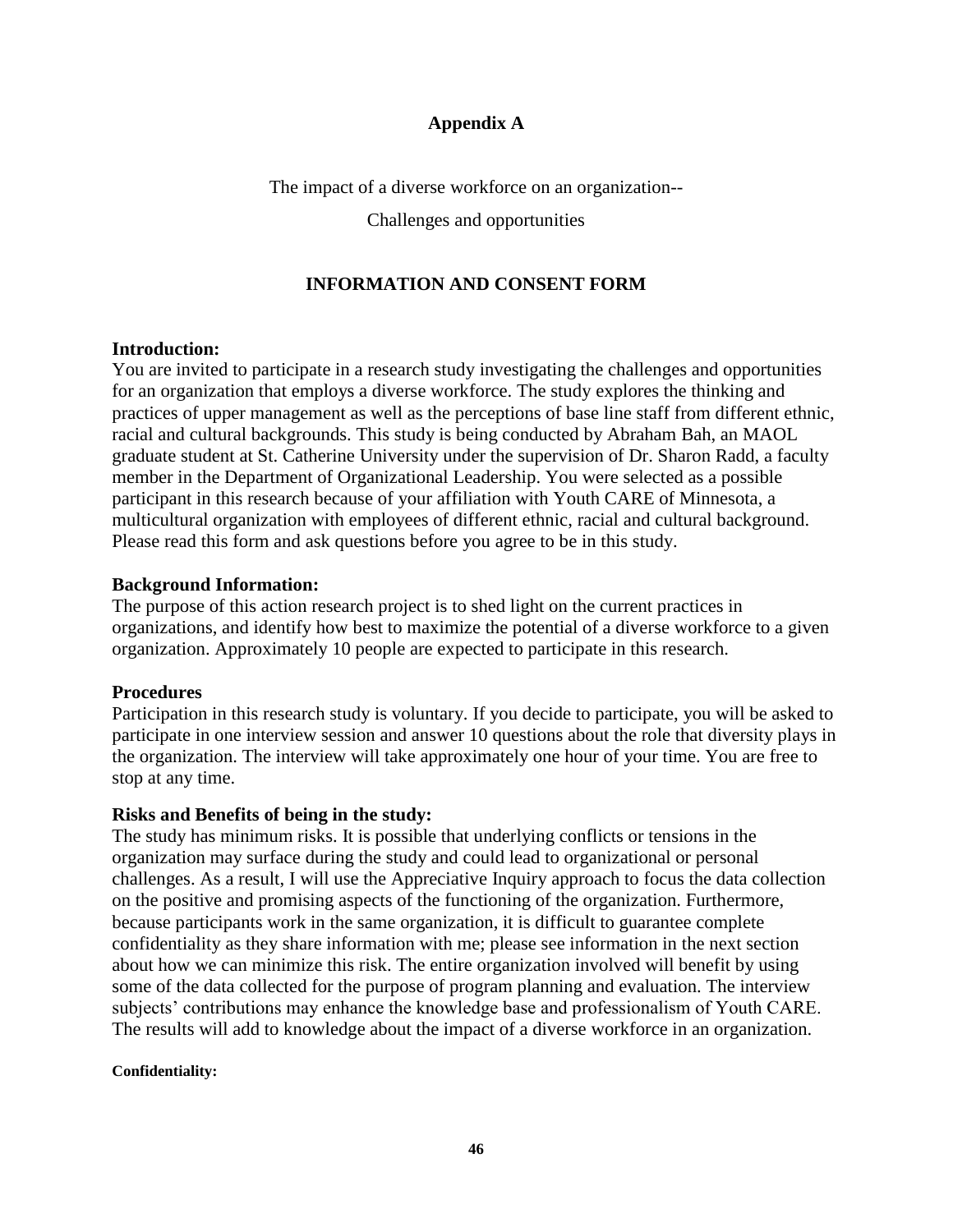This interview could take up to one hour. You will be asked to respond to ten questions about the opportunities and challenges of a diverse workforce. Your participation is completely voluntary and the risks associated with your participation are minimal. If, however, you experience any discomfort or do not wish to participate, you may opt out of this interview, choose to "pass" in response to any question, or withdraw from this interview at any time without any penalty.

The format I will use for the interview will depend on the number of the interviewees, and will influence the way I will record your responses. There will be note taking in various forms, and I will audio-record the interview. The records of the interviews will be kept in a secure location and will be destroyed by January 30, 2015.

Confidentiality will be guaranteed by the researcher but because the study will be conducted in the same organization and most of the employees are familiar with one another, I cannot assure total confidentiality as-it is possible that others will attempt to discover the sources of various pieces of information. In order to mitigate this risk, I will not disclose identities and will keep the identities of all participants confidential. Whenever I use information gained from these participants, I will take every measure to ensure that the information cannot be used to identify the source nor be linked back to the source. Reports generated as a result of this interview may be used in composite stories, paraphrased wording, and/or direct quotes. By "composite story", I mean that I may write a story that includes elements from many different individuals' stories. Further, I will ask individual participants to respect the privacy of others but cannot enforce it. Finally, you should keep this risk in mind as you share your stories and responses with me in the interview.

Again, I will keep any information obtained in connection with this research study confidential. In any written reports or publications, no one will be identified or identifiable and only group data will be presented. I will take great care to protect the confidential nature of my data, by scrubbing findings of identifiers. I will store my transcripts and data in a secure location in my home office. I and my research advisor will be only persons who will have access to it during the research period. The data will be kept for approximately six months and will be destroyed in January 2015. The report will be shared with the organization in order to enhance program planning and evaluation and all identifiable markers will be removed.

#### **Voluntary nature of the study:**

Participation in this research study is voluntary. If you decide to participate, you are free to stop at any time without any negative consequences for yourself, your relationship with Youth CARE of Minnesota or with St. Catherine University.

#### **Contacts and questions:**

If you have any question please feel free to contact me, Abraham Bah at 612-203-1829 or [abbah@stkate.edu.](mailto:abbah@stkate.edu) If you have other questions or concerns regarding this study and would like to talk to someone other than the researcher, you may contact Dr. Sharon Radd, Research advisor at 612-600-5420 or [siradd@stkate.eduo](mailto:siradd@stkate.edu)r the St. Catherine University's IRB Chair, John Schmitt 651-690-7739; [isschmitt@stkate.edu.](mailto:isschmitt@stkate.edu)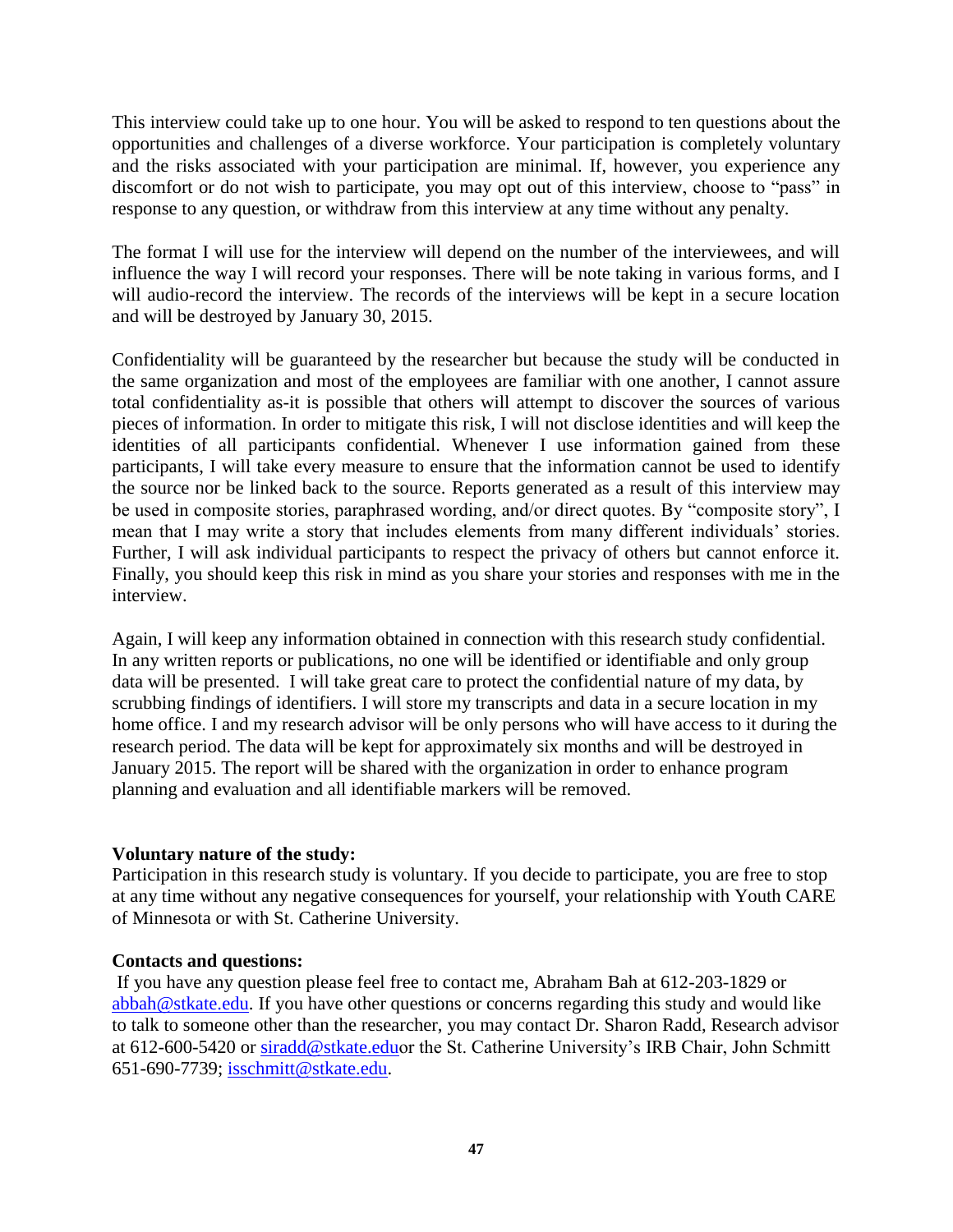You may keep a copy of this form for your records.

#### **Statement of Consent:**

You are making a decision whether or not to participate. Your signature indicates that you have read this information and your questions have been answered. Even after signing this form, please know that you may withdraw from the study.

\_\_\_\_\_\_\_\_\_\_\_\_\_\_\_\_\_\_\_\_\_\_\_\_\_\_\_\_\_\_\_\_\_\_\_\_\_\_\_\_\_\_\_\_\_\_\_\_\_\_\_\_\_\_\_\_\_\_\_\_\_\_\_\_\_\_\_\_\_\_\_\_

I consent to participate in the study and agreed to be audio-taped.

| Signature of Participant | Date          |
|--------------------------|---------------|
| Abraham B. Bah           | July 21, 2014 |
| Signature of Researcher  | Date          |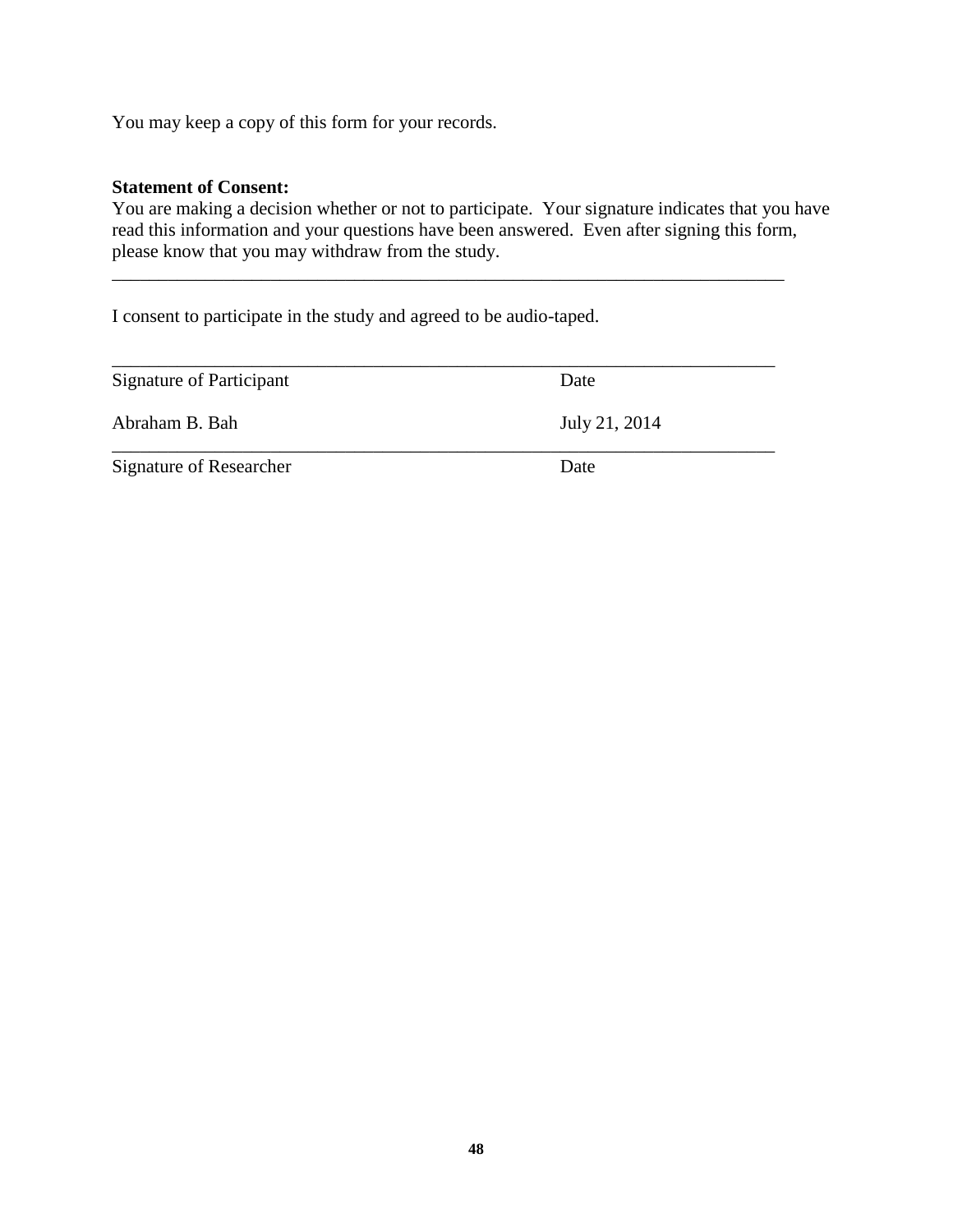## **Appendix B**

## **Senior Management Questionnaire**

What is your position in the organization?

Can you please tell me your employment history with this organization?

From your leadership experiences, can you think about and describe the best diversity experience you have had with this organization?

Describe a challenging situation related to diversity you have faced as a leader working with this organization and what strategies did you use to address the situation?

Related to the diversity of this organization, what cultural dynamics and opportunities encourage you to stay as a leader.

What about the organization's cultural diversity do you value most?

In your position as a manager or leader, what have you done to bring about a diverse workforce?

What do you consider some of the most significant trends, events, and developments that are shaping the future of diversity of this organization?

In your position, what could or do you do to bring about small changes in a diverse workforce that brings the best out of them?

As a manager or leader, what do you to encourage teamwork among co-workers and middle level workers?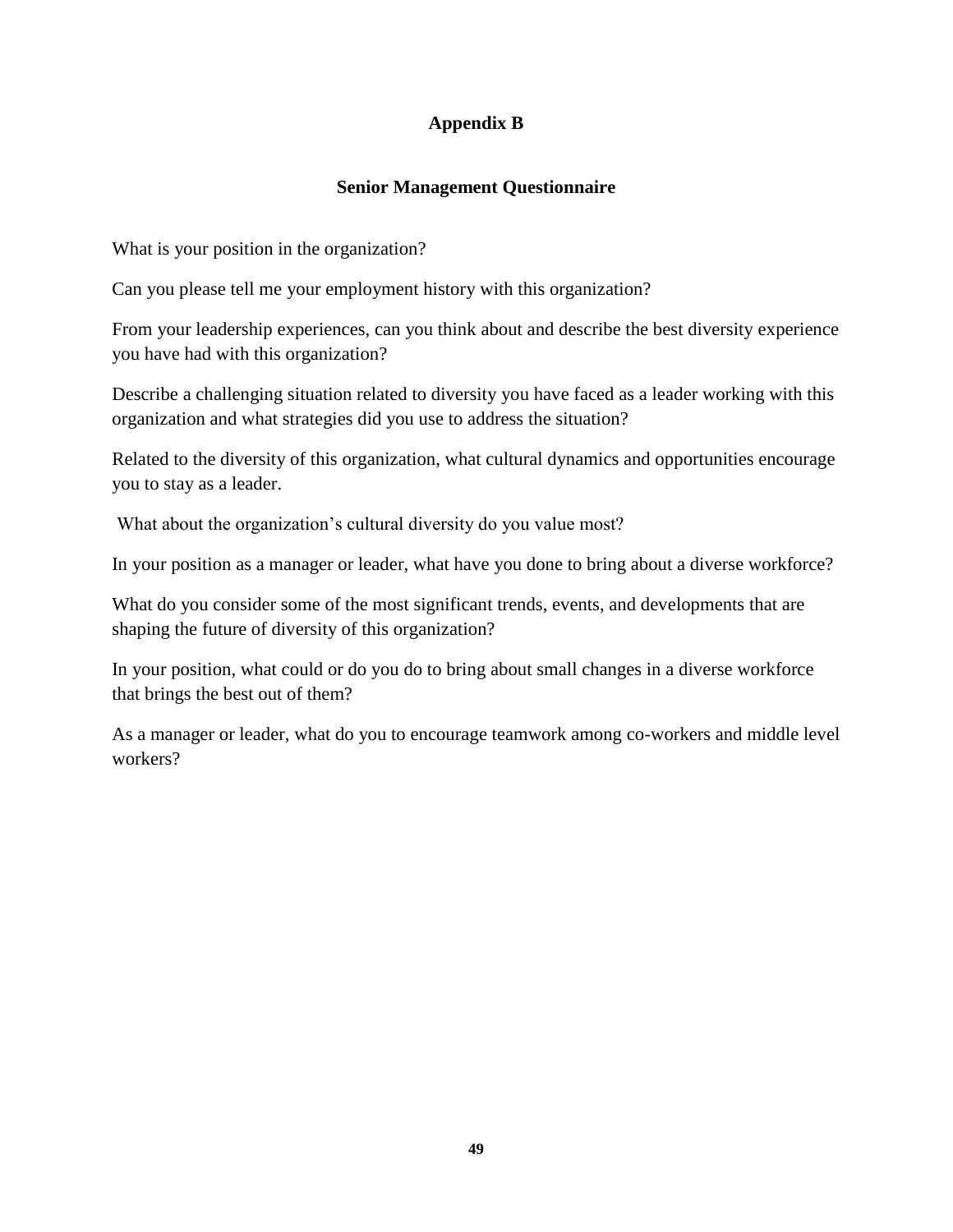## **Middle Senior Questionnaire**

What is your position in the organization?

From your experience with this organization, can you please tell me your employment history?

Describe a challenging situation you were face with relating to diversity and what strategies did you use or advise upper management to do.

In your position as a middle manager or leader, what have you done to bring about diverse workforce?

What do you consider some of the most significant trends, events, and developments that will shape the future of this organization when it comes to diversity?

What about the organization's cultural diversity do you as a middle manager as value the most?

As a middle management or leader, what do you hope to contribute to this diverse workforce?

As a middle management or leader, what small change could you make right now that would bring out best out of base line employees.

As a middle management or leader, there are inevitably high points and low points, successes and frustration when it comes to diversity. What stands out for you as a high or low points, successes or frustration?

What else could or shouldupper and middle managements do best encourage and support a diverse working environment?